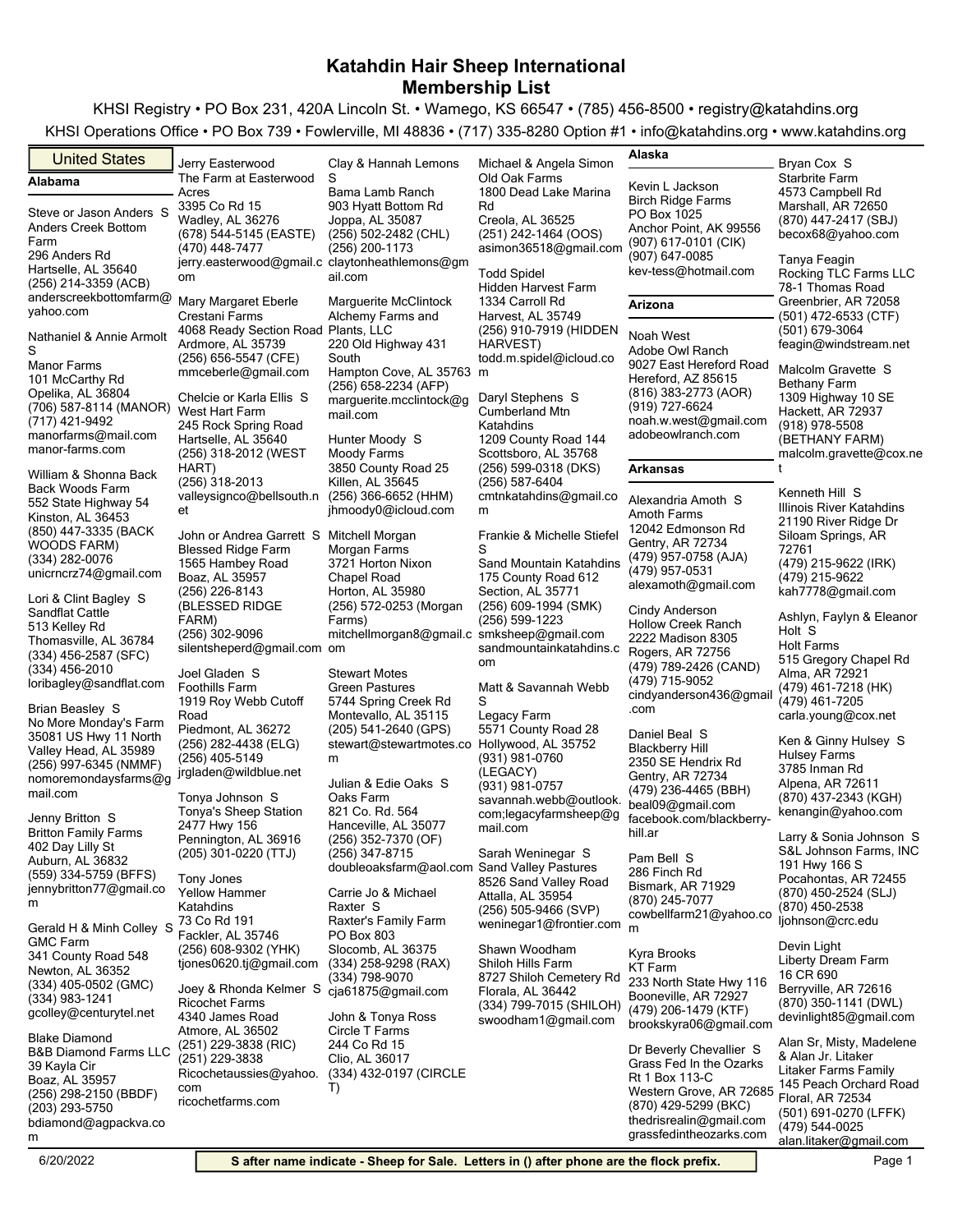KHSI Registry • PO Box 231, 420A Lincoln St. • Wamego, KS 66547 • (785) 456-8500 • registry@katahdins.org KHSI Operations Office • PO Box 739 • Fowlerville, MI 48836 • (717) 335-8280 Option #1 • info@katahdins.org • www.katahdins.org

(870) 723-5725 (HML) Wilmar, AR 71675 125 Gee's Landing Rd Diamond L Farm Herschell Loveless S (512) 674-5464 (LNM) Harriet, AR 72639 3171 W Highway 14 Three Hollows Farm lbmccarty@sbcglobal.net (870) 504-3221 Laura & Miles McCarty S (479) 252-0238 (EPMCD) Greenwood, AR 72936 205 W Cedar St McDonalds Farm penelopekruiz@gmail.co m (479) 629-2412 Elmer & Penny McDonald (479) 236-9569 (RMK) Fayetteville, AR 72701 18235 Wildlife Road Round Mountain Katahdins jlmm@earthlink.net Teresa Maurer & James Morgan S (479) 422-2170 (MY) Huntsville, AR 72740 1350 Madison 8615 Best Farm myersdouglas5@gmail.co Bentley Stracener, Jr S m Doug Myers S (479) 675-6344 (JFO) Booneville, AR 72927 5266 Barber Rd Jodot Farm joeobar@icloud.com Abby O'Bar (870) 489-9002 (RAW) Pine Bluff, AR 71603 6702 Cedarwood Dr Raby Farms James & Deborah Raby Wilmar, AR 71675 885 Hwy 172 Brooke Rawls (870) 723-3489 (HML) Wilmar, AR 71675 125 Gee's Landing Rd Diamond L Farms karenreed711@yahoo.co m (870) 723-5772 Colton Reed (870) 807-2313 (WL) Camden, AR 71701 186 Ouachita 88 Warelynn Farm warelynnfarm@yahoo.co m Ware or Lynn Russell (501) 205-6646 (BEYOND tseymour@centurytel.net EDEN) Greenbrier, AR 72058 286 Arkavalley Rd Beyond Eden truckfarming@gmail.com (740) 258-0839 Michael & Elizabeth **Schafer** (479) 981-3128 (SYC) Eureka Springs, AR 72632 875 CR 3025 Sycamore Bend Farm andrewschwerin@gmail.c om facebook.com/EurekaSpri ngsFarm Andrew Schwerin S (479) 846-2060 (SCT) Prairie Grove, AR 72753 10841 Illinois Chapel Rd Scott Farm & Kennel cathy.scott79@yahoo.co m Cathy Scott S (501) 206-9566 (KFS) Heber Springs, AR 72543 125 Bird Dove Ln Stracener Katahdin Farm bstracen@yahoo.com (501) 206-9754 (479) 675-3834 (USD) Booneville, AR 72927 6883 S State Hwy 23 USDA-ARS DB Small Res C<sub>tr</sub> erinl.wood@usda.gov (479) 849-5610 Attn: Joan Burke USDA-Agricultural Research Service S (479) 414-0645 (WWRF) Huntington, AR 72940 3809 Echo Rd Walker Farms William N Walker (870) 285-3395 (CFW) Murfreesboro, AR 71958 182 Kadoha Rd ctwhite3@windstream.net (870) 285-1028 Crystal White S (501) 362-2714 (WIL) Heber Springs, AR 72543 1431 Blakey Rd Wilson Ranch wilsor@arkansas.net (501) 206-4337 Rob & Nan Wilson S (870) 421-4276 (MTW) Mountain Home, AR 72653 217 Seymour Lane Madi Wood S (870) 421-4276 (TRW) Mountain Home, AR 72653 217 Seymour Lane tseymour@centurytel.net Tenley Wood S **California** (530) 273-4699 (RMB) Grass Valley, CA 95949 18149 Mustang Valley Place Blue Oaks Ranch blueoaksranch.ca@gmail. com blueoaksranch.org Ruth Bleau & Lee Meddles S (530) 949-5444 (Brush Arbor Farmstead) Cottonwood, CA 96022 19600 Russell Lane Brush Arbor Farmstead amanda@brusharborfarm Grasslranch@gmail stead.com Amanda Bork (530) 468-5376 (QVK) Fort Jones, CA 96032 6132 Mill Creek Rd MillCreekNestEggs@gma il.com (530) 643-1158 James & Molly Brodie S (707) 495-0257 (JBB) Cazadero, CA 95421 34510 Tin Barn Rd Tin Barn Katahdins juliebeabrowne@gmail.co m Julie Browne S (916) 663-3738 (OTW) Newcastle, CA 95658 PO Box 1025 Out of the Whey Farm carolyn.dierksen@sbcglo bal.net outofthewheyfarm.com Carolyn Dierksen S (707) 463-8822 (FMR) Ukiah, CA 95482 1700 Orr Springs Rd Finley's Mountain Ranch finleysmountainranch@ya doug@hanfordarc.com hoo.com Trustin Finley (707) 463-8822 (FMR) Ukiah, CA 95482 1700 Orr Springs Rd Finley's Mountain Ranch finleysmountainranch@ya hoo.com finleysmountainranch.com VC Farms Mark Burgess & Darlene Finley-Burgess S (530) 276-4771 (GOOCH) Cottonwood, CA 96022 16300 Deer Park Rd Deer Park Farm ladsponies@aol.com (530) 347-6607 LaDona Gooch (530) 277-8250 (GRS) Cottonwood, CA 96022 22163 Adobe Rd Grassl Ranch grasslranch@gmail.com (916) 955-5456 grasslranch.com Jarrett & Summer Grassl S (530) 277-8250 (GRS) Cottonwood, CA 96022 22163 Adobe Rd Grassl Ranch (916) 955-5456 Tula Grassl S (818) 445-9270 (LFG) Menifee, CA 92584 33670 Gloria Road Menifee Dog Sports, Faolan Frost LLC faolanfrost@gmail.com (818) 445-2651 Linda Frost-Greco & James Greco (510) 468-7787 (WZH) Modesto, CA 95351 2821 River Road Wolf Z Haven zwolf84@yahoo.com Dena Gu (661) 301-1338 (TAH) Bakersfield, CA 93314 14355 Meacham Road Hall Ranches terry.hall@nutrien.com (661) 587-0707 Terry A Hall S (707) 975-5455 (EWFP) Glen Ellen, CA 95442 PO Box 506 Ellen Wood Farms Douglas Hanford S (530) 320-9830 (GDC) Davis, CA 95616 2446 Bucklebury Rd Grazing Dry Creek vaklaassen@grazingdrycr Kneeland, CA 95549 eek.com Vicki Klaassen (760) 443-5132 (VC FARMS) Valley Center, CA 92082 19305 Marshall Way hiplo0988@gmail.com Hector i Ponce De Leon (916) 260-7056 (AFK) El Dorado Hills, CA 95762 LoveJoy Gardens 1530 Green Valley Road Agora Farms slipman02@gmail.com (916) 293-2518 agorafarming.com Sarah Lipman (916) 532-6622 (MNR) Granite Bay, CA 95746 7250 Sierra Ponds Lane marellolove@yahoo.com Lucy Moore (916) 532-6622 (MNR) Granite Bay, CA 95746 7250 Sierra Ponds Ln Moore Natural Ranch moorenaturalranch@yaho Napa, CA 94558 o.com (916) 532-6639 moorenaturalranch.com Steve & Cathy Moore S (925) 250-2326 (SK RANCH) Santa Rosa, CA 95407 3199 Tobin Drive S&K Ranch kandicemcd@gmail.com Kandice & Stephen Morgenstern S (209) 500-8347 (OC) Merced, CA 95348 2387 W Cardella Rd O'Crowley Family Farm zackocrowley@gmail.com (916) 705-0995 (THO) (661) 337-9936 Zack & Montica O'Crowley 2273 Del Mar Ave Pusterla Farm Nicola Pusterla S (530) 519-9121 (GIRLS) Corning, CA 96021 2541 Houghton Ave SHE Power Katahdin Farm countryluv4horses@gmail .com Lora Rains S (707) 445-8022 (BAY) 475 Jack Shaw Rd Iaqua Springs Ranch blsilvey@hughes.net Leslie & Bruce Silvey S (540) 421-8265 (PAI) Paicines, CA 95043 PO Box 8 Paicines Ranch martha@paicinesranch.co m paicinesranch.com Martha Skelley S (650) 322-1070 (LOVEJOY GARDENS) Penn Valley, CA 95946 12985 Spenceville Rd carolsmith2@gmail.com Carol Smith S (530) 613-2004 (UFA) Greenwood, CA 95635 2845 Syd Rd Unfinished Acres becky4513@gmail.com unfinishedacres.com Becky Spencer (707) 966-9134 (TCR) 11270 Knoxville Rd Tully Creek Ranch info@tullycreekranch.com (707) 363-6282 tullycreekranch.com Jennifer Stewart S (530) 347-1923 (DVS) Cottonwood, CA 96022 3721 Drybread Road Rocking DV dvs@shasta.com dvsassociates.com Dee & Vieva Swearingen S Auburn, CA 95603 15255 Pear Valley Lane Thomas Family Homestead tonyal001@yahoo.com Tonya Thomas S

(530) 902-7130 (PUS) Penryn, CA 95663

npusterla@ucdavis.edu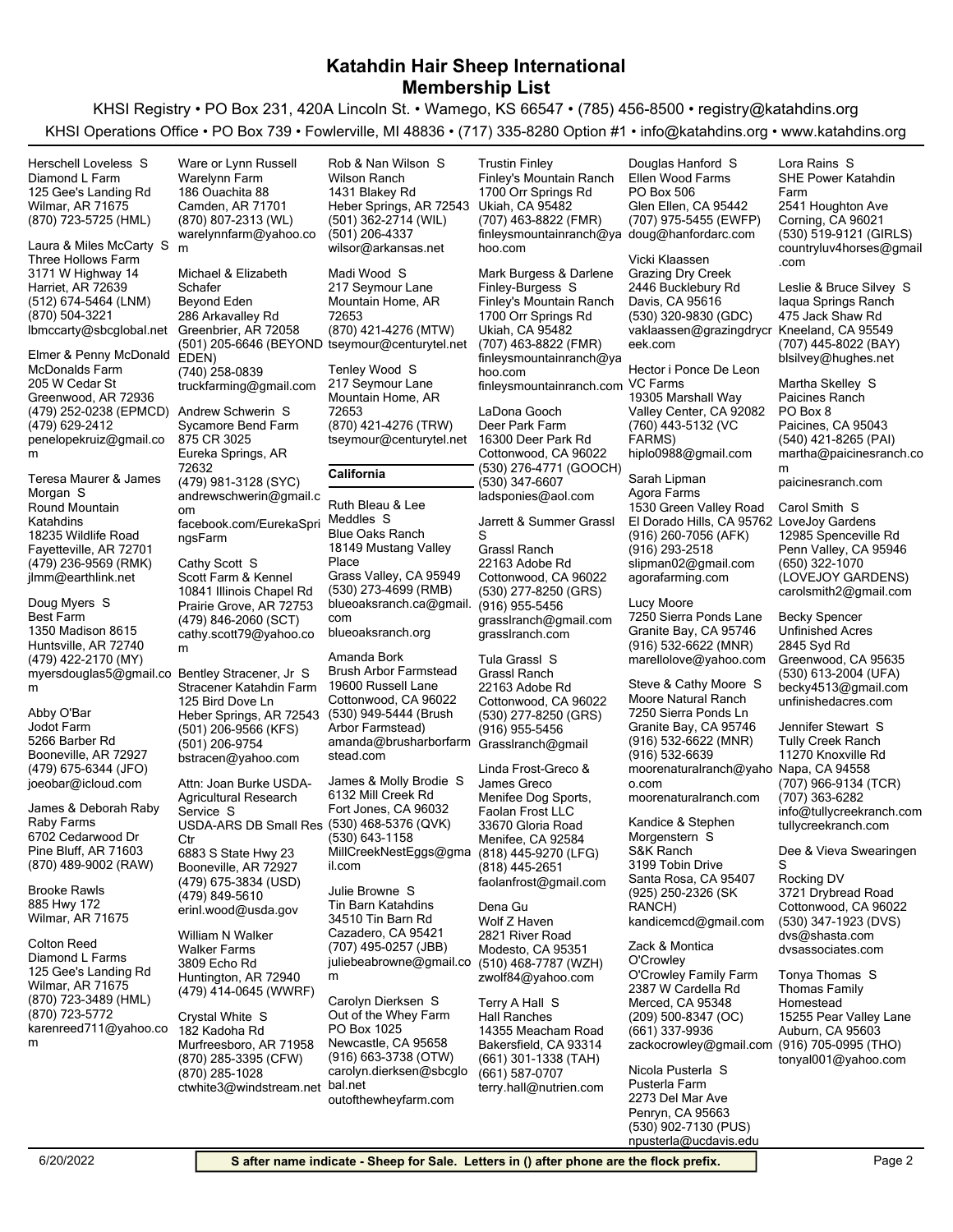| Kayla Triplett                                  | Douglas & Janette Prince                        | Jon & Leslie Burke Hall S Hannah Luznar        |                                                 | Roberta Pettit S                                   | Daniel Baird                                  |
|-------------------------------------------------|-------------------------------------------------|------------------------------------------------|-------------------------------------------------|----------------------------------------------------|-----------------------------------------------|
| <b>Triplett Homestead</b>                       | S                                               | <b>EBH Plantation</b>                          | Luznar Farm                                     | Two Bog Katahdins                                  | CleveWood Farms                               |
| 7300 Placer Road                                | <b>Bellvue Katahdins</b>                        | 45570 Musselwhite Rd                           | 3650 Watermelon Lane                            | 11330 Perkle Rd                                    | 403 Woodchase Way                             |
| Redding, CA 96001                               | 1821 North County Rd 23 Callahan, FL 32011      |                                                | New Smyrna Beach, FL                            | Lakeland, FL 33809                                 | Woodstock, GA 30188                           |
| (530) 744-4856 (TRP)<br>kaylamarie.k@hotmail.co | Bellvue, CO 80512<br>(970) 221-5263 (DUG)       | (904) 945-9535 (EBH)<br>(904) 504-5436         | 32168<br>(386) 566-3223 (HGL)                   | (863) 450-9188 (TBK)<br>twobogquarters@verizon.    | (678) 951-6270<br>(CLEVEWOOD FARMS)           |
| m                                               | (970) 237-1176                                  | lesliecburke@gmail.com                         | (386) 547-2521                                  | net                                                | (678) 623-5943                                |
|                                                 | dprince01821@msn.com                            | ebhkatahdins.com                               | kristinluznar@gmail.com                         | mysite.verizon.net/twobog_daniel.d.baird@gmail.com |                                               |
| Carmen Barbot & John                            |                                                 |                                                |                                                 | quarters                                           |                                               |
| Wheaton S                                       | <b>Connecticut</b>                              | Julie & Kenneth Harrison                       | Sally & Neville Mangra S                        |                                                    | Ronald D & Jane Beasley                       |
| Katahdin Ranch<br>7190 Uyeda Rd.                |                                                 | S<br>T8 Farms                                  | Four and Change Farm<br>1327 West State Road 40 | Ronnie (Mike) Philman S<br>North Florida Katahdins | -S<br>Dry Creek Farm                          |
| Stockton, CA 95215                              | Marc Glaude                                     | 3709 SW 47th CT                                | Pierson, FL 32180                               | 8751 Southwest State                               | 788 Beaver Loop                               |
| (209) 598-2805 (KR)                             | Laurel Wood Farm                                | Bell, FL 32619                                 | (386) 785-8757 (FAC)                            | Road 247                                           | Odum, GA 31555                                |
| Barbot7190@aol.com                              | 153 Slater Hill Rd                              | (352) 219-8947 (T8F)                           | mangranb@msn.com                                | Lake City, FL 32024-4647                           | (912) 221-5927 (DCB)                          |
| katahdinranch.org                               | Dayville, CT 06241                              | (352) 258-9052                                 |                                                 | (386) 365-2746 (NFK)                               | boogiebeasley@hotmail.c                       |
| <b>Eric Whitley</b>                             | (860) 455-6240 (LWG)                            | brahman131@gmail.com                           | Kimberly Mickna<br>Georgie's Farm, LLC          | nflkatahdins@gmail.com                             | om                                            |
| <b>Whitley Farm Enterprises</b>                 | mglaude94@gmail.com                             | Todd C Holbrook                                | 4399 Sundance Way                               | Allen & Valerie Pittman S                          | <b>Matthew Bernes</b>                         |
| 13190 Lake Valley Drive                         | Jen Freed & Drew Rocky                          | 15651 NW 185th St.                             | Holt, FL 32564                                  | HillBilly's Katahdins                              | Bernwood Farms                                |
| Auburn, CA 95602                                | Inn is Freed Farm LLC                           | Williston, FL 32696                            | (850) 537-2735 (GRG)                            | 7916 Plummer Rd                                    | 2064 New Franklin                             |
| (801) 505-8154 (ETW)                            | Sherman, CT 06784                               |                                                | buds73@yahoo.com                                | Jacksonville, FL 32219                             | Church Road                                   |
| ewhitley@gridsme.com                            | (203) 648-9751 (INN)                            | Aleida & Ramon Jimenez<br>Hoofin' Around Barn  |                                                 | (904) 482-2872 (HBK)                               | Canon, GA 30520                               |
| Cheryl Whittemore                               | (203) 470-7392<br>innisfreedfarm@gmx.com        | 3800 SW 126 Ave                                | Abbaigaelle Millard<br>Millard Family Farm      | khsi@hbkatahdins.com                               | (404) 376-8244 (BERN)                         |
| <b>Whittemore Family Farm</b>                   |                                                 | Miramar, FL 33027                              | 1699 Old Titusville Rd                          | HBKatahdins.com                                    | matt@bernwoodfarms.co<br>m                    |
| 4118 Segundo Road                               | Florida                                         | (786) 897-3279 (ARJ)                           | Enterprise, FL 32725                            | Gwendalyn Skye Sprouse                             | bernwoodfarms.com                             |
| Beckwourth, CA 96129                            |                                                 | (786) 566-7531                                 | (218) 230-4640 (MILL)                           | S                                                  |                                               |
| (530) 412-2097 (WFFZ)                           | Spencer & Sarah Bauer                           | ali@vikinghd.us                                | haddeighjos@gmail.com                           | Skye Brooke Acres                                  | Amelia Boggs                                  |
| whittemore@me.com                               | S                                               | Autumn Johnson S                               | Haddeigh Millard                                | 9140 SW 15TH Court                                 | New Liberty Farm                              |
|                                                 | Bauer Katahdins Farm                            | Mini Acre Farms                                | Millard Family Farm                             | Trenton, FL 32693<br>(417) 967-6433 (SBA)          | 502 R.L. Lovell Rd.<br>Clarkesville, GA 30523 |
| Colorado                                        | 9610 SW 282nd St                                | 1448 Arredondo Grant Rd 1699 Old Titusville Rd |                                                 | sprousegs@gmail.com                                | (678) 897-8518 (NLF)                          |
|                                                 | Newberry, FL 32669                              | Deleon Springs, FL 32130 Enterprise, FL 32725  |                                                 |                                                    | aboggs@my.northgatech.                        |
| Doug & Mary Bybee S                             | (352) 339-0888 (BAUER)                          | (386) 277-2038 (AAJ)                           | (218) 230-4640 (MILL)                           | Angel & Rebekah Suarez                             | edu                                           |
| <b>Pheastant Knolls LLC</b><br>2348 K1/2 Road   | spencerbauer57@Qgmail. (407) 718-8619           |                                                | haddeighjos@gmail.com                           | Angel's Acres LLC                                  |                                               |
| Grand Junction, CO                              | com                                             | autumnminiacrefarms@g<br>mail.com              | Lyddiannah Millard                              | 545 NW 165th Court Rd<br>Dunnellon, FL 34432-      | Sarah Cheatham S<br>Fat Horse Farm            |
| 81505                                           | Carlos Antonio Diaz                             |                                                | Millard Family Farm                             | 1223                                               | 484 Gordon Rd                                 |
| (970) 261-2134 (PKC)                            | Beltre S                                        | Julia Jean Jones                               | 1699 Old Titusville Rd                          | (305) 505-0310 (ANGEL'S Newnan, GA 30263           |                                               |
| (970) 640-8988                                  | Cardibel                                        | JK Breeding & Genetics                         | Enterprise, FL 32725                            | <b>ACRES LLC)</b>                                  | (770) 253-8703 (SLC)                          |
| bybee.mm@gmail.com                              | 8540 NW 66 ST Apt.                              | 3304 Medulla Rd                                | (218) 230-4640 (MILL)                           | (786) 479-6810                                     | horseplay@bellsouth.net                       |
| Demitrius & Carrie                              | 138308<br>Miami, FL 33195                       | Plant City, FL 33566<br>(910) 650-2017 (JKBG)  | haddeighjos@gmail.com                           | angelyrebekah@att.net                              | Daniel Cox                                    |
| Daniels S                                       | (917) 518-4132                                  | jonesjr usmc@yahoo.co                          | Sandra Foster & Moriah                          | Pedro Velez S                                      | 2252 Davis Ridge Road                         |
| Dp Ranch 11 LLC                                 | (CARDIBEL)                                      | m                                              | Murrin S                                        | Vera Farm                                          | Ringgold, GA 30736                            |
| 6675 Mulberry Rd                                | diazcarlos360@yahoo.co                          |                                                | <b>Exuberant Hearts Farm</b>                    | 16400 Boney Rd                                     | (423) 443-6431 (DCOX)                         |
| Calhan, CO 80808                                | m                                               | Charles R Smyder Jr &                          | 4103 SW 282nd St.                               | Sebring, FL 33870                                  | danielleecox78@gmail.co                       |
| (719) 800-3236 (DCD)<br>(719) 800-3280          | <b>Tabitha Crist</b>                            | Jarrett Kenyon S<br>Redline Farm               | Newberry, FL 32669<br>(352) 281-9515 (DOG)      | (786) 443-9906 (VR)                                | m                                             |
| carriedaniels04@gmail.co 37108 Main Avenue      |                                                 | PO Box 2257                                    | (352) 281-5707                                  | verafarmfl@gmail.com<br>verfarmflorida.com         | John Cusick                                   |
| m                                               | Dade City, FL 33523                             | Alachua, FL 32616-2257                         | exuberanthorse@yahoo.c                          |                                                    | <b>Happy Destiny</b>                          |
|                                                 | (813) 245-5396 (CRIST)                          | (352) 317-5868 (CJK)                           | om                                              | Diane Warfield S                                   | 121 Happy Destiny                             |
| Sam &/or Babette Fief S                         | ccrist8721@yahoo.com                            | (352) 538-4173                                 |                                                 | Santa Fe BRE Farm                                  | Morganton, GA 30560                           |
| Fief Family Farm                                | Larry & Mary Ellis S                            | kenkenyonsolutions@gm                          | Samantha Musho<br>Oakvale Farm                  | 985 Southeast Adams St                             | (706) 374-2366 (HDY)                          |
| 22408 Hwy 350<br>La Junta, CO 81050             | L&M Katahdin Farm                               | ail.com                                        | 5366 N Lake Farms Rd                            | High Springs, FL 32643-<br>1512                    | (706) 994-1203                                |
| (719) 384-4000 (BAB)                            | 883 SE Rogers Sink Rd                           | Robert Lavoie                                  | DeLeon Springs, FL                              | (352) 278-1168 (DDW)                               | happydestiny@tds.net                          |
| (719) 468-0928                                  | Madison, FL 32340                               | Golden Days Farm                               | 32130                                           | sheepbre@gmail.com                                 | Thurman & Linda Dean S                        |
| babfief@yahoo.com                               | (813) 404-9894 (LME)                            | 1440 NW 165th Court Rd                         | (239) 565-7768 (OAV)                            |                                                    | Sugar Creek Katahdins                         |
| FiefFamilyFarm.com                              | (813) 404-8629                                  | Dunnellon, FL 34432                            | samanthamusho@gmail.c                           | Georgia                                            | 1700 Sugar Creek Rd.                          |
| Lee & Cheryl Kutlak S                           | ellisme6702@gmail.com                           | (804) 238-3095 (GDF)                           | om                                              |                                                    | Crandall, GA 30711                            |
| LK Ranch                                        | Reinaldo Fernandez S                            | robertvlavoie@aol.com<br>godendaysfarm.com     | oakvale-farm.com                                | Alfonso Aguilar                                    | (706) 264-0173 (TDL)<br>farmerdean68@yahoo.co |
| 709 Valdai Ave                                  | Fernandez Ranch                                 |                                                |                                                 | <b>Aguilar Acres</b>                               | m                                             |
| Lochbuie, CO 80603                              | 18150 SW 106 ST                                 |                                                |                                                 | 215 Vaughn Rd                                      |                                               |
| (720) 394-0016 (LK                              | Miami, FL 33196                                 |                                                |                                                 | Homer, GA 30547                                    | Mark J DiBois S                               |
| RANCH)                                          | (281) 682-1645 (REY)<br>reinaldo@fernandezranch |                                                |                                                 | (678) 602-2541 (AGA)                               | Sweet Farley Farm                             |
| (720) 296-1406<br>cheryl.preisser@yahoo.co      | .com                                            |                                                |                                                 | aguilaracres@gmail.com                             | 89 Thompson Rd<br>Cochran, GA 31014           |
| m                                               | fernandezranch.com                              |                                                |                                                 |                                                    | (478) 697-5341 (DJM)                          |
|                                                 |                                                 |                                                |                                                 |                                                    | mjdibois@gmail.com                            |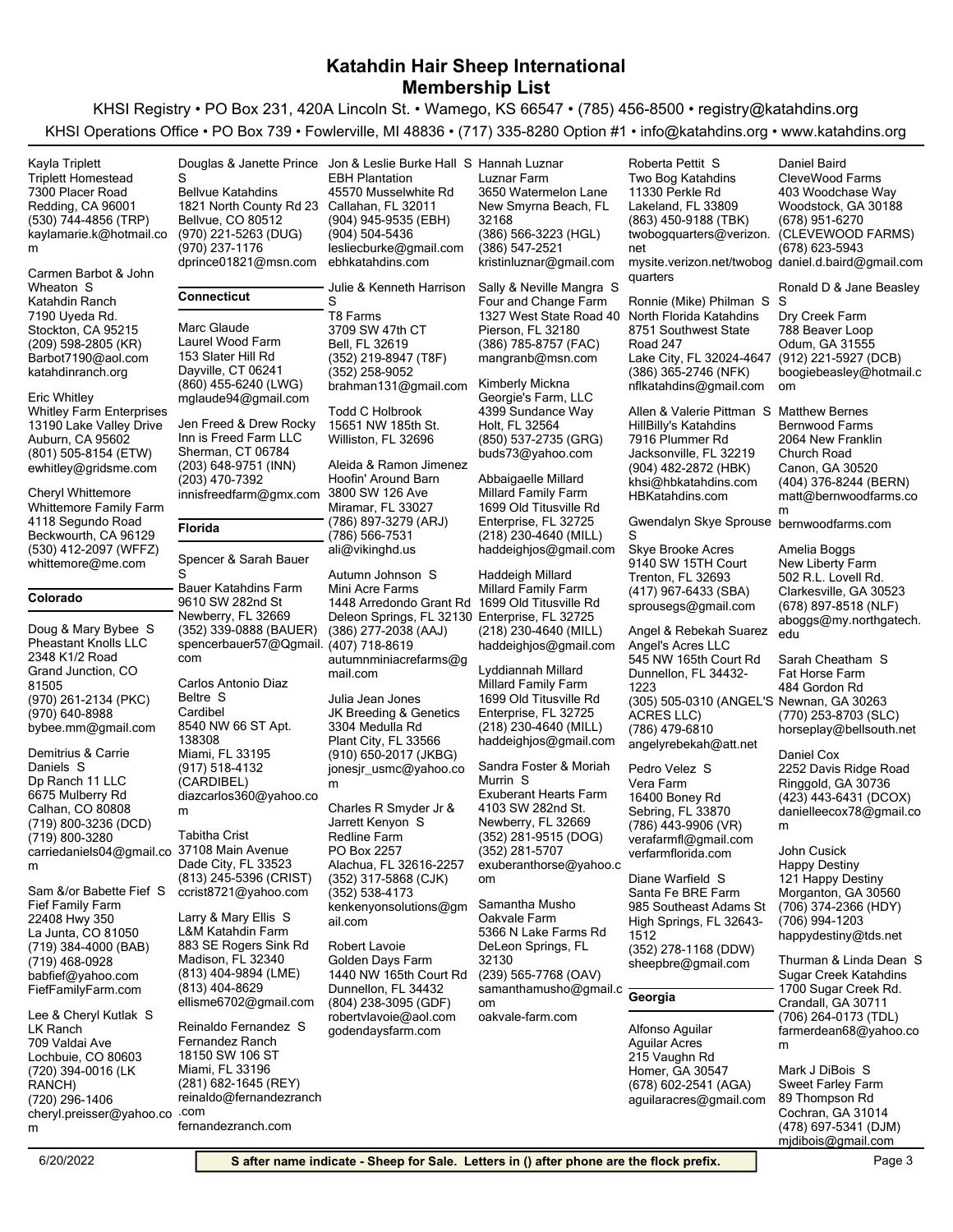| Mayobanex Gil                                 | Mike & Hilda Jones S                      | Allen & Adriana Ruiz                     | Dan & Joyce Willis                                                                            | Josiah Jantzi S                       | Illinois                             |
|-----------------------------------------------|-------------------------------------------|------------------------------------------|-----------------------------------------------------------------------------------------------|---------------------------------------|--------------------------------------|
| Rancho Ovino Manolo Gil, Happy Hills Genetics |                                           | <b>Ruiz Ranch</b>                        | Willis Farm                                                                                   | <b>Treasured Sunrise Acres</b>        |                                      |
| Santiago, R.D.                                | 19120 GA Hwy 219                          | 7176 Griffin Ferry Road                  | 2300 Daniel Rd                                                                                | 31228 Highway 95                      | Charles Bedinger S                   |
| 1671 Heyford Circle NW                        | West Point, GA 31833                      | Metter, GA 30439                         | Villa Rica, GA 30180                                                                          | Parma, ID 83660                       | Moonshine Katahdins                  |
| Kennesaw, GA 30151                            | (706) 773-3612 (HAPPY                     | (954) 997-6206 (Ruiz                     | (770) 894-1149 (WILL)                                                                         | $(208)$ 407-4533 (JTJ)                | 9743 N 1130 E                        |
| (732) 423-8311 (GILR)                         | HILLS HHG)                                | Ranch)                                   | (770) 235-4161                                                                                | (208) 649-7602                        | Caitlin, IL 61817                    |
| $(849)$ 635-6006                              |                                           |                                          | mikejonesauctioneer@gm adrianaruizranch@gmail.c supermom1969@gmail.co ninewonderfulkids@gmail |                                       | (217) 260-2341 (MSK)                 |
| mayogilarias@hotmail.co                       | ail.com                                   | om                                       | m                                                                                             | .com                                  | (217) 427-2341                       |
| m                                             | mikejonesauctioneer.com                   |                                          |                                                                                               |                                       | shpsht1@gmail.com                    |
|                                               |                                           | Raymond & Cheryl Smith                   | Penny Wyatt S                                                                                 | Curtis & June Kenneda S               | Lyle Behl S                          |
| Jeffrey Gill S                                | Harry & Suzanne Kozee                     | S                                        | Nacho Basic Farms                                                                             | Kenneda Farms                         | <b>Behl Farm</b>                     |
| Chickamauga Farm                              | S                                         | Hunt Road Katahdin                       | 4011 Whispering Pines                                                                         | 150 N Pit Lane                        | 9030 Cascade Rd                      |
| 2252 Davis Ridge Road                         | SunRidge Farms                            | Sheep Farm                               | Trail                                                                                         | Nampa, ID 83687                       | Rochester, IL 62563                  |
| Ringgold, GA 30736                            | 201 Jones Rd                              | 706 Hunt Road                            | Conyers, GA 30012                                                                             | (208) 250-0209 (C2J)                  | (217) 622-5824 (LNB)                 |
| (423) 777-6519 (JSG)                          | Molena, GA 30258                          | La Grange, GA 30241                      | (678) 323-5378 (NACHO)                                                                        | (208) 761-8848                        | behicascade@springnet1.              |
| gill.jeff@yahoo.com                           | (678) 877-9860 (SFM)                      | (706) 333-4055 (HRS)                     | pennyjofit@gmail.com                                                                          | cthehorse@yahoo.com                   | com                                  |
| Elizabeth Gunter S                            | sunridgefarms01@gmail.c (770) 309-8877    |                                          |                                                                                               | <b>Madison Miles</b>                  |                                      |
| Forever Farm & Honey                          | om                                        | cheryl.huntsmith@charter.                | <b>Hawaii</b>                                                                                 | <b>Plum Creek</b>                     | Jeremy Blades                        |
| Works, LLC                                    | sunridgefarms.org                         | net                                      |                                                                                               | 11330 W Meada Ln                      | <b>Blades Katahdins</b>              |
| 253 Clear Creek Rd                            | Jared Long                                | huntroadkatahdins.com                    | David, Kim, Annie, Adlen                                                                      | Boise, ID 83709                       | 5391 Kerley Rd                       |
| Ellijay, GA 30536                             | Long Family Katahdins                     | Tim & Kaye Smith S                       | Lambrecht S                                                                                   | (208) 850-3156 (MGM)                  | West Frankfort, IL 62896             |
| (706) 889-3576 (FVR)                          | 314 Eph McCranie Road                     | <b>Vesterfield Farms</b>                 | Lambrecht Lamb & Land                                                                         | roxy51281@gmail.com                   | (618) 889-4302 (LKB)                 |
| (706) 636-1043                                | Milan, GA 31060                           | 1144 John Broome Rd                      | PO Box 690                                                                                    |                                       | jblades624@gmail.com                 |
| forever14@etcmail.com                         | (478) 231-9022 (LONG                      | Cochran, GA 31014                        | Kapaau, HI 96755                                                                              | John Cady and/or Shari                |                                      |
| facebook.com/foreverfarm FAMILY KATAHDINS)    |                                           | (478) 488-1395 (VTD)                     | (406) 579-0599 (LLL)                                                                          | Pratt S                               | Bruce, Marsha & Scott                |
| katahdins/                                    | jrlared@gmail.com                         | (478) 298-0274                           | davelambrecht@icloud.co                                                                       | <b>Homestead Farm</b>                 | Block S<br><b>Block Katahdins</b>    |
|                                               |                                           | vffarm@hughes.net                        | m                                                                                             | 32264 S Senkler Rd                    | PO Box 170                           |
| Lance & Debbie Haluka                         | Tom Mazzuckelli S                         |                                          |                                                                                               | Worley, ID 83876                      | Broadlands, IL 61816                 |
| S                                             | Parsons Pointe Farms                      | Greg Stewart S                           | Idaho                                                                                         | (509) 688-4085 (HSS)                  | (217) 841-3080 (BMS)                 |
| Daffodil Acres                                | 1851 Beaver Dam Road                      | World Shepherd Project,                  |                                                                                               | (208) 691-9114                        | (217) 264-1330                       |
| 4925 Coppage Rd<br>Hahira, GA 31632           | Madison, GA 30650<br>(678) 592-1125 (TJM) | Inc<br>PO Box 826                        | Joshua Baker                                                                                  | cadyincome@rezmail.co                 | block.sheep2020@gmail.               |
| (229) 506-1434 (DHA)                          | (770) 787-9008                            | Farmington, GA 30638-                    | <b>Bakers Acres</b>                                                                           | m<br>homesteadsheep.com               | com                                  |
| (229) 548-2020                                | parsonspointefarms@gm                     | 0826                                     | 3356 N 3300 E                                                                                 |                                       |                                      |
| dhaluka@gmail.com                             | ail.com                                   | (706) 769-0290 (WSP)                     | Kimberly, ID 83341                                                                            | <b>Chloe Russell</b>                  | Cooper Block                         |
|                                               |                                           | (706) 296-0606                           | (541) 570-5737 (KAB)                                                                          | C.A.R.E Farms                         | Cooper Block Farms                   |
| Rachel Haynes                                 | Jane R Mellor S                           | worldshepherd@gmail.co                   | cdconstruction777@gmail PO Box 79                                                             |                                       | 104 Beverly Drive<br>Paris, IL 61944 |
| <b>RiverReed Farms</b>                        | See Jane Farm                             | m                                        | .com                                                                                          | Tendoy, ID 83468                      | (217) 264-1439 (CNB)                 |
| PO Box 26                                     | 4494 Black Mountain Rd                    | worldshepherd.org                        | Colt Black S                                                                                  | (406) 694-1593 (CARE)                 | cbbsheep@gmail.com                   |
| Lumpkin, GA 31815                             | Dahlonega, GA 30533                       |                                          | Ark Ranch                                                                                     | chloe.russell@rocky.edu               |                                      |
| (334) 740-5339                                | (770) 377-2347 (JEM)                      | Jonathan & Tanya Trotter                 | 148 Blue Lakes Blvd #250 Daniel & Stephanie                                                   |                                       | Mark Beard-Witherup &                |
| (RIVERREED FARMS)                             | duckvine1@windstream.n Trotter Farms      | 140 Treat Mtn Spur                       | Twin Falls, ID 83301                                                                          | Telford                               | Maggie Bodwell                       |
| chadrachelhaynes@gmail et<br>.com             |                                           | Buchanan, GA 30113                       | (813) 245-7071 (ARQ)                                                                          | <b>Telford Farms</b>                  | Laughing Dog Wranch                  |
|                                               | Milledge & Roxanne                        | (404) 304-6194 (TFS)                     | educateandtrain@gmail.c                                                                       | 725 S Challis St                      | 815 Bell Hill Rd                     |
| Matt & Janishi Hightower                      | Newton S                                  | jtrotterhvac@bellsouth.net om            |                                                                                               | Salmon, ID 83467                      | Cobden, IL 62920                     |
| S                                             | Hound River Farm                          |                                          |                                                                                               | (208) 940-1242                        | (773) 520-4464 (MBW)                 |
| <b>Hightower Hill Farms</b>                   | 5550 Skipper Bridge Rd                    | Jeff & Elizabeth Tucker S Darla Hansen S |                                                                                               | (TELFORD FARMS)                       | (773) 485-4464<br>mbwaa1@aol.com     |
| 3889 State Route 18                           | Hahira, GA 31632                          | J & E Katahdins                          | Rocky Road Ranch<br>PO Box 20                                                                 | (208) 940-1940                        |                                      |
| West Point, GA 31833                          | (229) 740-0017 (NWT)                      | 641 Salem Road                           | Tendoy, ID 83468                                                                              | dantelford@custertel.net              | David & Janalee Boelkens             |
| (762) 217-7828 (HIG)                          | mcnir53@yahoo.com                         | LaGrange, GA 30241                       | (651) 283-6092 (IRIS)                                                                         | Julie Vreones S                       | S                                    |
| (762) 227-9392<br>janishihightower@me.co      | houndriverfarm.com/                       | (706) 333-3717 (JES)<br>(706) 957-4342   | dhansen8083@gmail.com Eyes on Ewe Farm                                                        |                                       | Boelkens Farm                        |
| m                                             | Kenneth & Connie Owens                    | liztaylorrn@gmail.com                    |                                                                                               | 29415 Red Top Road                    | 24482 Willow Rd                      |
|                                               | KOCO Farms                                |                                          | Karen Heilman                                                                                 | Wilder, ID 83676                      | Lanark, IL 61046                     |
| Martin M Huggins Sr. S                        | 192 Buffalo Road                          | Richard Welch S                          | <b>MHK Ranch</b>                                                                              | (208) 550-0350 (EOE)                  | (815) 493-2693 (JAN)                 |
| H&H Farms, GA                                 | Box Springs, GA 31801                     | Welch Farm                               | 945 Beverly Dr                                                                                | kaosbc@yahoo.com                      | (815) 622-8658                       |
| 347 Malone Road                               | (706) 464-4670 (KCO)                      | 2101 Miller Ferry Rd SW                  | Eagle, ID 83616                                                                               |                                       | janalee1949@hotmail.co<br>m          |
| Fayetteville, GA 30215                        | (706) 464-4497                            | Calhoun, GA 30701                        | (208) 629-4332 (MKH)<br>(704) 258-2116                                                        | <b>Beverly Whittier</b>               |                                      |
| (678) 409-9622 (EEP)                          | kowens01@outlook.com                      | (706) 263-3171 (RWLW)                    | heilmank@att.net                                                                              | <b>Whittier Farm</b><br>3640 N 2800 E | Lee Brokaw                           |
| martin45sr@msn.com                            | William Pursell                           | (706) 629-5734                           |                                                                                               | Twin Falls, ID 83301                  | <b>Brokaw Farm Katahdins</b>         |
| Joe Jimmerson                                 | <b>Pursell Family Farm</b>                | lisawelch06@yahoo.com                    | Gary Holyoak S                                                                                | (208) 733-3696 (MER)                  | 171 E Township Rd 1650               |
| Lil J's Place                                 | 3375 GA Hwy 228                           |                                          | Acorn Acres Farm                                                                              | (208) 421-0320                        | E                                    |
| 636 Philema Rd North                          | Ellaville, GA 31806                       |                                          | 3757 W. 17th S.                                                                               | bandwhittier@gmail.com                | Stronghurst, IL 61480                |
| Leesburg, GA 31763                            | (256) 558-4441 (WPFF)                     |                                          | Idaho Falls, ID 83402                                                                         |                                       | (309) 337-9756 (PBB)                 |
| (229) 343-2673 (SGM)                          | wcpursell@gmail.com                       |                                          | (435) 232-2801 (GLH)                                                                          |                                       | brokaw.lee@gmail.com                 |
| (229) 759-0688                                |                                           |                                          | holyacornacres@gmail.co                                                                       |                                       |                                      |
| jimmer_266@yahoo.com                          |                                           |                                          | m                                                                                             |                                       |                                      |
|                                               |                                           |                                          |                                                                                               |                                       |                                      |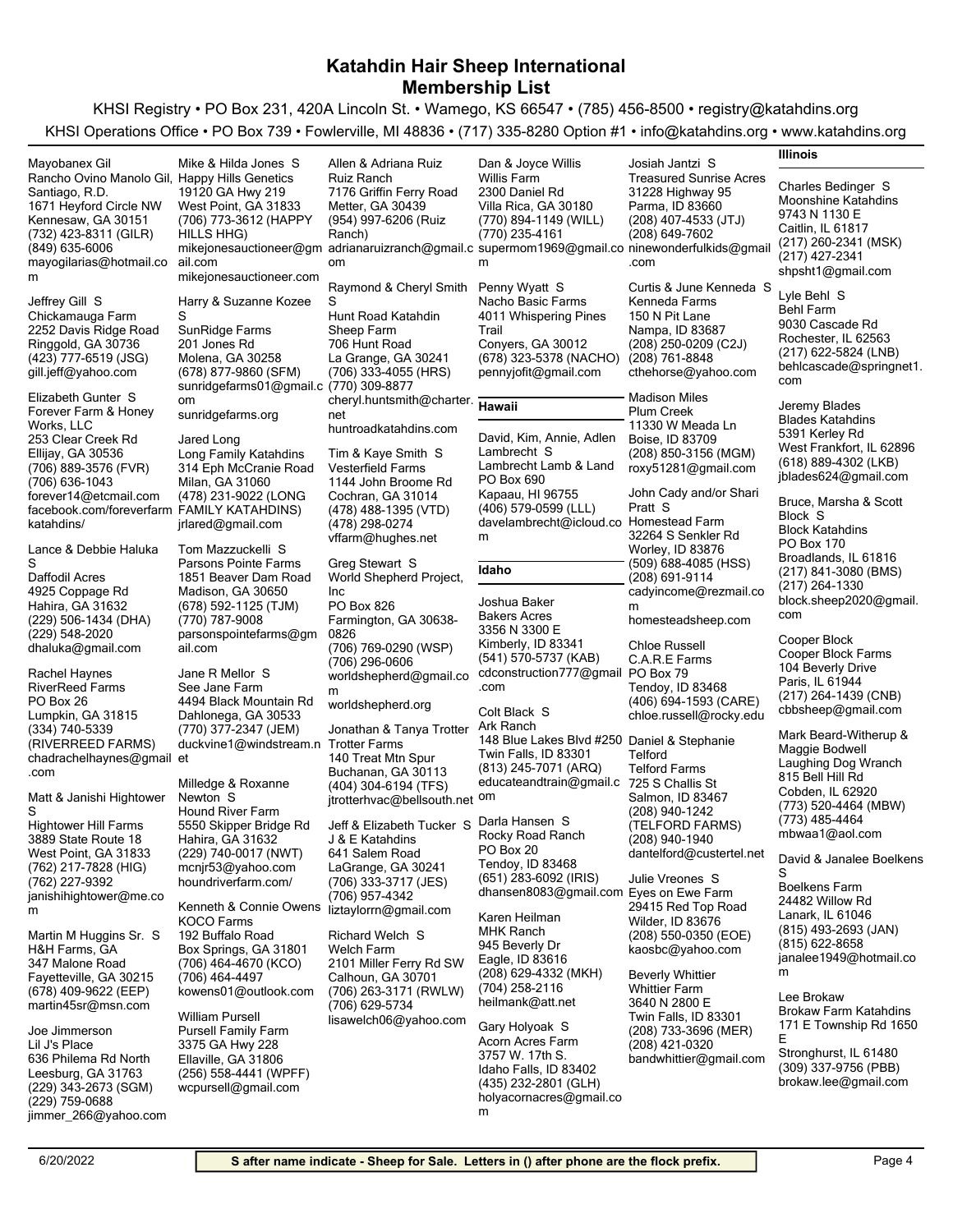|                                                   |                                             | $\ldots$                                        | $(1, 1)$ coo coo option $\pi$ .                   |                                                   |                                                 |
|---------------------------------------------------|---------------------------------------------|-------------------------------------------------|---------------------------------------------------|---------------------------------------------------|-------------------------------------------------|
| Joyce Burnham S                                   | Alison Habben S                             | Martin & Rachael                                | Stephanie Niesen S                                | Jason & Katherine Smith                           | Mike & Nikki Allen S                            |
| Burnham & George                                  | A&M Habben Farm                             | Lautenschlaeger                                 | Journey to Misty Haven                            | S                                                 | <b>MikNik Farms</b>                             |
| Katahdins                                         | 26596 Fairhaven Rd                          | Lautenschlaeger Farms                           | 13295 Maple Grove Rd.                             | Shear Not Sheep Farm                              | 6789 Lower Dillsboro Rd                         |
| 12510 Murphysboro Rd                              | Chadwick, IL 61014                          | 11722 State Route 177                           | Waynesville, IL 61778                             | 903 E Holland St                                  | Aurora, IN 47001                                |
| Campbell Hill, IL 62916                           | (309) 281-9213 (ALI)                        | Mascoutah, IL 62258                             | (217) 737-3157 (SMH)                              | Washington, IL 61571                              | (513) 218-3471 (MNF)                            |
| (419) 306-1144                                    | (815) 718-2035                              | (618) 920-1354 (LFS)                            | stephanieandzafirah@qm                            | (309) 253-0420 (SNS)<br>(309) 360-9336            | (513) 218-3175                                  |
| joyce@customstockdogs.                            | runfreealwaysali@gmail.c<br><b>om</b>       | (618) 978-9090<br>mclrll10@hotmail.com          | ail.com                                           | westfieldstables@yahoo.c mike_w_allen@cinfin.com  | nikkiallen.in@gmail.com;                        |
| com<br>customstockdogs.com                        |                                             |                                                 | Jeff & Jan Poynter S                              | om                                                |                                                 |
|                                                   | Ray & Pam Hancock S                         | Lucas & Shannon Lehde                           | Poynter Sheep Farm                                | facebook.com/shearnotsh                           | Rick, Lynn, Jason &                             |
| Kyleigh Cazel                                     | <b>Hancock Katahdins</b>                    | S                                               | 12709 E 750th Rd                                  | eepfarm                                           | Michelle Beck S                                 |
| Cazel Farms                                       | 2816 N. Ridge Rd                            | <b>LAL Farms</b>                                | Paris, IL 61944                                   |                                                   | <b>Beck Family Katahdins</b>                    |
| 7233 N Shipley Rd                                 | Noble, IL 62868                             | 5841 Riverview Dr.                              | (217) 251-9984 (POY)                              | Tanner Sussenbach S                               | 1019 Orchard Drive                              |
| Dundas, IL 62425                                  | (618) 843-8779 (HAN)                        | Evansville, IL 62242                            | (217) 466-4880                                    | 1374 West Ayers Rd                                | Covington, IN 47932                             |
| (618) 339-0633 (CAZ)                              | (618) 843-4559                              | (618) 314-2596 (LAL                             | jpoynter74@gmail.com                              | Greenville, IL 62246                              | (765) 585-7447 (BEK)                            |
| (309) 258-8125                                    | raypam2816@yahoo.com FARMS)                 |                                                 | poyntersheepfarm.com                              | (618) 704-8586 (SSSS)                             | (765) 585-2080                                  |
| jennifer.cazel83@gmail.c<br>om                    | Rhett L & Gracelyn                          | lalfarms@hotmail.com                            | Westin Poynter                                    | tanner.sussenbach1@gm<br>ail.com                  | beckfam1022@att.net<br>beckfamilykatahdins.webs |
|                                                   | Hancock S                                   | John Mazor S                                    | 8N 215 McGough Rd                                 |                                                   | .com                                            |
| Garrett Conaty S                                  | Hancock Farms                               | The Galena Homestead                            | Maple Park, IL 60151                              | Sarah Von Qualen                                  |                                                 |
| Mackinaw River                                    | PO Box 304                                  | 14250 West Chetlain                             | (217) 251-9984 (WAP)                              | Temporary Heaven Farm                             | Michael A Bright S                              |
| Katahdins                                         | Noble, IL 62868                             | Lane                                            | jpoynter74@gmail.com                              | 495 E Main St                                     | Kentner Creek Farms                             |
| 25455 Pleasant Hill Rd                            | (618) 843-4559 (RLH)                        | East Dubuque, IL 61025                          |                                                   | Dalton City, IL 61925                             | 254 S 500 W                                     |
| Lexington, IL 61753                               | (618) 843-4558                              | (563) 542-5462 (GHP)                            | Michael Quarton S                                 | (217) 855-9339 (VQF)                              | Wabash, IN 46992                                |
| $(309)$ 365-8580 (GLC)                            | raypam2816@yahoo.com john_mazor@yahoo.com   |                                                 | <b>Quarton Farms</b><br>27424 Quarton Rd          | sjvq42@outlook.com;von                            | (260) 330-8400 (KCF88)                          |
| (309) 825-9369                                    | Frank & Barb Hintzsche                      | galenahomestead.com                             | Palmyra, IL 62674                                 | qualensarah@gmail.com                             | brightm62@gmail.com                             |
| breese333@route24.net                             | Hintzsche Sheep Farm                        | Jacob McClellan                                 | (217) 415-7402                                    | Jenelle Wiesbrock-Hewitt                          | Christine Brown S                               |
| Daniel & Miley Davis S                            | 3951 S Mulford Rd                           | <b>McClellan Katahdins</b>                      | (QUARTON FARMS)                                   | Confianza Katahdins                               | <b>Brown Family Farms</b>                       |
| Double J Farm                                     | Rochelle, IL 61068-9626                     | 1040 County Road 700 N                          | mquarton3@yahoo.com                               | 2011 N 15th Rd                                    | 2510 N 650 East                                 |
| 15202 W Laura Rd                                  | (815) 561-5538 (FBH)                        | Toledo, IL 62468                                |                                                   | Streator, IL 61364                                | Warsaw, IN 46582                                |
| Princeville, IL 61559                             | (815) 561-5537                              | (217) 821-9303                                  | Lindsay Rawson                                    | (815) 992-9111 (NZA)                              | (574) 453-7687 (BROWN)                          |
| (309) 258-3841 (FJJ)                              |                                             | (McCLELLAN)                                     | 1488 Twp Rd 2450 N                                | joymail4711@gmail.com                             | brown552@msn.com                                |
| (309) 256-7654                                    | Jordan & Jenna Keck S                       | little_smos@yahoo.com                           | Oquawka, IL 61469                                 |                                                   |                                                 |
| doublejfarm dmd@hotma                             | Keck Katahdins<br>33144 Five Points Rd      | Jenna-Rae McHenry S                             | (319) 850-7892 (RWK)<br>lindsayalene@gmail.com    | Sue Wilmarth S<br><b>Wilmarth Farm</b>            | Katelyn Brown<br><b>Brown Family Farms</b>      |
| il.com                                            | Kingston, IL 60145                          | <b>McHenry Farms</b>                            |                                                   | 3874 North Illinois Hwy 2                         | 2510 N 650 E                                    |
| Richard V Fiedler S                               | (815) 762-8855 (KECK)                       | 19717 Atterberry St                             | Lucianna Reese S                                  | Oregon, IL 61061                                  | Warsaw, IN 46582                                |
| 9899 East 1300th St                               | (815) 501-0605                              | Petersburg, IL 62675                            | Reese Farms                                       | (815) 440-4086 (SUE)                              | (574) 453-7687 (BROWN)                          |
| Granville, IL 61326                               | keckkatahdins@gmail.co                      | (217) 971-0337 (MCH)                            | 309 North Main St                                 | (815) 440-4087                                    | brown552@msn.com                                |
| (815) 343-2688                                    | m                                           | johnnyrae2011@yahoo.co                          | Medora, IL 62063                                  | cowgirljoey4@yahoo.com                            |                                                 |
|                                                   |                                             | m                                               | (618) 556-8321 (LRF)                              |                                                   | Lanie Brown                                     |
| Angela Frank S                                    | Aaron & Megan Klauer S                      |                                                 | reesefarms.lucianna@gm Glenn N Yoder S            |                                                   | <b>Brown Family Farms</b>                       |
| Sunset Barn Family Farm<br>28137 E. 2900th Street | <b>Growin and Crowin</b><br>2366 105th Ave  | Randy Niekamp S<br>Four Corners Farm            | ail.com<br>freewebs.com/reesefarms 2076 CR 1800 E | <b>Prairieland Katahdins</b>                      | 2510 N 650 E<br>Warsaw, IN 46582                |
| Prophetstown, IL 61277                            | Aledo, IL 61231                             | 2429 N 1950th Ave                               |                                                   | Arthur, IL 61911                                  | (574) 453-7687 (BROWN)                          |
| (309) 714-3109 (VE)                               | (309) 314-4954 (GROWIN Camp Point, IL 62320 |                                                 | Andrew E Rudolph S                                | (217) 543-4093 (PLK)                              | brown552@msn.com                                |
| sunsetbarnfamilyfarm@q                            | AND CROWIN)                                 | (217) 430-7400 (FCF)                            | Still Water Ranch                                 | (217) 543-4193                                    |                                                 |
| mail.com                                          | (309) 314-4935                              | inetai@adams.net                                | 18 County Road 1000 N                             |                                                   | Brayden Burbrink S                              |
|                                                   |                                             | meganklauer@yahoo.com fourcornerenterprises.com | Blutord, IL 62814-3016                            | Ivan Yoder                                        | <b>Burbrink Show Stock</b>                      |
| Randy & Kim Gindler S                             |                                             |                                                 | (618) 755-4315 (SWR)                              | Yoder's Sheep                                     | 15055 S Base Rd                                 |
| <b>Gindler Farm</b>                               | Jason Gene Kreke S                          | Hannah Niesen S                                 | andrewr@farmerboyag.co 1104 Grammer Rd            |                                                   | Columbus, IN 47201                              |
| 7452 W Mill Creek Rd                              | Kreke Registered                            | Misty Meadows Farm                              | m                                                 | Carbondale, IL 62903-                             | (812) 371-7249 (BMB)                            |
| Collinsville, IL 62234                            | Katahdin                                    | 13295 Maple Grove Rd<br>Waynesville, IL 61778-  | David Shelton S                                   | 7556                                              | (812) 522-9973                                  |
| (314) 322-2085 (GIN)<br>rgindler@gmail.com        | 3508 E 1100th Ave<br>Altamont, IL 62411     | 1430                                            | Shelton Sheep Farm                                | $(618) 684 - 2244 (AZI)$<br>yoderfarms@ibyfax.com | burbrinkshowstock@gmai<br>I.com                 |
| gindlerfarm.com                                   | (217) 994-4613 (KGJ)                        | (217) 871-0267 (HMM)                            | 502 Loomis Lane                                   |                                                   | burbrinkfamilyfarms.com                         |
|                                                   | jasonkreke@gmail.com                        | apacherain5509@gmail.c                          | Carlinville, IL 62626                             |                                                   |                                                 |
| Amy Goode S                                       |                                             | om                                              | (217) 556-0373 (FSS)                              | Indiana                                           | Justin C Burbrink S                             |
| A Goode Farm                                      | Steven P Landreth S                         |                                                 | d.shelton54@yahoo.com                             |                                                   | <b>Burbrink Family Farm</b>                     |
| 7917 W Parks School                               | Landreth Farm                               | Sarah, Cara, Hannah &                           |                                                   | Casey & Jennifer Allen                            | Katahdins                                       |
| Road                                              | 5149 Edgewood Rd                            | Stephanie Niesen S                              | Leslie M Smay S                                   | Allen Family Farm                                 | 15055 S Base Rd                                 |
| Princeville, IL 61559                             | Edgewood, IL 62426                          | Heavenly Oaks Farm                              | Southern Cross Farm<br>846 SW 125 Ave             | 5993 US Hwy 50 W                                  | Columbus, IN 47201                              |
| (815) 252-8282 (AAK)                              | (618) 292-1286 (SPL)                        | 13295 Maple Grove Rd.<br>Waynesville, IL 61778  | Kane, IL 62054-9711                               | Mitchell, IN 47446<br>(812) 865-6267 (ALLEN)      | (812) 498-4890 (JCB)<br>(812) 371-7249          |
| agoodefarm@yahoo.com                              | landrethfarm@hotmail.co<br>m                | (217) 871-5253 (HOF)                            | $(618)$ 223-3001                                  | (812) 653-8086                                    | burbrinkshowstock@gmai                          |
| George Guinn                                      |                                             | angelandsnickers@gmail.                         | mfsmay@frontier.com                               | allenfamilyfarmscontact@                          | I.com                                           |
| Feeder Creek Katahdins                            |                                             | com                                             |                                                   | gmail.com                                         | burbrinkfamilyfarms.com                         |
| 406 Church St                                     |                                             |                                                 |                                                   |                                                   |                                                 |
| Walshville, IL 62091                              |                                             |                                                 |                                                   |                                                   |                                                 |
| (217) 823-4235 (FCS)                              |                                             |                                                 |                                                   |                                                   |                                                 |
| freebirdloft@yahoo.com                            |                                             |                                                 |                                                   |                                                   |                                                 |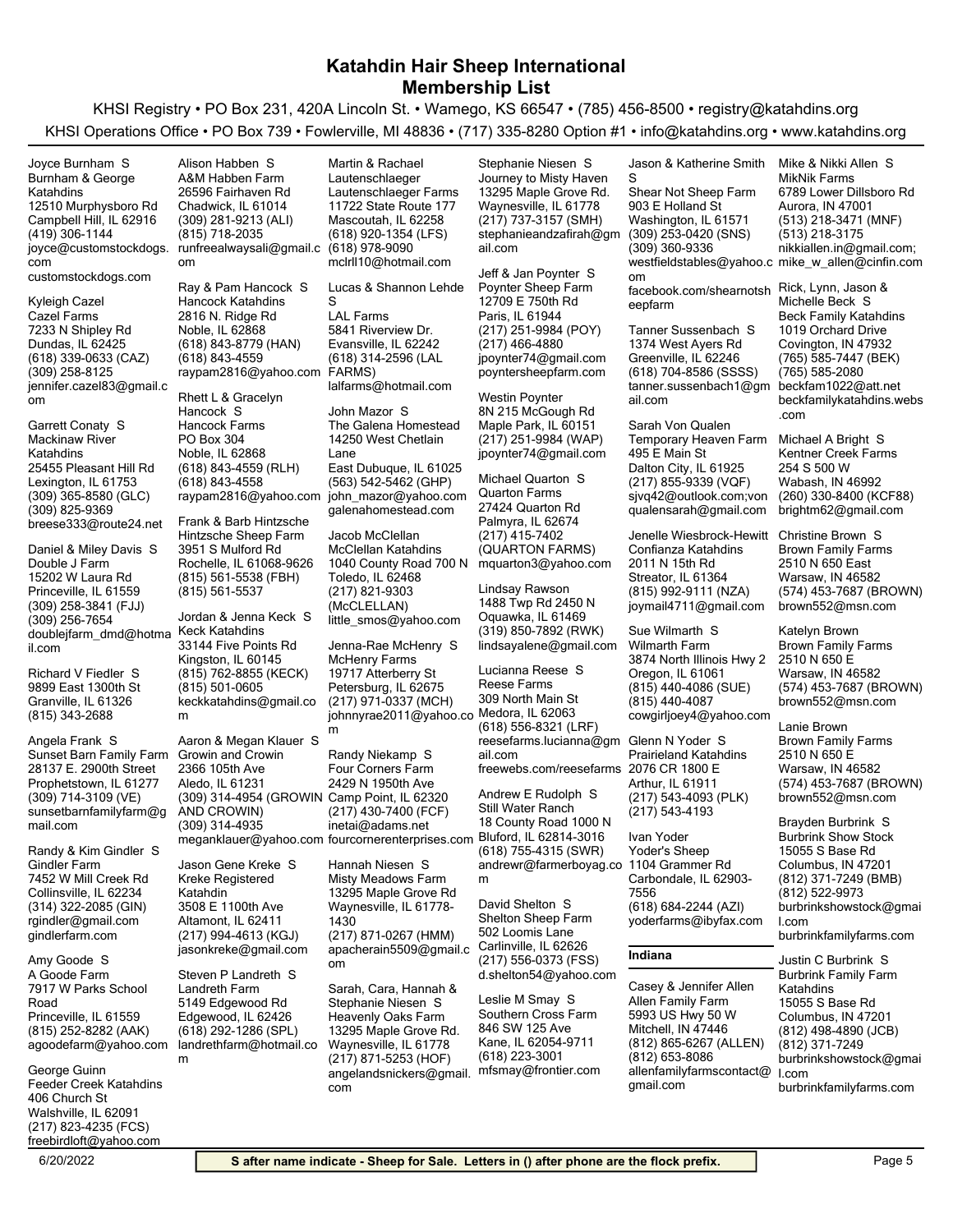KHSI Registry • PO Box 231, 420A Lincoln St. • Wamego, KS 66547 • (785) 456-8500 • registry@katahdins.org KHSI Operations Office • PO Box 739 • Fowlerville, MI 48836 • (717) 335-8280 Option #1 • info@katahdins.org • www.katahdins.org

Elizabethtown, IN 47232 10100 E. 750 S r\_carothers@hotmail.com 834 E Co Rd 1250 N Andi Carothers (812) 375-4987 (CVC) Elizabethtown, IN 47232 10100 E 750 S r\_carothers@hotmail.com Hayden Carothers Elizabethtown, IN 47232 10100 E. 750 S r\_carothers@hotmail.com Levi Carothers Elizabethtown, IN 47232 10100 E. 750 S r\_carothers@hotmail.com Riley Carothers (812) 375-4987 (CVC) Elizabethtown, IN 47232 10100 E. 750 S. Carothers Family Farm r\_carothers@hotmail.com 10439 150 E Ross Carothers (574) 546-2230 (CHUPP) Bremen, IN 46506 2320 4C Road Mint City Farm Virgil & Kara Chupp (760) 215-5284 (WNT) Boonville, IN 47601 277 E Tennyson Rd Winthrop Farm winthropbcs@gmail.com (812) 646-7060 Margie Clutter S (574) 594-5253 (CRG) Pierceton, IN 46562-9436 2719 S 600 E Craig Katahdins craigjim93@gmail.com (574) 527-4409 James A Craig S 11174 Bluebird Ct Jillian Daftari (812) 660-0099 (DYER JDK) Chrisney, IN 47611 Dyer Family Katahdins jdkatahdins@reagan.com (812) 362-8012 John, Judy & Scott Dyer S (502) 905-5347 (ERC) Greenville, IN 47124 10696 Baker Rd Richland Creek Farm lee.eastland@yahoo.com Lee Eastland (317) 861-4795 (ERM) New Palestine, IN 46163 PO Box 406 Merlau Farms john@meriau.com (317) 409-2413 Rhys Edson-Merlau (219) 778-4062 (EIK) LaPorte, IN 46350 10shepherds@gmailcom Carla & Jim Eikelberg S (574) 546-4587 (NWE) Bremen, IN 46506 752 Dogwood Rd naomienamorado@hotma NW il.com Naomi Enamorado (260) 229-0284 (INFNK) Albion, IN 46701 6116 W. 350 S. Franklin Farms, Katahdins Allie Hickey S jrfranklin02@indianatech. edu James Franklin S (812) 427-3411 (AM Vevay, IN 47043 2767 Garland Rd AM Star Katahdins Roger & Lisa Garland S (812) 880-3764 (PRG) Pekin, IN 47165 2290 S Franklin School Rd Smallwoods Katahdins Pete & Marie Girod S (812) 709-2423 (LLG) Loogootee, IN 47553 10676 E 600 N Maple Lane Katahdins (812) 709-2657 Larry L Graber S (812) 620-8394 (HJE) Fredericksburg, IN 47120 10499 SW Washington School Rd JEH Farm elizabethhundley@hotmai (317) 408-0838 l.com (812) 786-9669 Jordan & Elizabeth Hardesty (812) 985-3501 (JRH) Mt Vernon, IN 47620 7400 Blount Rd jrrhat@hotmail.com (812) 459-1955 Jamie & Robin Hatfield S New Salisbury, IN 47161 945 Rocky Meadow Rd Rocky Meadow Farm rmfhayse@outlook.com John Hayse S (812) 621-2472 (AMH) Dillsboro, IN 47018 7718 E US Highway 50 Country Angels Farm justin\_amber@live.com (317) 403-9761 (HOU) Boggstown, IN 46110 2493 N. Sand Creek Road 20577 N Dilger Rd Houston Farm Isaac Houston (812) 486-7452 (ERK) Loogootee, IN 47553 6252 N 1100 E ERK Farm Katahdins (812) 486-3359 Ervin Jay & Leah Rose Kemp S (574) 323-3506 (CHR) LaPorte, IN 46350-7872 4189 W State Road 2 Clay Hill Ranch chrlivestock@gmail.com (219) 608-0287 chrlivestock.com Brady Kessler S (317) 408-1388 (KFK) Greenfield, IN 46140 5213 E 500 N Kinder Farms adam.kinder@myemail.in klolsen19@outlook.com dwes.edu Adam Kinder S (812) 866-1596 (COPPER jleepage@hotmail.com TOP FARM) Lexington, IN 47138 4886 S 850 W Copper Top Farm Milt & Faith Kinsinger S (574) 242-1872 (KNE) Winamac, IN 46996 5807 W 200 N Knebel Katahdins knebel1@outlook.com Richard Knebel S (812) 787-0752 (RRFF) Lexington, IN 47138 12888 W. St. Rd. 56 Rolling Ridges Family Farm Gary Knepp (812) 357-7914 (KAZ) Saint Meinrad, IN 47577 Daniel Kolb S (260) 242-1182 (OAT) Kendallville, IN 46755 5868 E 900 N Willow Farms puppylover6510@yahoo.c (419) 579-0412 om George Mullins S (765) 570-3209 (SYF) Rushville, IN 46173 3789 East Orange Pike Sycamore Acres Farm sycamoreacresfarm@gm ail.com (765) 938-2661 John W & Patricia J Norris Gary Or Debora Sharp & Family S (812) 360-9379 (OH) Bloomington, IN 47404 602 W Burma Rd Olsen Homestead Kristy & Randy Olsen S (812) 360-4380 (JSP) Trafalgar, IN 46181 6617 S 25 W (812) 614-9119 Jeff & Sarah Page S (812) 360-4380 (JSP) Trafalagar, IN 46181 6617 S 25 West Jeff and Sarah Page jleepage@hotmail.com Samuel Page (812) 877-3382 (LBS) Terre Haute, IN 47805 7000 N Stuthard St Pounds Farms lauralbs1026@gmail.com jsorrellii@yahoo.com (812) 878-8006 Pat & Laura Pounds S 5250 N Co Rd 100 W Pridemore Farms Jarod & Cassidy Pridemore S (765) 732-3056 (RUD) Liberty, IN 47353 3858 South Store Road Rudnick Farms lrudnick12@gmail.com David & Samuel Rudnick (219) 872-0440 (GDS) Michigan City, IN 46360 3596 W. 1000 N. (812) 617-4888 (VRS) Washington, IN 47501 572 East 450 South Gleaming Dawn Farms gleamingdawnfarms@gm ail.com Victor & Cheryl Shelton S (219) 474-3216 (DJSMITH SCD) Earl Park, IN 47942 3985 N 300 W D & J Smith Katahdins djsmicol@ffni.com (765) 366-7050 djsmithkatahdins.com David & Jane Smith S (574) 528-1898 (TJS) Milford, IN 46542 6312 W. 1100 N. Smith's Stillwater Sheep tomandjanelle@yahoo.co m Tom & Braden Smith S (812) 342-0183 (DOUBLE J RANCH LLC) Columbus, IN 47201 5561 Smoketree Dr. Double J Ranch LLC Jack W Sorrell II (219) 405-3748 (GKS) Valparaiso, IN 46385 201 W. 550 N. Homewood Farms Greg St.Clair S

> (812) 709-0802 (AIM) Loogootee, IN 47553 6565 N. 1200 E. Shine Hill Katahdins abeshine330@gmail.com Abraham Stoll S

> (765) 918-0822 (STW) Crawfordsville, IN 47933 8496 N 350 E Stanley Show Stock tonystanley2000@yahoo. com Aaliyah & Skylah Strawser S

STAR) rwgarland1@gmail.com (812) 599-3930

 (EKG) Salem, IN 47167 8627 E New Philadelphia Rd E&K Katahdins Eli R & Katie Girod (812) 620-4800 (JRG) Salem, IN 47167 9592 E Garrison Hollow Rd Girod Family Katahdins Joseph & Rebecca Girod S

hillarynhouston@gmail.co m

(812) 595-3300 (HVE) Underwood, IN 47177 7204 S Bloomington Trl mcguirefarms@hotmail.co (502) 345-1263 (KUY) m Anna Johnson

(812) 923-6825 (KLV) Floyds Knobs, IN 47119 6793 Navilleton Road Kalvar Farms audra@kalvar.com (502) 262-2477 Audra Kalvar S

dckolb@psci.net (812) 357-4650

Martinsville, IN 46151 4205 Ballinger Rd. Sweets Farm LLC marykkuypers@gmail.co m (618) 967-9036 Mary & Nicholas Kuypers

Shipshewana, IN 46565 8300 West 050 North High Point Acres Dean C Miller

(812) 653-3343 (JPF) Orleans, IN 47452 farmerjarod@gmail.com

(812) 787-0348 (JCJ) Lexington, IN 47138 9395 W New Bethel Rd Pleasant Family Farm (812) 866-3966 Jason Raber S

(812) 631-0141 (GSR) Ferdinand, IN 47532 7857 S 100 W Graysen Reynolds Sheep graysenreynolds@icloud. com Graysen Reynolds

(317) 626-6826 (DFT) Fishers, IN 46037

(812) 629-0321 (DWRF) Boonville, IN 47601 7333 Ellis Rd Dogwood Ridge Farm

Duane & Kimberly Davis

prcconnect@aol.com (812) 629-0320

daftarij@gmail.com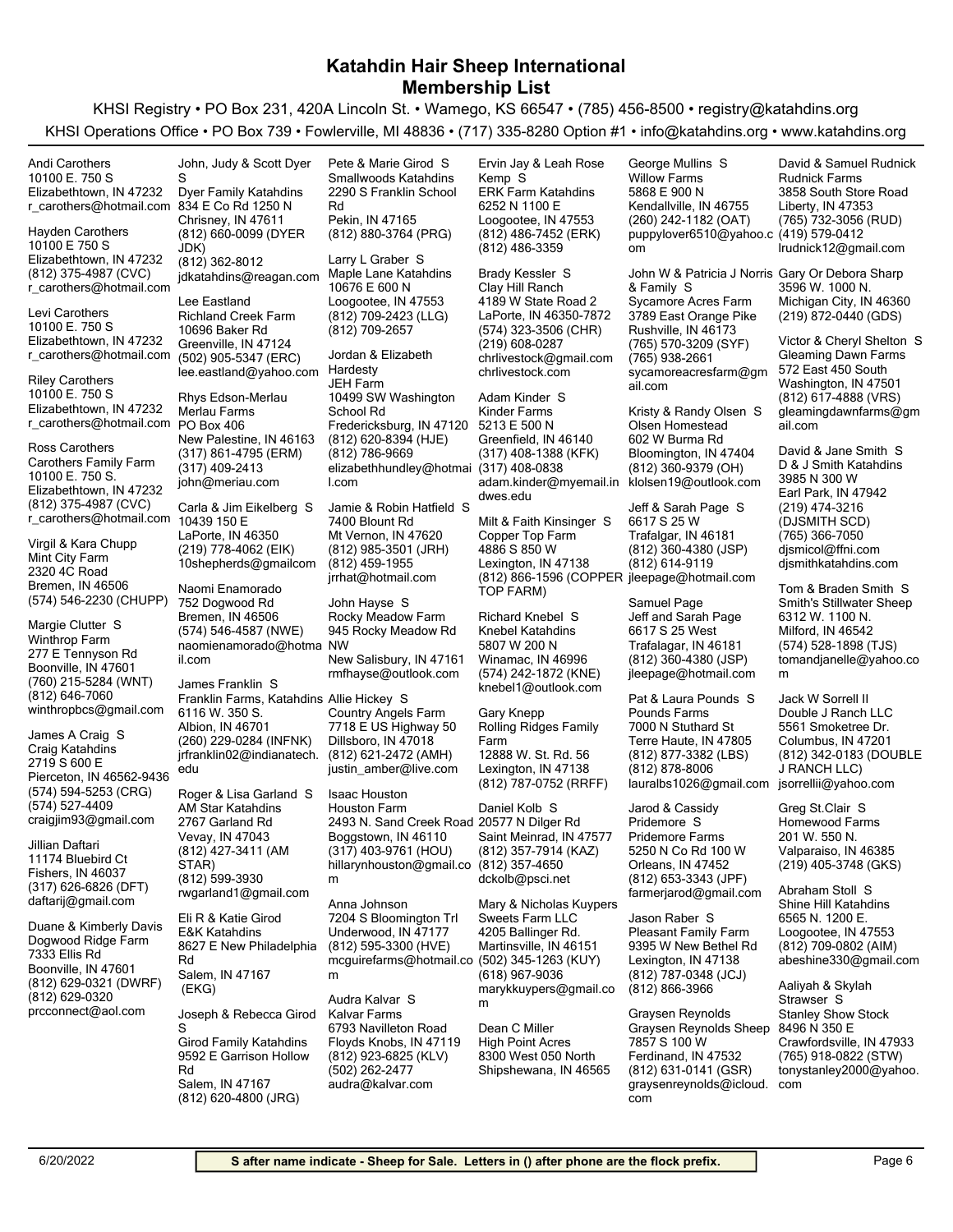KHSI Registry • PO Box 231, 420A Lincoln St. • Wamego, KS 66547 • (785) 456-8500 • registry@katahdins.org KHSI Operations Office • PO Box 739 • Fowlerville, MI 48836 • (717) 335-8280 Option #1 • info@katahdins.org • www.katahdins.org

(317) 250-9524 (THI) Noblesville, IN 46060 15123 E 146th St Hoosier Heritage Farm sally.thieme@gmail.com hoosierheritagefarm.com Sally Thieme S

(812) 201-0494 (CSTF) Lewis, IN 47858 6625 W State Road 246 Townsend Family Katahdins courtneycaye\_07@hotmai l.com Stetson & Courtney Townsend S

(812) 374-7107 (FRK) Flat Rock, IN 47234 2002 E 950 S Flat Rock Katahdins bbweaver@daystar.io (765) 525-6443 Bruce Weaver S

(260) 463-3275 (WDS) Topeka, IN 46571 3640 W 350 S Weaverland Farms (260) 463-0380 Joel Weaver

(812) 345-0529 (CWW) Westport, IN 47283 12611 South County Rd. 1050 West Cabin Ridge Katahdins cwooten@columbus.in.go S v Cody Wooten S

(574) 721-9307 (GEW) Logansport, IN 46947 4163 N County Road 925 E Little Charlie Farm elizabeth.wray76@outloo k.com (574) 664-4824 Elisabeth Wray

(260) 463-6467 (JLY) Topeka, IN 46571 9280 W 650 S Topville Acres mustangscd99@gmail.co m Jeremy Yoder S

#### **Iowa**

(515) 509-3602 (JRB) Boone, IA 50036 3990 Inkpaduta Ave Thistle Grove barejohn@hotmail.com John Bare, DVM S

(563) 568-1743 (LCB) Waukon, IA 52172 1048 Sand Hill Rd Borntreger Family Farm (563) 794-1918 Lavern & Celetsa Borntreger S

(870) 577-3147 (MTN) Story City, IA 50248 1022 Elm Ave MTN Mist walkeranma@gmail.com Angela Walker, Louis & Rose Marie Brandt

(641) 344-5662 (BRI) Creston, IA 50801 1331 Walnut Ave Britten Farms abritten5662@gmail.com Amy Britten S

(515) 490-1718 (SLK) Osceola, IA 50213 7473 Wyoming St Starlit Valley Ranch starlitvalleyranch@gmail.c Sheffield, IA 50475 om Nathaniel Brundidge S

sunriseseeds@ibyfax.com Red Barn Katahdin Farms (641) 420-7535 (BUL) Manly, IA 50456 3450 Quail Ave angus50456@yahoo.com redbarnkatahdins.com Steven & Melissa Bull S

> Bramble Wood Acres Annissa & Richard Chase

(515) 480-1556 (BWA) Indianola, IA 50125 15656 R57 Hwy richnisachase@msn.com (515) 240-0164

(319) 899-3142 (LIN) Springville, IA 52336 3355 Stone Rd linndeeds@yahoo.com Linda Deeds S

(641) 898-7152 (BED) Cincinnati, IA 52549 11232 614th St Fruitful Acres jderbyshire@fairpoint.net (641) 895-8833 Benjamin & Esther Derbyshire

(540) 290-7580  $(CI$  ARMAY) Waverly, IA 50677 1850 Fairview Ave Clarmay Farm smiles2mary@yahoo.com (540) 280-5056 Kevin & Beth Foster

(515) 708-1913 (PAG) Maxwell, IA 50161 67653 330th St Graham Katahdins p.graham708@gmail.com Pat Graham S

(712) 579-0710 (JMG) Defiance, IA 51527 1918 Oak Rd JJ"s Katahdin Sheep Farm jjgross@fmctc.com (712) 579-4906 jjskatahdinsheepfarm.com Jeff & Mary Gross S

(641) 425-6840 (JSH) Sheffield, IA 50475 2387 Raven Ave. JSH Katahdins jshkatahdins@gmail.com (641) 425-5401 Ellie Harms S

(641) 425-6840 (JSH) 2387 Raven Ave. JSH Katahdins jshkatahdins@gmail.com (641) 425-5401 Jana Harms S (641) 425-6840 (JSH) Sheffield, IA 50475 2387 Raven Ave. JSH Katahdins jshkatahdins@gmail.com (641) 425-5401 Jeremy & Sara Harms S Mike & Laura Henry S

(402) 800-7724 (LEANIN TREE FARMS) Mondamin, IA 51557 2049 Kendrick Ave Leanin' Tree Farms leanintreefarms@gmail.co FARMS) m (531) 222-6494

(641) 891-1334 (KINION KATAHDINS) Sully, IA 50251 7866 E 92nd St S jkkinion@gmail.com m.facebook.com/kinionkat (773) 332-9587 ahdins Rowdy Kinion S

(712) 435-0890 (BKoyle) Honey Creek, IA 51542 33672 168th Street Grandpa's Farm baileykoyle@yahoo.com Bailey Koyle

(712) 435-0851 (FKK) Honey Creek, IA 51542 33672 168th Street Grandpa's Farm kameronkoyle@yahoo.co m Flynn Koyle

(712) 435-0851 (TKoyle) Honey Creek, IA 51542 33672 168th Street Grandpa's Farm dustinkoyle@yahoo.com Tylee Koyle

(563) 357-4467 (KF) Garden Grove, IA 50103 33792 160th Street Kreuder Farms kreuderfarms@yahoo.co m (641) 443-2350 Glenn & Michelle Kreuder

(515) 669-0573 (TRI-LEONARD) Colfax, IA 50054 2481 W 84th St N erlene.leonard@gmail.co Emily Parks S m Caleb Leonard

(515) 669-0573 (TRI-LEONARD) Colfax, IA 50054-7731 2481 W. 84th St. N. Tri-Leonard Farms erlene.leonard@gmail.co m (515) 674-3067 Erlene Leonard

(319) 929-5201 (CHESHIRE MOON Atkins, IA 52206 3169 74th Street Cheshire Moon Farms cheshiremoonfarms@gm ail.com Elise Lohrer S

(712) 363-2372 (LORCH) Ocheyedan, IA 51354 2151 White Ave Lorch Lambs aaron.o.lorch@gmail.com bit.ly/3quGSeb Aaron & Erin Lorch S

(319) 389-2826 (MCABEE) Shellsburg, IA 52332 6191 33rd Ave. Dr. k\_mcabee@yahoo.com Kerry McAbee

(515) 320-3835 (MEINDERS) Buffalo Center, IA 50424 42645 20th Ave Meinders Livestock meinders2@hotmail.com (515) 928-2549 meindersstockfarmpolypa ys.com Zach Meinders S

(712) 642-9686 (FFG) Honey Creek, IA 51542- 4008 33672 168th St Grandpa's Farm LLC dustinkoyle@yahoo.com (712) 435-0851 Dustin Koyle & Kim Nelson S

(515) 577-0289 (AUT) Ankeny, IA 50023 271 NW 118th Ave autumn.ogden@syngenta .com iowafarmfresh.net Autumn Ogden S

(319) 269-3428 (PARKS) Independence, IA 50644 1499 240th St Parks Haven Farm eparks78@hotmail.com (319) 269-3034

Emily,Blake & Hailey Ritze

Cental City, IA 52214 810 Prairie Main Road bcherefords@gmail.com

(319) 651-8527 (BCH) Central City, IA 52214 810 Prairie Main Road Buffalo Creek Herefords bcherefords@gmail.com (319) 981-1006 Nick & Abby Ritze S

(308) 482-0151 (SKS) Monroe, IA 50170 162 140th Avenue Schippers Katahdin Sheep (641) 259-3274 Mike & Sandy Schippers S

(712) 830-3960 (MVS) Rockwell City, IA 50579 2202 Ogden Ave Sexton Farm Katahdins mike@twinlakevenviro.co m Michael Sexton S

mikes@strobelmfg.com

(712) 330-5204 (WHISKEY) Ocheyedan, IA 51354 626 2nd St Whiskey Creek cgski69@gmail.com Colin Sik S

(319) 851-5148 (SIS) Palo, IA 52324 4565 Lone Tree Rd. Lone Tree Farm jimsisson@hotmail.com James Sisson S

(641) 841-0512 (JSS) Newton, IA 50208 1013 W 36th St N Soppe Farms jim.soppe@gmail.com James Soppe

(402) 297-2176 (SKI) Mineola, IA 51554 50918 260th St., Box 117 Splonskowski Farms gsplon@gmail.com George & Joyce Splonskowski S

(515) 357-0779 (TOH) Boone, IA 50036 1015 250th St Top O'Hill Acres ewewould2@aol.com (515) 232-5772 top-o-hill-acres.com Cathy Stahlman S

(712) 621-3222 (CLS) Villisca, IA 50864 3275 130th Lane Cole Sunderman Katahdins sunderman.cole@gmail.c om Cole Sunderman S

(319) 493-9866 (GAT) Janesville, IA 50647 9742 Sylvan Drive Sylvan Farm thompsongraham07@gm ail.com Graham Thompson S

(515) 370-2197 (JOT) Eagle Grove, IA 50533 1202 290th St Toliver Livestock Company jotoliver@gmail.com Jess & Tiffini Toliver S

(515) 708-3007 (TNT) Nevada, IA 50201 66637 190th St Turbine View Farms tntvorm@gmail.com (515) 231-0236 Tony & Tasha Vorm S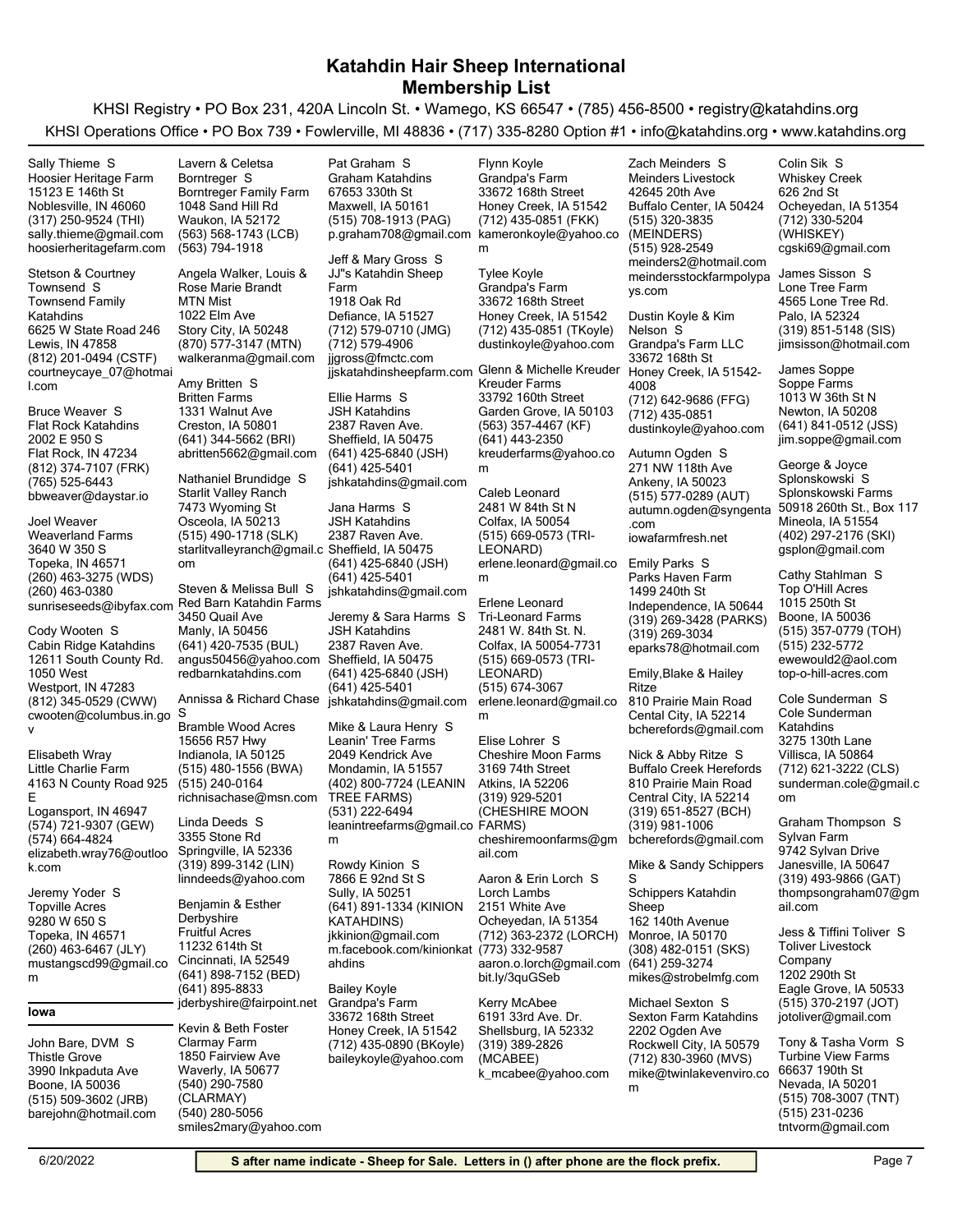KHSI Registry • PO Box 231, 420A Lincoln St. • Wamego, KS 66547 • (785) 456-8500 • registry@katahdins.org KHSI Operations Office • PO Box 739 • Fowlerville, MI 48836 • (717) 335-8280 Option #1 • info@katahdins.org • www.katahdins.org

(319) 316-3300 (TSE) Douds, IA 52551 15626 Acorn Ave Wagler Sheep & Fence sschwantes0189@gmail.c CREEK) om Tyler Wagler S (641) 799-0302 (ZIM) Cantril, IA 52542-8008 17260 260th St. Fox Valley Katahdins kennethlorelle@gmail.co m (641) 799-0405 Kenneth & Lorelle Zimmerman S **Kansas** (620) 842-2226 (CAMP) Attica, KS 67009 402 N Logan St. Camp Creek Katahdins campcreekkatahdins@gm ail.com (620) 842-7261 Brant & Carrie Baringer (620) 245-1884 (TRB) Hutchinson, KS 67501 8500 E Blanchard Ave Rack of Lamb Corral toddbauer@ks-usa.net rackoflambcorral.com Todd & Renee Bauer S (620) 480-1519 (TAB) Sterling, KS 67579 2350 22nd Road Leg of Lamb Corral legoflambcorral@gmail.co Richard & Susan Koch S m Todd A Bauer (785) 893-2148 (BOW) Westphalia, KS 66093 23402 NW Arkansas Road Lone Cottonwood Katahdins wbfarmboy@gmail.com (785) 448-4300 Wyan & Joanne Bowman S (316) 259-5615 (BILLY ROSE) Mulvane, KS 67110 11650 S 145th Billy Rose Farm mcaruthers95@gmail.com (316) 708-0834 Michael & Marsha **Caruthers** (620) 210-1584 (FANCY Green, KS 67447 16520 Fancy Creek Road Fancy Creek Katahdins thaicobb7@gmail.com David Cobb S (620) 249-9014 (RFD) Arcadia, KS 66711 1100 North 260th Street Rafter 4D Ranch robert@dutton.us Robert Dutton (620) 532-1327 (FINDER KATAHDINS) Kingman, KS 67068 14715 W Maple Grove Rd farm.com/products.html Finder Katahdins & Maremmas finderhampshires@gmail. com (620) 491-1087 Warren & Pam Finder S (785) 250-7470 (INS) Axtell, KS 66404 802 Cone St Idle Not Sheep idlenotsheep@gmail.com (785) 250-4100 Travis & Julie Heiman (620) 747-0875 (JTR) Galva, KS 67443 821 23rd Ave. Sand Creek Katahdins sandcreekkatahdins@gm ail.com (620) 345-8261 Ty Johnson S (913) 230-7178 (KRS) Bucyrus, KS 66013 13000 West 215th opalblue50@hotmail.com (913) 230-6918 (785) 224-8798 (AG) El Dorado, KS 67042 409 NW 60th Autumn Gold Farm kcmabry@gmail.com Frank & Kathleen Mabry S Westphalia, KS 66093 15208 NW 1600 Rd Nichols Dairy greencows1941@gmail.c om Carl Lee Nichols S (913) 426-2560 (GMA) Valley Falls, KS 66088 225 Decatur Rd Grandma P's Rockin' Chair Ranch julieapennington@yahoo. com Julie Pennington S (785) 746-8805 (RIS) Quenemo, KS 66528 2018 Arkansas Rd New Song Farm newsongfarm1@gmail.co m (785) 409-2215 newsong-James & Patricia Risch S S (316) 796-0659 (MDW) Sedgwick, KS 67135- 9658 11610 N. 151 St. N. Meadowlark Farm tomterv3@yahoo.com Tom C & Virginia Street S (785) 224-8248 (JYF) Perry, KS 66073 11697 54th Street JY Farms yoderfarms09@gmail.com Jensen Yoder S **Kentucky** (606) 297-1418 (Baldwin Family Farms) Oil Springs, KY 41238 5674 KY RT 580 Baldwin Family Farms jrb112994@gmail.com (606) 330-9579 Josh Baldwin (270) 402-5995 (BALL) Loretto, KY 40037 1280 Manton Rd. Scott Ballard S (270) 784-9355 (SKKF) Smiths Grove, KY 42171 3433 Hays Pondsville Rd Southern Kentucky Katahdin Farm skkatahdinfarm@gmail.co m John or Michelle Barbalas S Salvisa, KY 40372 390 Freeman Lane Unclouded Day Farm Kenneth Baskin S (802) 310-9905 (RENEGADE) Rineyville, KY 40162 1002 Jenkins Rd Renegade Farms gracevt@gmavt.net Grace Bassette (606) 768-3847 (RNR) Wellington, KY 40387 PO Box 23, 214 Lakestone Lane R&R Katahdin Farm randrbealb22@yahoo.co m http:/alittlejulianapig.com Randal & Rebecca Beal (270) 304-7003 (SBH) Hodgenville, KY 42748 3074 Carter Brothers Rd S&B Bell Farms susan@sbbellfarms.com sbbellfarms.com Brian & Susan Bell S (270) 651-7005 (TOO) Glasgow, KY 42141 119 E Washington St 5B Farms belllawoffice@scttc.com (270) 670-2139 Johnny & Angel Bell (606) 622-6221 (KTB) Somerset, KY 42503 726 Friendship Rd Me & B Co Farm meandbcofarm@gmail.co m (619) 243-6316 me-and-b-cofarm.myshopify.com Michael Bingham (270) 261-1392 (BLA) Glasgow, KY 42141 426 Park City Glasgow Rd Blankenship Family Farm jblank@scrtc.com (270) 678-7878 Jared Blankenship S (606) 875-9566 (BHFKY) Monticello, KY 42633 340 Lynne Dr Bowman Hollow Farms desaray2009@yahoo.com Katie Carrico S (859) 351-1701 Jacob or Desaray Bowman Vine Grove, KY 40175 10725 Rineyville Rd Bramblett Farms Jim Bramblett S (270) 766-4322 (BRANGERS FARM) Cecilia, KY 42724 1969 Bethlehem Academy Rd Brangers Farm mickeyb3030@gmail.com Mickey Brangers S (606) 271-0582 (LPF) Science Hill, KY 42553 2285 Stilesville Rd Leaning Pine Farms, LLC Limestone Creek Sheep jnosbruner@msn.com (606) 423-2454 leaningpinefarms.com John S Bruner S (859) 974-0225 (RHB) Salvisa, KY 40372 429 Alford Rd Buckner Farms grandmatosarah@hotmail jepthacreekfarm.yolasite.c .com Richard Buckner S (606) 303-4497 (SEB) Salvisa, KY 40372 449 Alford Rd Sarah's Farm Forever aaronbuckner@hotmail.co mack42351@gmail.com m Sarah Buckner S (270) 528-8462 (BSB) Munfordville, KY 42765 3205 Shady Lane Church Rd. Byler Family Farms (270) 528-6919 Ben & Susan Byler S (270) 524-4970 (JBJR) Munfordville, KY 42765 261 Center Point Rd East Running Springs Farm (270) 405-7404 John & Ruth Byler S Mumfordville, KY 42765 7567 Cub Run Hwy Breezy Acres Lester Byler (270) 537-1896 (WMB) Munfordville, KY 42765 1003 Kesselring Rd Kuntryroad Katahdins (270) 531-5934 William & Maria Byler S (606) 793-4341 (LOSTOAK) Springfield, KY 40069 1510 Mayes Creek Road Lost Oak Sheep Farm (270) 537-3144 (BAV) Hardyville, KY 42746 6853 Hardyville Rd Bella Vista Farm mchaney@scrtc.com (270) 524-0541 Melody Chaney S (270) 766-4017 (TDI) Buffalo, KY 42716 162 Jones St Ranch tchildress@sartc.com Dustin, Tracy & Isaac Childress (502) 321-7927 (JC) Waddy, KY 40076 1323 Bardstown Trail Jeptha Creek Farm coop1949@gmail.com om/ V David Cooper S (270) 925-8513 (IAM) Lewisport, KY 42351 558 John Pate Rd The Good Shepherd Farm Sean Cummings S (606) 425-9179 (GLEN) Somerset, KY 42503 1697 Norwood Road GlenLor Farm v.k.dawes@hotmail.com (606) 425-8194 Randall Dawes (732) 921-3043 (HLD) Bowling Green, KY 42104 395 Whites Chapel Rd Westhaven Farm westies11@aol.com (732) 312-7003 Henry Delumeau S (502) 643-5202 (JLD) Shelbyville, KY 40065 1442 Buzzard Roost Rd Trickle Creek Farm leroyDennison55@gmail. com Leroy & Pam Dennison S (270) 528-2848 (MED) Munfordville, KY 42765 3513 Shady Lane Church Rd Devore Farm devore@scrtc.com mdfarm1961@gmail.com (270) 537-4750 Mitchell & Elaine Devore S

(270) 234-3797 (BKY)

katiecarrico95@gmail.co

m

jebramblett@aol.com (270) 877-0651

bramblettkatahdins.com

(859) 329-7030 (UDF)

kenny.baskin@gmail.com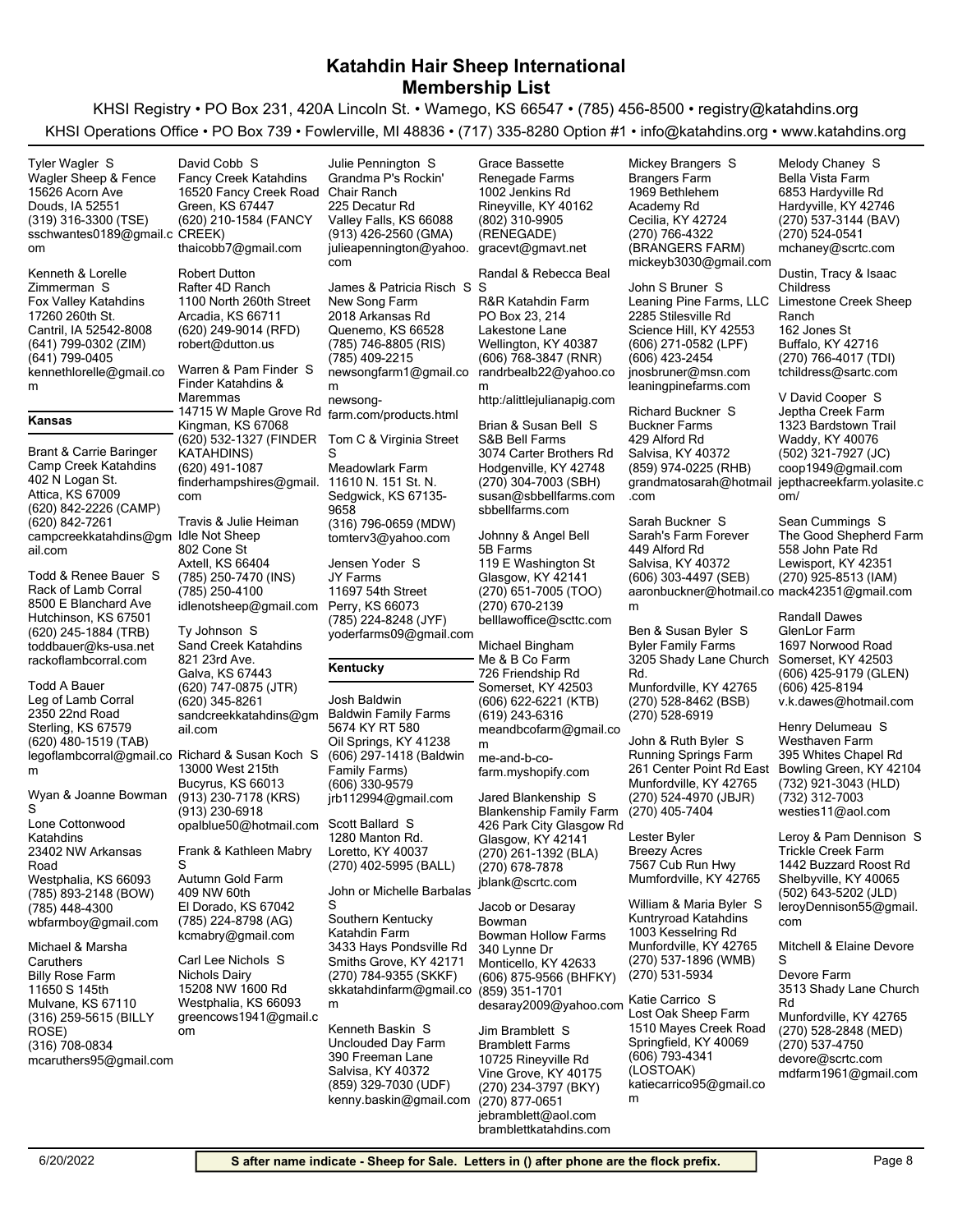KHSI Registry • PO Box 231, 420A Lincoln St. • Wamego, KS 66547 • (785) 456-8500 • registry@katahdins.org KHSI Operations Office • PO Box 739 • Fowlerville, MI 48836 • (717) 335-8280 Option #1 • info@katahdins.org • www.katahdins.org

(502) 655-8569 (WINDY PINES) Shelbyville, KY 40065 8657 Dover Rd Windy Pines audreyedington07@gmail .com Audrey F Edington S

Jeff & Michelle Emmerling Windfell Farm S

(270) 528-4288 (JMK) Bonnieville, KY 42713 515 Exum Lane J & M Sheep j.emmerling@scrtc.com (270) 763-7344 jandmsheep.com

(859) 230-7720 (ALAP) Winchester, KY 40391 2650 Old Ruckerville Rd Almost Appalachian Farm tiffge@yahoo.com almostappalachian.com Tiffany Ericson S

(502) 507-3361 (RLL) Springfield, KY 40069 1899 Croake Station Rd Winding Ridge Farm winding.ridge@aol.com Daniel Filiatreau S

(606) 287-0605 (RFT) McKee, KY 40447 PO Box 1057 Flannery Farm toneaka@yahoo.com (606) 493-7127 Rusty Flannery S

(606) 682-0587 (FFD) London, KY 40744 3245 Old Whitley Rd Ford Family Farm dtford94@gmail.com (606) 309-9811 Devin Ford

(502) 321-6529 (DHS) Shelbyville, KY 40065 8729 Dover Rd Dark Horse Farm sforrest40065@gmail.com Flint & Patricia Harrelson darkhorsefarmlamb.weebl S y.com/ Sheridan Forrest

(502) 845-9200 (TBC) New Castle, KY 40050 PO Box 231 The Berry Center fredrickson@me.com (502) 667-2257 Ed Fredrickson

(606) 425-2112 (EPI) Science Hill, KY 42553 125 Shady Grove Church Rd Epic Grove Farm rgarland81@hotmail.com

Rob & Elizabeth Garland

(502) 649-5564 (DAG) Smithfield, KY 40068 1984 Hieatt Dr windfell @gmail.com Debbie Gish

(606) 416-6652 (MWG) Russell Springs, KY 42642 632 Nelson Rd Goff Farms goff.farms@outlook.com Matthew & Whitnie Goff

(859) 986-4059 (GKG) Berea, KY 40403 1252 Scaffold Cane Road Double G Katahdins (859) 893-4739 George Goodrich

(270) 816-6324 (SRG) Jamestown, KY 42629 PO Box 874 Stable Rock Katahdins stablerock@hotmail.com (270) 343-4870 stablerockkatahdins.com Bobby & Sue Grider

Guston, KY 40142 1500 Sandy Hill Road tarrah.hardin@gmail.com (859) 327-8639 Dan & Tarrah Hardin S

(606) 783-2664 (MSU) Morehead, KY 40351 25 MSU Farm Drive Morehead State University Farm p.harrelson@moreheadst ate.edu (316) 640-6992 c/o Patricia Harrelson

(316) 640-6992 (SQH) Mt. Sterling, KY 40353 3090 Prewitt Grassy Lick Pike Square H Farm plblack7@gmail.com (575) 642-2652

Mt Sterling, KY 40353 3090 Prewitt Grassy Lick Pike plblack7@gmail.com Henry Harrelson

Mt Sterling, KY 40353 3090 Prewitt Grassy Lick Pike plblack7@gmail.com Loralie Harrelson

(270) 499-9020 (HATFIELD) Calhoun, KY 42327 524 Hatfield Stevens Rd Hatfield Livestock calebchatfield2000@gmai l.com (270) 499-0519 Caleb & Steve Hatfield S

(650) 687-7637 (VFD) Springfield, KY 40069 510 N Walnut St. Vigor Foods themarkhaupt@gmail.com (270) 646-8586 (KKJ) Mark Haupt

(270) 789-1421 (LSH) Finley, KY 42718 1380 White Rose Rd Hedgespeth Farms lsheep@windstream.net Linda Cundiff & Scotty Hedgespeth S

(606) 495-5240 (LNJ) Hazel Green, KY 41332 2500 KY 1010 L & J Farm lauramac23@yahoo.com (606) 495-5237 Laura Howard S

(270) 499-3790 (CCI) Rumsey, KY 42372 5511 Hwy 1155 CCI Farms cole.igleheart55@gmail.c om (270) 635-3515 Cole Igleheart

David & Rachael Jarboe S

(270) 315-4447 (JSC) Campbellsburg, KY 40011 17 Hunters Rd. Jarboe Sheep Company david.jarboe@loneoakpas rskirby440@gmail.com tures.com loneoakpastures.com

(859) 608-7092 (JWJ) Harrodsburg, KY 40330 1000 Curdsville Road Hackberry Hill Farms james.johns94@yahoo.co James Johns

m

(606) 706-8775 (BJKF) Dunnville, KY 42528 2026 Red Hill Rd Johnson Farms baronjohnson5610@gmai windingridgefarms.com l.com (606) 787-9150 Baron Johnson S

(606) 495-6727 (EKY) West Liberty, KY 41472 1217 Cow Branch Rd East KY Milk and Honey mail.com John Jacob Johnson

Edmonton, KY 42129 1651 East Fork Rd Double K Farms kelseyfields02@gmail.co m (270) 670-2409 Kendall & Kelsey Judd S

(931) 397-1855 (OAK RIDGE FARM) Princeton, KY 42445 13400 Marion Road Oak Ridge Farm Herman Kauffman

(859) 314-4140 (MKK) Irvine, KY 40336 3815 Crooked Creek Rd Mt. View Katahdin jccool261@gmail.com (859) 582-6350 James & Kathy Keeney

(859) 481-1532 (EGK) Springfield, KY 40069 304 Kelly Brothers Lane Evan's Katahdins derekkelly29@gmail.com Derek, Alicia, Evan & LilaAnn Kelly S

(770) 710-3941 (HV) Glasgow, KY 42141 1314 Dover Church Rd Hillview Farms Ricky & Kimberly Kirby S

(859) 797-2559 (KCR) Paris, KY 40361 1091 Cane Ridge Rd KCR Farm allyknore@gmail.com (859) 806-4044 Ally Knore

(606) 308-1212 (LASWELL FARMS) Mt Vernon, KY 40456 PO Box 4142 Laswell Farms laswellfarms@yahoo.com Andrew Laswell

(502) 507-3361 (RLL) Springfield, KY 40069 1899 Croake Station Rd. Winding Ridge Farm winding.ridge@aol.com Rick Or Lisa Lawson S

john\_jacob\_johnson@hot love4lessranch@windstre (606) 379-5299 (LLR) Eubank, KY 42567 795 Brown Colyer Rd Love 4 Less Ranch am.net (606) 271-0742 love4lessrahcn.com Ricky Loveless S

> (606) 364-6839 (MADISON FAMILY FARM) Annville, KY 40402 PO Box 451 Madison Family Farm jessica.madison@eku.ed u (541) 602-2821 Jessica Madison S

madisonfamilyfarm.weebl y.com/

(859) 325-5188 (FHF) Versailles, KY 40383 9401 Troy Pike Four Hills Farm jim@fourhillsfarm.com fourhillsfarm.com/ Lynn Pruett & James Mansfield S

(606) 475-1916 (MAY) Grayson, KY 41143 2156 Fultz Rd. Katahdin Village nursedebbie888@yahoo.c om (606) 791-1143 David & Debbie Mayo S

(270) 922-0215 (MESERVE FARMS) Hawesville, KY 42348 1140 Tick Ridge Road meservefarmsky@gmail.c om Emmitt Meserve

(270) 922-0215 (MESERVE FARMS) Hawesville, KY 42348 1140 Tick Ridge Road Meserve Farms meservefarmsky@gmail.c om (270) 922-8636 Wes Meserve S

meservefarms.com

(502) 321-8160 (FIAT FARMS) Simpsonville, KY 40067 1280 Connor Station Rd Fiat Farms penny@mipenico.com Mike & Penny Michalak S

(502) 252-7251 (AMBC) Bloomfield, KY 40008 300 Fairfield Hill Rd amillerbc@bellsouth.net Alaina Miller S

(270) 218-8991 (ACM) Munfordville, KY 42765 155 Wheelers Mill Rd amconstruction@ibyfax.c om Andrew Miller

(270) 528-1239 (JON) Horse Cave, KY 42749 4411 Bunnell Crossing Rd Fancy View Farm (270) 528-5797 Johnny Miller S

(270) 524-5018 (LDM) Munfordville, KY 42765 483 I Childress Rd Windy Ridge Farm (270) 524-2350 Lester & Miriam Miller

(270) 786-4703 (JKM) Horse Cave, KY 42749 841 East Julius Mills Road Mullet Katahdins John J Mullet S

(859) 585-5792 (MF) Mt. Sterling, KY 40353 3301 Spencer Pike Firefly Farm, LLC steve.muntz@gmail.com (859) 585-0099 Steve & Anne Muntz S

(270) 993-4302 (PJMF) Calhoun, KY 42327 491 Murphy Lane PJ Murphy Farms murphy4850@gmail.com PJ Murphy S

California, KY 41007 1687 Siry Rd sonlightridgefarm@gmail. com (859) 801-9191 Abigail Myers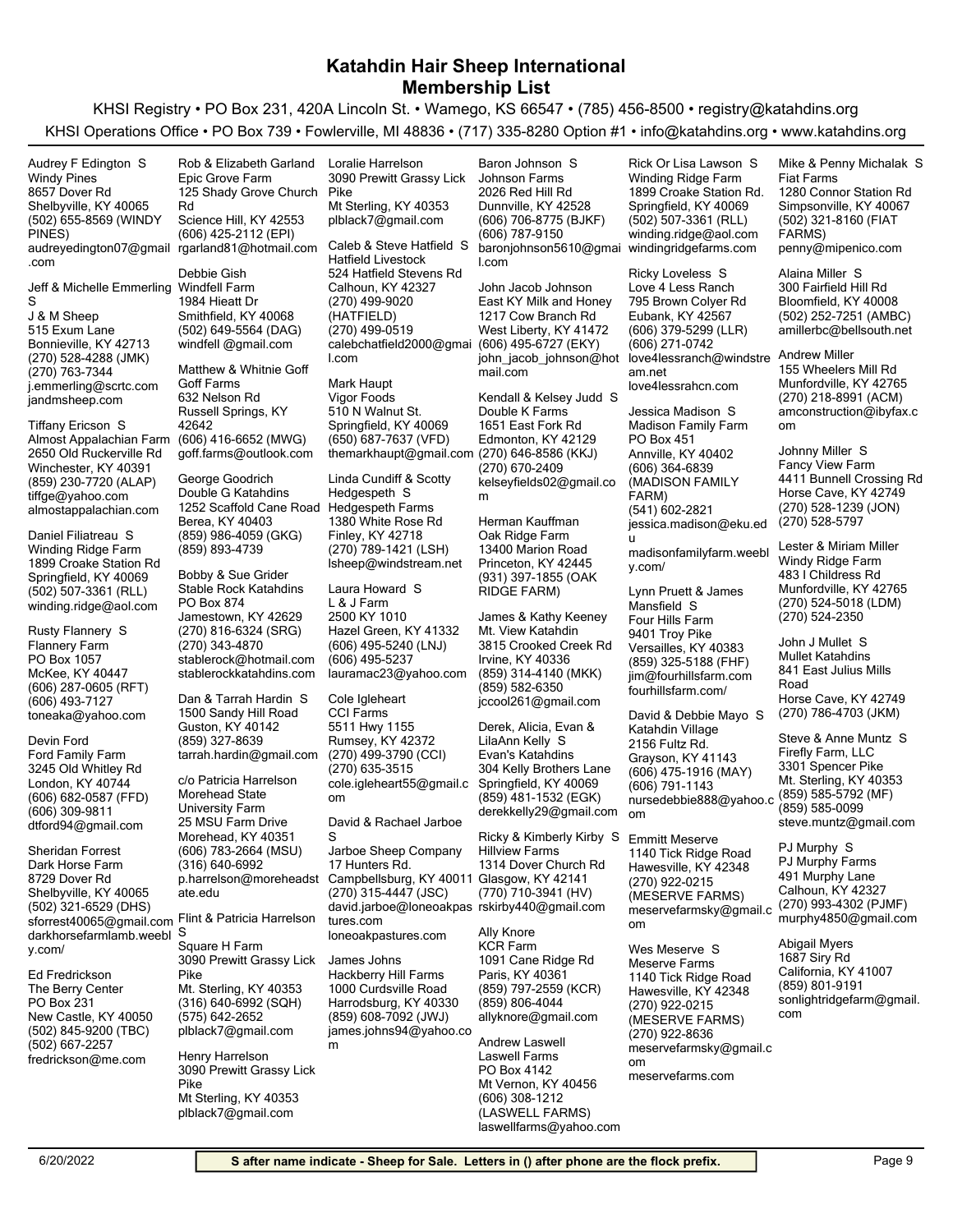KHSI Registry • PO Box 231, 420A Lincoln St. • Wamego, KS 66547 • (785) 456-8500 • registry@katahdins.org KHSI Operations Office • PO Box 739 • Fowlerville, MI 48836 • (717) 335-8280 Option #1 • info@katahdins.org • www.katahdins.org

(859) 815-0721 (SLR) California, KY 41007 1687 Siry Rd Sonlight Ridge Farm sonlightridgefarm@gmail. com (859) 801-9191 Steve, Cheryl & Aaron Myers S

(859) 462-2344 (FREE RADICAL RANCH - JLM) Morning View, KY 41063- 9635 15299 Parker's Grove Rd Free Radical Ranch jennifer@freeradicalranch (606) 256-3600 (MRA) .com freeradicalranch.com Jennifer Leigh Myka S

(606) 682-2775 (LFO) London, KY 40741 110 Liberty Circle Liberty Farm dankosborne@icloud.com (606) 878-8376 Dana Osborne S

(606) 312-5590 (PFARM) East Bernstadt, KY 40729 2411 Hwy 1228 Parker Farms joshuaj133@yahoo.com (606) 843-2743 Joshua Parker

(502) 409-0696 (KYK) Campbellsburg, KY 40011 Williamsburg, KY 40769 25 Bridge Lane Bridge Lane Farm kenparrish@yahoo.com bridgelanefarm.com Ken Parrish S

(270) 526-9185 (BPFKY) Morgantown, KY 42261 631 Brooklyn Chapel Rd Phelps Farm bobbyjp@vci.net (270) 526-1468 Bobby Phelps S

(270) 945-0747 (RKP) Brandenburg, KY 40108 240 Echo Trail Circle P Farms richard@circlepkatahdin.c om circlepkatahdin.com Richard Popham S

(606) 392-1075 (ZTP) Mt Vernon, KY 40456 114 McHargue Cemetary Rd It'll Do Farms zachary\_poynter1@myma Horse Cave, KY 42749 il.eku.edu Zachary Poynter

(606) 346-4212 (AMR) Hustonville, KY 40437 2240 Mt Salem Rd (937) 892-0325 Aden & MaryAnn Raber S

(606) 256-3650 (EJR) Orlando, KY 40460 154 Woodthrush Lane Brushy Ridge Farms emilyrader21@gmail.com Johnathon & Emily Rader

Orlando, KY 40460 2502 Climax Rd zachary\_poynter1@myma Farm il.eku.edu Mitchell Rader

(270) 227-1396 (AR) Kirksey, KY 42054 929 Beach Rd Kirksey Katahdins arloreck@yahoo.com Arlo Reck S

(859) 274-6319 (REE) Frenchburg, KY 40322 5690 US Hwy 460 W Reed's Family Farm reedsfamilyfarm@outlook. David Sommers S com reedsfamilyfarm.com/ Leanne Reed S

(907) 717-9310 (TKY) PO Box 1649 Three Little Birds Farm threelittlebirdsfarmky@gm ail.com (606) 670-5004 threelittlebirdsfarm.com Mark & Marcy Rein S

(606) 308-2560 (RBL) Crab Orchard, KY 40419 2584 Bee Lick Rd Reynolds Bee Lick Farms <sub>\_m</sub> dustin.reynolds@rockcast Williamsburg, KY 40769 le.kyschools.us (606) 392-9354 Dustin Reynolds

(270) 210-8948 (EVS) West Paducah, KY 42086 10020 Childress Road Eagle's View Katahdin mark.riley@cfafranchisee. com Mark Riley S

(270) 786-5273 (MGS) 801 E. Julius Mills Rd. Scenic View Farm Matthew & Maryann **Schmucker** 

(843) 324-4716 (CLO) Shelbyville, KY 40065 3228 LaGrange Rd. Clover Hills gjschulz75@hotmail.com (614) 357-0091 Greg Schulz S

(859) 396-2420 (BMRKY) McKee, KY 40447 272 Richardson Rd Brushy Mountain Ranch bmrky2021@gmail.com (859) 582-9675 Philip & Traci Scott

(606) 782-5800 (WSJ) Germantown, KY 41044 4025 Justin Scott Lane Scott's Katahdin Sheep scottskatahdin@outlook.c 42642 om (606) 782-4976 William Scott, Jr.

(606) 843-7007 (JSF) East Bernstadt, KY 40729 PO Box 553 Scoville Farms jscoville@windstream.net John Scoville S

(859) 265-7598 (SOM) Harrodsburg, KY 40330 415 Cole Lane (859) 865-2108

(606) 271-1812 (KSP) Science Hill, KY 42553 3707 Stilesville Rd. Kevin Stewart Katherdins kevinstewart@reagan.co m (606) 679-6808 kevinstewartkatahdins.co Kevin Stewart S

(606) 261-5545 (PCK) 297 Paint Creek Road Paint Creek Farms tjs0048@auburn.edu Travis Sulfridge

(910) 922-3157 (ESN) Cadiz, KY 42211 1047 Coyote Ridge Road Shepherd's Ridge esyester1@gmail.com Emma Syester

(270) 734-2978 (JLT) Sonora, KY 42776-8350 2069 Horseshoe Bend Rd Horseshoe Bend Katahdins hbpasofinos@gmail.com (270) 735-3447 John & Loeta Tabb S

(270) 784-4966 (CHISM CREEK FARM) Rockfield, KY 42274 6415 Blue Level Rd Chism Creek Farm hollytabor1@gmail.com (270) 202-9170 Mike, Holly & Hannah Tabor S

(606) 875-8136 (TVK) Eubank, KY 42567 599 Hinkle Road Taylor View Farms bltaylor100@gmail.com (606) 305-7174 Larry & Beckie Taylor S

(270) 566-2587 (RTF) Russell Springs, KY 6229 East Highway 80 Rockin T Farm wthomas2587@gmail.co m Hunter G & Wallace, Jr Thomas S (270) 585-6356 (RTF) Russell Springs, KY 42642 4240 Highway 1545 Rockin T Farm 1dukeofcumberland@gm ail.com Matt, Ginny, Lucas & Tyler Thomas

(270) 281-3000 (THOMPSON) Philpot, KY 42366 6226 State Route 142 Third Day Farm bthompson222@hotmail.c Hilltop Haven Farm om (270) 622-0804 Matt & Beth Thompson

(504) 275-5667 (POINTER FARMS) Harned, KY 40144 5638 E Highway 60 Pointer Sheep Farms lauraherrerau@gmail.com Glasgow, KY 42141 ;pointersheepfarms@gma il.com (270) 702-7675 Laura Herrera Uricoechea (270) 786-1060

(606) 875-9229 (5W) Eubank, KY 42567 PO Box 43 m Hagan Wheeldon

(606) 875-9229 (5W) Eubank, KY 42567 PO Box 43 5W Farms jillwheeldon@windstream. (337) 789-8829 (CDA) net Jill Wheeldon S Greg Wilson S

(606) 305-3812 (GWF) Eubank, KY 42567 7655 KY Hwy 328 W Wilson Farms gwilsonlawn@gmail.com

(606) 286-8490 (GENESIS FF) Olive Hill, KY 41164 1019 Parker Road Genesis Family Farm genesisfamilyfarm@gmail om .com (434) 282-7998 Chad Wolf S

genesisfamilyfarm.org

(270) 945-7269 (WKY) Hardinsburg, KY 40143 7075 North Highway 259 Sinking Creek Katahdins kwoodward21@yahoo.co m Kevin Woodward S

(502) 565-8817 (FRF) Louisville, KY 40257 PO Box 7552 Freedom Run Farm valerie@freedomrunfarm. org freedomrunfarm.org Valerie Samutin & Marilyn 935 Austin Rd Wright S

Horse Cave, KY 42749 3483 Flint Ridge Rd commercialroof@pcfreem ABC Farms ail.com Mervin Yoder S

(270) 670-2084 (CTY) 342 Harp Road Sycamore Hill Farms om Caleb Young S

### **Louisiana**

5wheeldonfarm@gmail.co Darrell & Jean Adams S (337) 515-4342 (ADO) Singer, LA 70660 118 South 7th St ADO Sheep adosheep.1@gmail.com Crowley, LA 70526 175 Aaron Lane Laelbrook Farm oulannod@yahoo.com (337) 789-3923 Ancelet S

Charles K & Donna L

Franklinton, LA 70438 45233 Pittman Road KI B Farm (985) 515-2461 Kevin Bahm

(225) 571-2999 (COPPER ROOST) Zachary, LA 70791 23250 Zeb Chaney Road Copper Roost Farm aliciabohannon@icloud.c Alicia Bohannon S

(337) 652-4816 (PAE) Kaplan, LA 70510 13319 Lemaire Hartman Pine Acres Estate keith.broussard1967@gm ail.com Keith James Broussard S

(337) 789-7425 (KB FARMS) Youngsville, LA 70592 KB Farms ashkevin69@gmail.com Kevin Broussard S

Patrick & Tina Broussard S

(337) 288-6121 (PTB) Scott, LA 70583 1104 LA Hwy 93 North PTB Farms bruuus@cox.net

(225) 573-7428 (ABC) Jackson, LA 70748 1210 Kings View Circle drannchapman@me.com Ann Chapman S

youngfarms88ky@gmail.c 1203 E. Gloria Switch Rd. (337) 344-7473 (PPC) Lafayette, LA 70507 PPC Fun Farm Katahdins crobear73@hotmail.com (337) 344-8618 Keith Credeur S

> (337) 967-0422 (COR) New Iberia, LA 70560 9706 Lake Peigneur Road Country Oak Ranch denn907@bellsouth.net countryoakranch.com Mark & Mickey Sue Dennis S

6/20/2022 **S after name indicate - Sheep for Sale. Letters in () after phone are the flock prefix.** Page 10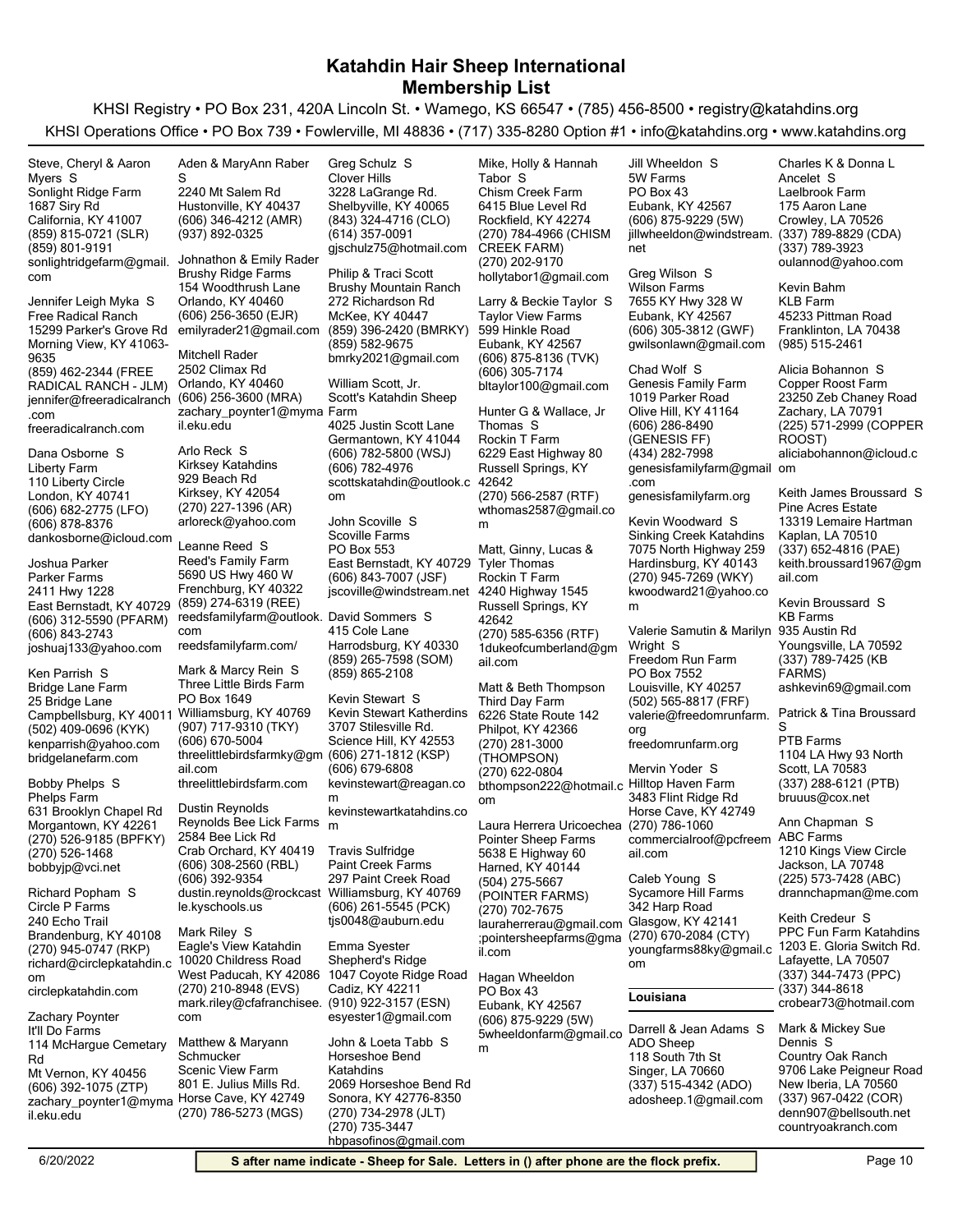| Griffin Dorr                                  | Kace Marcantel S                                 | Lanie Rico S                                    | Maine                                        | Sarah Seamans S                                 | Whitney Graham & lan                                   |
|-----------------------------------------------|--------------------------------------------------|-------------------------------------------------|----------------------------------------------|-------------------------------------------------|--------------------------------------------------------|
| Sarver Cove Cattle LLC                        | <b>Hickory Creek Katahdins</b>                   | 1237 Big Bend Rd                                |                                              | <b>Hilltop Farm</b>                             | Cheek                                                  |
| 259 Sarver Cove Rd                            | 130 Lamar Williams Rd                            | Moreauville, LA 71355                           | Doreen B & Sam Cabot                         | 317 Allen Hill Rd                               | <b>Turkey Foot Farm LLC</b>                            |
| Crowley, LA 70526                             | Longville, LA 70652                              | $(318)$ 481-6094 (SNR)                          | Foggy Meadows Farm                           | Oxford, ME 04270                                | 15210 Bear Camp Ln NW                                  |
| (337) 384-4706 (SCC)                          | (337) 842-0359 (KMK)                             | (318) 985-2820                                  | 3 Amesbury Point Rd                          | (207) 461-0802 (HLTF)                           | Mt. Savage, MD 21545                                   |
|                                               | sarvercovecattle@gmail.c kmarcantel@beau.k12.la. | snrfarms123@gmail.com                           | North Haven, ME 04853                        | doucettedvm@gmail.com                           | (443) 717-1223 (TKF)                                   |
| om                                            | <b>us</b>                                        |                                                 | (207) 867-4625 (AP)                          |                                                 | (850) 510-9881                                         |
|                                               |                                                  | Stephen & Donna Rico                            | spcdbc@gmail.com                             | Grant & Samantha Wolfe                          | iancheek14@gmail.com                                   |
| David & Lillian Fremin                        | Jeff Mayne S                                     | S&R Farms                                       | Daniel A. Curran S                           | North Wolfe Farm                                |                                                        |
| <b>Fremin Farms</b>                           | Jeff S Mayne LLC                                 | 1237 Big Bend Rd                                | Curran Farm                                  | 191 Merrill Rd                                  | Eden Clemmer                                           |
| 3006 Valery Rd<br>New Iberia, LA 70560        | 21003 Hwy 1062<br>Loranger, LA 70446             | Moreauville, LA 71355<br>$(318)$ 481-6094 (SNR) | 216 Jordan Bridge Rd                         | Levant, ME 04456<br>(207) 745-6402 (NWS)        | <b>Hensing's Hilltop Acres</b><br>3394 Jennings Chapel |
| (337) 365-3146 (DLF)                          | (225) 588-0546 (CJM)                             | snrfarms123@gmail.com                           | Sabattus, ME 04280                           | (207) 745-6425                                  | Road                                                   |
| (337) 201-1328                                | Jeff.mayne@live.com                              |                                                 | (207) 375-4932 (CUR)                         | wolfesamanthal@gmail.c                          | Woodbine, MD 21797                                     |
| freminfurn@aol.com                            |                                                  | Daniel & Rebecca                                | kb1irz@gmail.com                             | om                                              | (410) 531-5891 (EIC)                                   |
|                                               | Hugh McLaurin                                    | Roberts                                         |                                              |                                                 | (410) 762-9652                                         |
| Ozzie Givens                                  | <b>McLaurin Livestock</b>                        | R & R Farm                                      | Lynn Deschambeault S<br>Merlynn Kennels      |                                                 | lorraine_clemmer@msn.c                                 |
| YOG                                           | 1050 East Jena Dr                                | 38820 Reinninger Rd                             | 306 Clarks Bridge Rd                         | Maryland                                        | om                                                     |
| 37567 Highway 1055                            | Jena, LA 71342                                   | Danham Springs, LA                              | N Waterboro, ME 04061                        |                                                 |                                                        |
| MT Hermon, LA 70450                           | (559) 737-3630 (MCL)                             | 70706                                           | (207) 793-4330 (LD)                          | Attn: Crystal Caldwell S                        | Ramsay & Veda Cooper                                   |
| (985) 514-2933 (YOG)                          | cmclaurin@wwsires.com                            | (225) 964-5328 (RR                              | (207) 256-0999                               | University of Maryland<br>Campus Farm           | Sycomore Acres                                         |
| otgivens@hotmail.com                          | Shane & Maria Milazzo S                          | Farm)<br>(225) 964-0445                         | merlynn@fairpoint.net                        | Building #103, 8156                             | 2206 Tabernacle Rd                                     |
| Christopher Guidry S                          | Windy Gap Ranch                                  | rebeccapr@bellsouth.net                         |                                              | Regents Dr                                      | Whiteford, MD 21160-<br>1611                           |
| Bon Dieu Sheep Farm                           | 131 Windy Gap Rd                                 |                                                 | Robert Gonnella S                            | College Park, MD 20742                          | (410) 452-0516 (SRV)                                   |
| 2562 Coteau Rodaire Hwy Duson, LA 70529       |                                                  | Todd Saltzman S                                 | StarGust Farm                                | (301) 405-1298 (UMC)                            |                                                        |
| Breaux Bridge, LA 70517                       | (337) 654-5012 (WDG)                             | TL 2 Farms                                      | 30 Ryan Road                                 | (301) 832-7498                                  | David & Diane Etherton                                 |
| (337) 277-6883 (BON)                          | (337) 257-0825                                   | 22624 Juniper Rd.                               | Bradford, ME 04410                           | crystalc@umd.edu                                | Goat's Head Farm                                       |
| cjg7085@gmail.com                             | similazzo@gmail.com                              | Kaplan, LA 70548                                | (207) 356-9321 (SGK)<br>(207) 827-8687       | ansc.umd.edu                                    | 18205 Claggett Landing                                 |
|                                               | windygapranch.com                                | (337) 652-9729 (TL2)                            | donnagangitano@netzero                       |                                                 | Road                                                   |
| Chance & Pam Hillman S<br><b>HWC Katahdin</b> | Pete & Carlyn Morales S                          | (337) 652-5413                                  | .com                                         | Eric Blackwell S                                | Upper Marlboro, MD                                     |
| 192 Coyote Run Lane                           | <b>Arbroth Acres</b>                             | tns cattle@yahoo.com                            |                                              | <b>Blackwell Farms</b><br>6885 Harmony Rd       | 20774-8950                                             |
| lota, LA 70543                                | 5146 Arbroth Rd                                  | RJ & Riley Schexnayder                          | Tom, Lindsay & Natalie                       | Preston, MD 21655                               | (301) 789-7256 (GHD)<br>(301) 467-0465                 |
| (337) 298-2048 (HWC)                          | Glynn, LA 70736                                  | S                                               | Hodgman S                                    | (410) 924-1975 (BWL)                            | dle4deke@gmail.com                                     |
| (337) 962-4685                                | (225) 405-1600 (AAF)                             | <b>RJS Farms</b>                                | <b>Waldoview Farm</b>                        | chefblackwell23@gmail.c                         |                                                        |
| chance.hillman@gmail.co                       | (225) 810-3012                                   | 523 E 17th Street                               | 235 Goshen Rd                                | om                                              | Hope Faris                                             |
| m                                             | jpmorales111@gmail.com Crowley, LA 70526         |                                                 | Winterport, ME 04496<br>(207) 852-2764 (WVF) |                                                 | Grazy Days Family Farm                                 |
| hwckatahdin.com                               |                                                  | (337) 250-5614 (RJS)                            | hodgmans@msn.com                             | Donielle & James                                | 12102 Coppermine Rd.                                   |
|                                               | <b>Ryder Morales S</b>                           | (337) 783-4343                                  | katahdinsforsale.com                         | Borghardt                                       | Union Bridge, MD 21791                                 |
| Johnathan Hymel S<br><b>Hymel Farms</b>       | <b>Arbroth Acres</b><br>5146 Arbroth Rd          | schexnayderr@bellsouth.                         |                                              | Hobbit Creek at Shirefarm<br>3917 Crow Rock Rd. | (301) 639-2027 (GD)                                    |
| 1137A River Rd                                | Glynn, LA 70736                                  | net                                             | Gabriella Raber                              | Myersville, MD 21773                            | scariethopester@gmail.co                               |
| Sunshine, LA 70780                            | (225) 405-1600 (AAF)                             | <b>Anthony Smith</b>                            | 435 Main Street                              | (301) 904-2231 (HCS)                            | m                                                      |
| (225) 328-0035 (HYMEL                         | (225) 810-3012                                   | Double A Katahdin                               | Saco, ME 04072                               | hobbitcreekatshirefarm@                         | David & Nancy Greene                                   |
| FARMS)                                        | cem6995@gmail.com                                | P.O. Box 244                                    | (207) 838-5813 (SRS)                         | gmail.com                                       | 2014 White Hall Rd                                     |
| johnathanhymel@yahoo.c                        |                                                  | Esterwood, LA 70534                             | Leslie Raber S                               |                                                 | White Hall, MD 21161-                                  |
| om                                            | Russell Ockmond S                                | (337) 247-4703 (DAA)                            | Salmon Run Farms LLC                         | Eddie Bowling                                   | 9712                                                   |
|                                               | The Garden of Eat'n                              | smith2585@bellsouth.net                         | 458 Crowley Rd                               | <b>River Creek</b>                              | (410) 627-6001                                         |
| Roy D Jordan & Ryan                           | 1063 Kidder Robin Rd.<br>Arnaudville, LA 70512   | Robert Stewart S                                | Sabattus, ME 04280                           | 13790 River Road                                | greelamb@gmail.com                                     |
| Jordan S<br>RDJ Katahdin Farm                 | (337) 849-5399 (TGE)                             | Lightning Oak Ranch                             | (207) 838-5813 (SRS                          | Newburg, MD 20664<br>(301) 643-9445 (EB)        | John Hall S                                            |
| 4038 Hwy 34                                   | rockmond@cox.net                                 | PO Box 33                                       | SALMON RUN FARMS,                            | eddiebowling10@yahoo.c                          | Hall Katadhins                                         |
| Dodson, LA 71422                              |                                                  | Kaplan, LA 70548                                | LLC)                                         | om                                              | 23315 Chestertown Rd                                   |
| (318) 413-0298 (RDJ)                          | Chris Petry                                      | (337) 523-1719 (LOR)                            | salmonrunfarms@gmail.c                       |                                                 | Chestertown, MD 21620                                  |
| (318) 471-6797                                | Petry Farms                                      | Lightningoakranch6@gm                           | om                                           | Douglas & Betsy Brewer                          | (410) 708-8781 (HALL)                                  |
| ryanjordan76@aol.com                          | 6704 Mathews Rd                                  | ail.com                                         | salmonrunfarms.com/                          | S                                               | hallclublambs@gmail.com                                |
| rdjkatahdins.webs.com                         | Kaplan, LA 70548                                 |                                                 | Bruce & Wendy                                | <b>BB</b> Farm                                  | johnhallclublambs.com                                  |
|                                               | (337) 224-8984 (ACC)                             | Stoney & Julia Ware S                           | Reinemann S                                  | 2147 Woodbine Rd                                |                                                        |
| Ricky & Elizabeth LoBell                      | c petry1@yahoo.com                               | 4th Quarter Ranch, LLC                          | Guini Ridge Farm                             | Woodbine, MD 21797                              | Lisa Hof                                               |
| S                                             | Jacques Rico S                                   | 10520 Hwy 1048<br>Roseland, LA 70456            | 1353 North Union Road                        | (240) 674-7131 (BRE)                            | Milestone Manor Lamb                                   |
| Lake Katahdin's Pastures<br>15598 Highway 931 | 1237 Big Bend Rd                                 | (504) 669-5100 (FQR)                            | Union, ME 04862                              | douglas.brewer@astrazen Garden                  | 13811 State Route 144                                  |
| Lake, LA 70769-6509                           | Moreauville, LA 71355                            | sw@apyxx.com                                    | (207) 785-2978 (BWR)                         | eca.com                                         | West Friendship, MD                                    |
| (225) 715-9219 (LAKE-                         | (318) 481-5066 (SNR)                             |                                                 | (207) 877-5874                               | John Brock                                      | 21794                                                  |
| LKP)                                          | (318) 985-2820                                   |                                                 | guiniridge@gmail.com                         | <b>Brockstar Farms</b>                          | (443) 277-1578 (LAH)                                   |
| (225) 715-9218                                | snrfarms123@gmail.com                            |                                                 |                                              | 6507 Fish Hatchery Road                         | milestonemanor@gmail.c                                 |
| lkpkatahdins@gmail.com                        |                                                  |                                                 |                                              | Thurmont, MD 21788                              | om                                                     |
| lakekatahdinspastures.co                      |                                                  |                                                 |                                              | (301) 698-8101 (BROCK)                          |                                                        |
| m                                             |                                                  |                                                 |                                              | (301) 788-5885                                  |                                                        |
|                                               |                                                  |                                                 |                                              | brockman@hotmail.com                            |                                                        |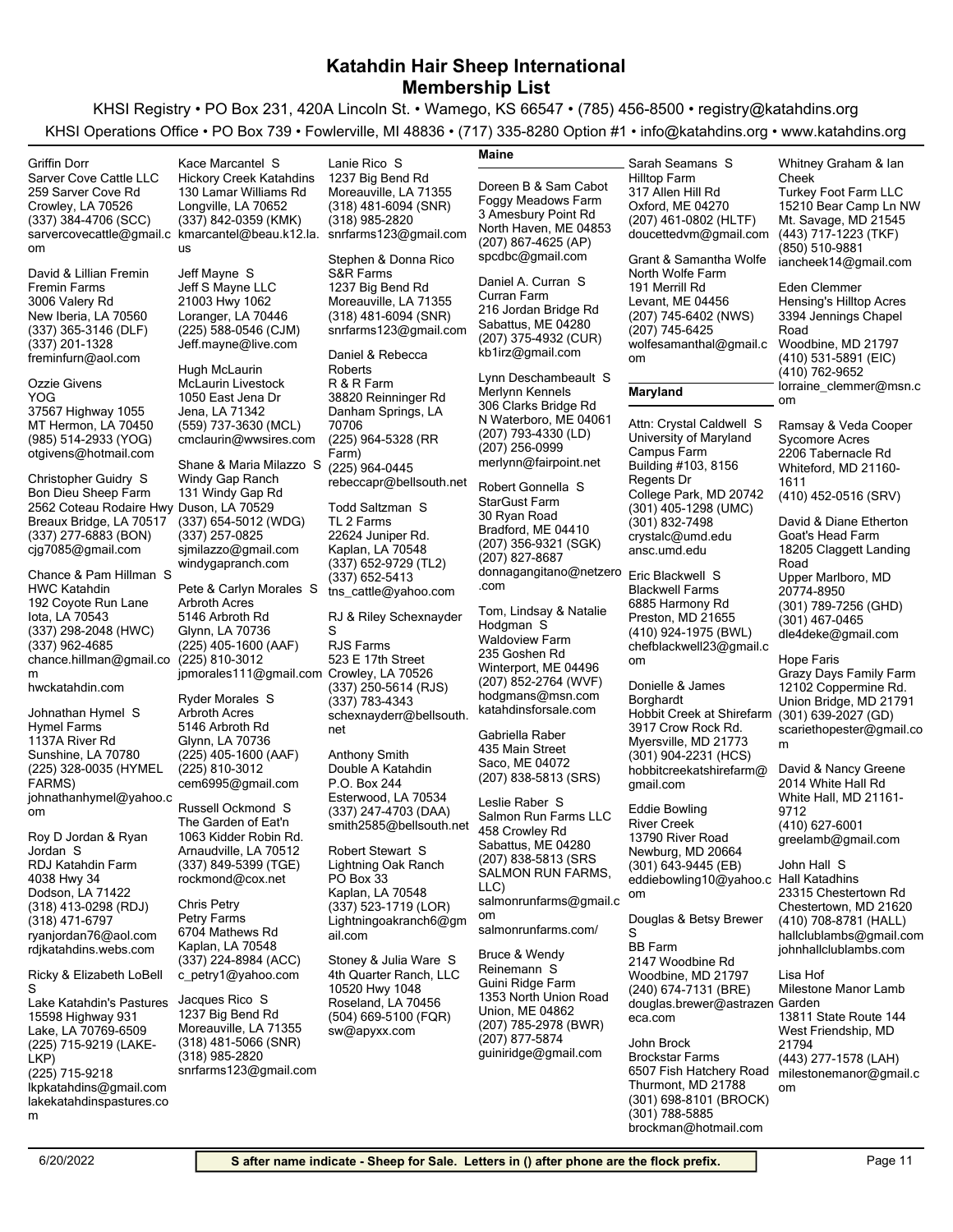KHSI Registry • PO Box 231, 420A Lincoln St. • Wamego, KS 66547 • (785) 456-8500 • registry@katahdins.org KHSI Operations Office • PO Box 739 • Fowlerville, MI 48836 • (717) 335-8280 Option #1 • info@katahdins.org • www.katahdins.org

| Joan Winn Horman S<br>Rabbit Run Farm<br>5109 Cap Stine Rd<br>Frederick, MD 21703<br>(301) 473-5304 (RAB)<br>(240) 446-0012<br>jwhorman@hotmail.com<br>Stephen Ingram<br>Ridge Top Manor Farm                                                                                                                                                                                                                                                                                                        | Michele Phillips S<br>Vixen Hill Farm<br>16908 York Rd.<br>Monkton, MD 21111<br>(443) 336-6640 (VH)<br>(410) 343-1087<br>vixenhillfarm@gmail.com<br><b>Eric Reid</b><br>Finca de Los Reid's                                                                                                                                                                                                                                                                                                                            | Zachary Fox<br>Fox Valley Homestead<br>15116 Lawrence 1110<br>Mt. Vernon, MA 65712<br>(417) 501-9894 (FOX)<br>home@foxvalleyhomeste<br>ad.com<br>Patricia C Haviland<br>Eden Trail Farm                                                                                                                                                                                                                                          | Matthew Craig S<br>Craig Farms Katahdins<br>35910 72nd Ave<br>Decatur, MI 49045<br>(269) 599-3719 (MCS)<br>(636) 328-4375<br>info@craig.farm<br>craig.farm<br>Bryan Dage S                                                                                                                                                                                                                                                                        | Molly Muchow S<br><b>Verdant Hollow Farms</b><br>11907 Garr Rd.<br>Buchanan, MI 49107<br>(773) 882-4431 (VHM)<br>molly@verdanthollowfarm<br>s.com<br>verdanthollowfarms.com<br>Peter Salzano<br>Acres of Abundance                                                                                                                                                                                                                | Rory Groves S<br>The Grovestead<br>6200 134th St E<br>Northfield, MN 55057<br>(612) 801-2969 (GRV)<br>family@thegrovestead.co<br>m<br>thegrovestead.com<br>Brian Weir & Ann                                                                                                                                                                                                                                                                                                         |
|------------------------------------------------------------------------------------------------------------------------------------------------------------------------------------------------------------------------------------------------------------------------------------------------------------------------------------------------------------------------------------------------------------------------------------------------------------------------------------------------------|------------------------------------------------------------------------------------------------------------------------------------------------------------------------------------------------------------------------------------------------------------------------------------------------------------------------------------------------------------------------------------------------------------------------------------------------------------------------------------------------------------------------|----------------------------------------------------------------------------------------------------------------------------------------------------------------------------------------------------------------------------------------------------------------------------------------------------------------------------------------------------------------------------------------------------------------------------------|---------------------------------------------------------------------------------------------------------------------------------------------------------------------------------------------------------------------------------------------------------------------------------------------------------------------------------------------------------------------------------------------------------------------------------------------------|-----------------------------------------------------------------------------------------------------------------------------------------------------------------------------------------------------------------------------------------------------------------------------------------------------------------------------------------------------------------------------------------------------------------------------------|-------------------------------------------------------------------------------------------------------------------------------------------------------------------------------------------------------------------------------------------------------------------------------------------------------------------------------------------------------------------------------------------------------------------------------------------------------------------------------------|
| 2357 Harpers Ferry Road<br>Sharpsburg, MD 21782<br>(301) 432-4766 (RTM)<br>(240) 313-5210<br>sai3158@aol.com                                                                                                                                                                                                                                                                                                                                                                                         | 9512 Fern Hollow Way<br>Montgomery Village, MD<br>20886<br>(240) 388-7086 (EAR)<br>eric.reid@cibexo.com                                                                                                                                                                                                                                                                                                                                                                                                                | 31 Eden Trail Rd<br>Bernardston, MA 01337<br>(413) 648-9033 (ETK)<br>pchaviland@verizon.net<br>Michaela Krafve S                                                                                                                                                                                                                                                                                                                 | Dage Family Farm<br>23800 Caughlin Rd<br>Hillman, MI 49746<br>(989) 916-2518 (DGF)<br>(989) 916-2517<br>bryandage@gmail.com                                                                                                                                                                                                                                                                                                                       | 12972 Wallace Rd<br>Manchester, MI 48158<br>(937) 416-7155 (AOA)<br>pisalz@gmail.com                                                                                                                                                                                                                                                                                                                                              | Houghton S<br>Deer Creek Farm<br>5370 225 St W<br>Jordan, MN 55352<br>(952) 288-6629 (DCF)<br>(612) 483-1394                                                                                                                                                                                                                                                                                                                                                                        |
| Carol & Tommy Langley<br>Windigo Farm<br>1190 Sollers Wharf Rd<br>Lusby, MD 20657<br>(410) 326-3884<br>(WINDIGO)                                                                                                                                                                                                                                                                                                                                                                                     | Susan Schoenian S<br>The Baalands<br>15007 Hicksville Rd<br>Clear Spring, MD 21722-<br>1229<br>(240) 520-9228 (BLD)<br>windigofarm@comcast.ne s.schoenian@myactv.net<br>baalands.com                                                                                                                                                                                                                                                                                                                                   | Krafve Farm<br>812 Central St<br>Winchendon, MA 01475<br>(978) 870-3980 (KFM)<br>massfarmvet@hotmail.co<br>m<br>Paul Newton                                                                                                                                                                                                                                                                                                      | Kara Geweniger<br>Three Springs Homestead 4060 W Phelps Rd<br>12627 Hills Rd<br>Buchanan, MI 49107<br>(269) 262-8327 (TSH)<br>(630) 669-5437<br>kara.e.bishop@gmail.com                                                                                                                                                                                                                                                                           | Kacy VanDuinen S<br>AK Ranch<br>Lake City, MI 49651<br>(231) 920-4695 (AKR)<br>triplemcorgis@gmail.com<br>triplemcorgis.com<br>Katherine Walters S                                                                                                                                                                                                                                                                                | houghtondcf@gmail.com<br>deercreekfarmjordan.com<br>Ryan Huneke S<br>26531 County 16 Blvd<br>Goodhue, MN 55027<br>(651) 927-9342 (BELLE<br><b>VIEW FARM)</b>                                                                                                                                                                                                                                                                                                                        |
| Leah Mack S<br>Grazy Days Family Farm<br>12102 Coppermine Rd<br>Union Bridge, MD 21791<br>(301) 639-2027 (GD)<br>1ecofarmer@gmail.com                                                                                                                                                                                                                                                                                                                                                                | Corey Spies S<br>Little Square Farm<br>9940 Chapel Road<br>Easton, MD 21601<br>(410) 924-3862 (SPIES)<br>cormanlax@gmail.com                                                                                                                                                                                                                                                                                                                                                                                           | Jane and Paul's Farm,<br>Inc.<br>33 Fruit St<br>Norfolk, MA 02056<br>(508) 528-0812 (PFN)<br>janeandpaulsfarm@verizo Holland, MI 49424<br>n.net                                                                                                                                                                                                                                                                                  | Blair Honsey & Kyle<br>Hildebrandt<br>The Forage Farmstead<br>11808 New Holland Street (734) 717-3213 (SCM)<br>(507) 208-0190 (THE<br>FORAGE FARMSTEAD)                                                                                                                                                                                                                                                                                           | Shepherd's Croft<br>17613 English Rd<br>Manchester, MI 48158<br>(734) 428-0674<br>kbwalters83@gmail.com<br>shepherdscroftmi.com                                                                                                                                                                                                                                                                                                   | (651) 927-9692<br>amanda.huneke@yahoo.c<br>om<br>Scott Kreidler<br>Hillside Creek Farm<br>48876 153rd Ave<br>Verndale, MN 56481                                                                                                                                                                                                                                                                                                                                                     |
| Caroline McDonald S<br>Castle Keep Farm<br>5109 Cap Stine Rd<br>Frederick, MD 21703<br>(301) 473-5304 (RAB)<br>(240) 446-0012<br>jwhorman@hotmail.com<br>Ella McDonald S<br>Castle Keep Farm<br>5109 Cap Stine Rd<br>Frederick, MD 21703<br>(301) 696-1332 (RAB)<br>(240) 446-0012<br>jwhorman@hotmail.com<br>Mike & Julie Moore S<br><b>BBR Farm</b><br>535 Union Church Road<br>Elkton, MD 21921<br>(717) 575-2748 (JMM)<br>(410) 398-2089<br>bbrfarm@verizon.net<br>Katherine & Eric Neilson<br>S | Roy D Squires S<br><b>Mulheron Farm</b><br>9310 Tayloes Neck Rd<br>Nanjemoy, MD 20662<br>(301) 246-9114 (MUL)<br>mulheron13@gmail.com<br>Lorne Williams S<br><b>Victory Chapel Family</b><br>Farms<br>6980 Keys Place<br>Bryans Road, MD 20616<br>(240) 645-7757 (VC)<br>lorne8303@yahoo.com<br>Michael & Jaclyn Yencha<br>S<br>Harrogate West<br>1749 Heatherwood Way<br>Sykesville, MD 21784<br>(410) 262-5599 (HGT)<br>harrogatewest@verizon.n Lachine, MI 49753<br>et<br>harrogatewest.org<br><b>Massachusetts</b> | Michigan<br>Cynthia Barrow S<br>Two Moons Farm<br>4025 Hollow Corners Rd<br>Dryden, MI 48428<br>(248) 321-4991 (TWO)<br>zookeeper670@gmail.co<br>m<br>twomoonsfarm.com<br>Gary C Bartel<br><b>Bartel's Farm</b><br>8466 Alvord Rd<br>Montgomery, MI 49255<br>(517) 368-4963 (GCB)<br>Jonathan & Ariel Beevers<br>The Fellowship Farm<br>9533 M-65 S<br>(603) 892-0955 (FFS)<br>(603) 892-0166<br>thefellowshipfarm@yahoo<br>.com | theforagefarmstead@gma<br>il.com<br>Ron & Bobbi Koski S<br>Double V K Farms<br>12121 Camp Nine F-75<br>Rd<br>Rock, MI 49880<br>(906) 420-2066 (VVK)<br>(906) 398-9345<br>bckoski10216@protonmai<br>l.com<br>Roger Kratzer<br>Arkansaw Road<br>Katahdins<br>7831 Arkansaw Rd.<br>Allen, MI 49227<br>(517) 869-2518 (KJR)<br>Donna K. Mallonee<br>2272 North Stark Road<br>Midland, MI 48642<br>(989) 430-1012 (MFF)<br>donnamallonee@yahoo.c<br>om | Minnesota<br>Janell Akerson S<br>Happy Hills<br>5059 32nd St SW<br>Pine River, MN 56474<br>(218) 851-7268 (JFA)<br>noitall@tds.net<br>Adam & Cassie Blair<br><b>River Valley Acres</b><br>29802 Lake Ave<br>Hancock, MN 56244<br>(320) 221-5493 (BLAIR)<br>adamcblair@hotmail.com<br>Stephan & Judy Chesley<br>S<br>793 124th Ave.<br>Luverne, MN 56156<br>(605) 728-1408 (WOW)<br>(507) 283-1593<br>chesleystephan@gmail.c<br>om | (218) 639-5061 (SEK)<br>Brian & Jennifer Lenzen<br>S<br>6610 Dahlgen Rd<br>Chaska, MN 55318<br>(952) 448-9786 (TCM)<br>(952) 212-8649<br>jlenzen@yahoo.com<br>Rachel Lindholm S<br><b>RLR Farm</b><br>41329 400th Ave. SE<br>Fosston, MN 56542-9291<br>(443) 487-7002 (RKL)<br>rlrfarmmn@gmail.com<br>Judith M & Bryan T<br>Madsen S<br><b>Straight River Lambing</b><br>Company<br>5646 Nerstrand Blvd<br>Faribault, MN 55021<br>(507) 451-2722 (SRL)<br>Gale & Christiane Mausolf |
| Justifiable Acres<br>14774 Justifiable Ct<br>Woodbine, MD 21797<br>(410) 489-5123 (JAR)<br>(301) 676-2179<br>howardrebel1969@gmail.<br>com                                                                                                                                                                                                                                                                                                                                                           | Jonathan & Mary Bechard Jason Craig S<br>124 Saint John St<br>Palmer, MA 01069<br>(413) 544-3135 (ETH)<br>whitemountainfibers@gm<br>ail.com                                                                                                                                                                                                                                                                                                                                                                            | thefellowshipfarm.com<br>Craig Family Livestock<br>90043 Old Swamp Road<br>Decatur, MI 49045<br>(269) 598-2752 (CFL)<br>craigfamilylivestock@gma<br>il.com                                                                                                                                                                                                                                                                       | <b>Elliott Montgomery</b><br>Elmo's Meat, Poultry, and<br>Fish<br>11633 White Road<br>Linden, MI 48451<br>(248) 240-6944 (ELL)<br>montgomery7674@gmail.<br>com                                                                                                                                                                                                                                                                                    | Jonathan & Rochella<br>Gardner S<br>Gardner Katahdins<br>28260 130th Street<br>Sleepy Eye, MN 56085<br>(507) 766-7862 (GDN)<br>jonathan.rochella@gmail.<br>com                                                                                                                                                                                                                                                                    | Gale M Farms<br>7428 337th Street Way<br>Cannon Falls, MN 55009<br>(507) 263-8351 (GCM)<br>(612) 423-6158<br>galem@citlink.net                                                                                                                                                                                                                                                                                                                                                      |

craiglivestock.com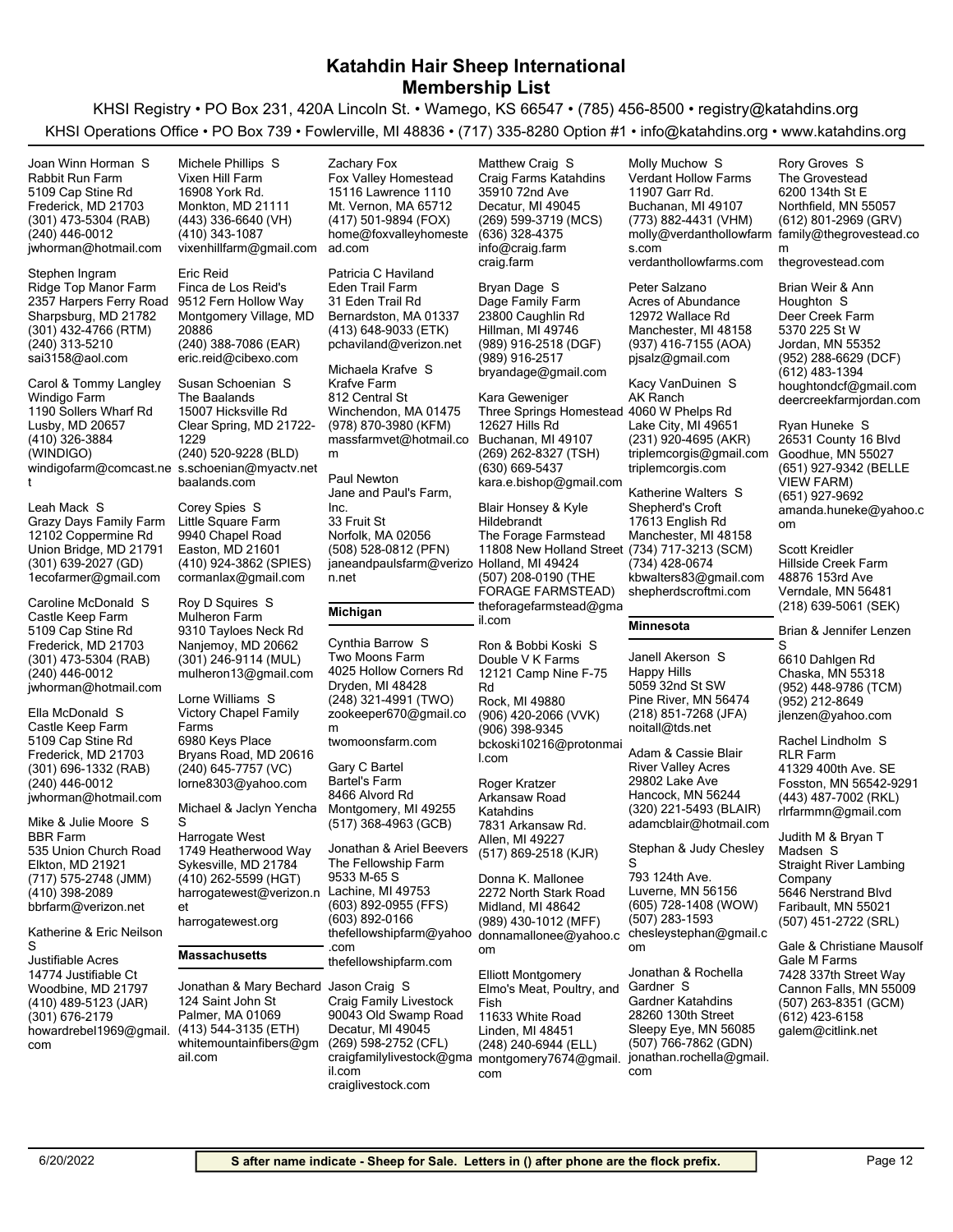KHSI Registry • PO Box 231, 420A Lincoln St. • Wamego, KS 66547 • (785) 456-8500 • registry@katahdins.org KHSI Operations Office • PO Box 739 • Fowlerville, MI 48836 • (717) 335-8280 Option #1 • info@katahdins.org • www.katahdins.org

(763) 228-0252 (RJM FARM) Princeton, MN 55371 30383 Baugh St NW R.J.M. Farm rileymckenzie138@gmail. com (763) 568-3921 Riley & Jaimie McKenzie (218) 686-1509 (GS) Thief River Falls, MN 56701 18284 110th St NW Lilac Ridge Katahdins genemosbeck@gmail.co m (218) 964-5360 Gene & Susan Mosbeck S (320) 424-1334 (NIEU) Lowry, MN 56349 29467 130th Street Nieuwendorp Farm lakesareashorthairs@gma 14576 Hwy 17 il.com Erin Nieuwendorp (320) 841-3771 (LILLIPUT) Maynard, MN 56260 5025 20th St SE Lilliput Acres Katahdins micheleprekker1@gmail.c shackaloa@aol.com om (320) 841-0028 Michele & Mike Prekker S (320) 573-2021 (SCHOON) Burtrum, MN 56318 2539 40th St Schoon Farm Steven R Schoon S (973) 738-3515 (QC) Moose Lake, MN 55767 5697 Ranch Road Quixote Clay Farm tsheetz@artsvision.net Thane Sheetz S (507) 215-1227 (FNT) Holland, MN 56139 2123 110th Ave Fountain Prairie Katahdins eric.vanderplaats@pipest one.com (507) 215-1633 Eric Vander Plaats S (507) 215-1227 (JDV) Holland, MN 56139 2123 110th Ave Fountain Prairie Katahdins chelseavp1@hotmail.com Jaylee Vander Plaats S (507) 430-3720 (EAW) Redwood Falls, MN 56283 30662 County Road 2 Rock Creek Ranch erik.wieneke@hotmail.co m (507) 828-5067 Erik, Alan & Andrea Wieneke (952) 797-6451 (WLS) Cologne, MN 55322 PO Box 68 Fresh Start Farm freshstartfarm@yahoo.co m (507) 269-1853 Mark & Theresa Willems S **Mississippi** (601) 761-1899 (MKFF) Coila, MS 38923 Mama K's Friendly Farm kristybrewer@live.com (888) 909-7048 Kristy Brewer (601) 567-2513 (BSC) Smithdale, MS 39664 5734 MS Hwy 570 Shackaloa Creek Ranch echota-scrkatahdin.com Earl & Mickie Burris S (601) 323-0512 (BAH) Laurel, MS 39443 177 CR 237 Bah Ram Ewe Farms anderle.foster@gmail.co m (601) 344-8656 BahRamEweFarm.com Tim & Anderle Foster S (205) 887-3884 (GLF) Picayune, MS 39466 32 Gilbert Lane Gilbert Lane Farm gilbertlanefarms@gmail.c m om (601) 569-3346 Charles & Ashley Gilbert (228) 265-5125 (PVU) Gulfport, MS 39503 21315 D Herde Rd Pecan View Farm helenglaze@hotmail.com (334) 419-0039 Helen & Thomas Glaze, Jr. S (662) 596-1921 (LJH) Booneville, MS 38829 198 CR 5131 Meadow Creek Farms hillboon@gmail.com (662) 720-2919 Jim & Laura Hill S (601) 684-1205 (ENA) Summit, MS 39666 7510 Moak Road Enawoods lajordan@wildblue.net hairsheep.com/LAJordan.htm jashoe95@gmail.com Les & Amanda Jordan S Carriere, MS 39426 1835 Bouie Rd Lorens Longleaf Ranch joylorens1@gmail.com longleafsheep.com Robert & Joy Lorens S (662) 554-2333 (BJP) Tishomingo, MS 38873 50 CR 3530 Brown Creek Farm bpharr27@gmail.com Bobby & Janeen Pharr S (601) 544-4454 (PSF) Petal, MS 39465 290 Hartfield Rd Pitts Katahdin Farm pittsjj02@bellsouth.net (601) 270-9775 pittskatahdin.com J B Pitts S (601) 892-3660 (AXP) Crystal Springs, MS 39059 1021 Byron Paul Lane ajp892@gmail.com (601) 519-5650 Angeliki Polles S (228) 218-4357 (CJL) Vancleave, MS 39565 7970 Morning Glory Rd Morning Glory Farm jillianne.sumrall@gmail.co Luke Aslin (228) 282-3015 Jillianne Sumrall, Casey & Bowling Green, MO Louis Richards (985) 703-1827 (LRS) Tylertown, MS 39667 150 Jayess Rd Loch Ross, LLC lochross.llc@gmail.com (601) 395-5721 Dennis & Sarah Ross S (601) 730-3503 (SER) McComb, MS 39648 1200 Caston Road Serenity Sheep Farm russell44schmidt@gmail.c (417) 850-2728 om (601) 248-9886 Russell & Pam Schmidt S Kevin & Antonette Beatty (601) 507-3366 (SHOEMAKER FARMS) Morton, MS 39117 8146 Mississippi 481 N Shoemaker Farms Joseph Shoemaker (601) 248-1803 (TVT) Summit, MS 39666 7646 Short Rd TVT Farms heavenlyhens@gmail.co m Travis Taylor Sr. & Travis meberry80@yahoo.com Taylor Jr. S (225) 333-1348 (FLT) Magnolia, MS 39652 8188 Fernwood Rd Flying T Farm futures4me@aol.com (225) 964-5640 flyingtlamb.com/ Jon & Alicia Turner S (662) 773-2956 (PR) Louisville, MS 39339 304 Giffin Road Peaceable Farm gswiygul@yahoo.com (662) 312-0995 Glenn & Sherrie Wiygul **Missouri** (573) 754-2772 (CODY ASLIN) 63334 20100 Pike 304 jaime.aslin@gmail.com Cody Aslin S (573) 754-2772 (ASLIN) Bowling Green, MO 63334 20100 Pike 304 Aslin Farms jaime.aslin@gmail.com Jaime, Rob, Cody, and (573) 864-0512 (BAP) Jamestown, MO 65046 56204 Brickhouse Rd Emma & Marie Baepler (417) 437-4523 (TOR) Carl Junction, MO 64834 28367 Fir Rd Thousand Oaks Ranch tbeatty@hushmail.com thousandoaksranch.net S (417) 204-4090 (WTR) Success, MO 65570 12400 Highway AP Berry Warriors to **Ranchers** (910) 578-5565 Mark Berry S (816) 810-9850 (BWN) Trimble, MO 64492 8535 SW 240th St ramtek@live.com Ray & Shelley Bowen (573) 435-6411 (CCK) Newburg, MO 65550 20370 County Rd 7490 Corn Creek Katahdins mhughes@corncreek.com 1934 County Road 838 corncreek.com Marsha K Hughes & Ken Boyko (417) 280-5377 (JOS) Vichy, MO 65580-7151 16225 Highway A Josey Katahdins bushjosey828@gmail.co m (417) 293-2425 Josey Bush S Windsor, MO 65360 20467 Fort Lyon Ave JB Farms blc8377.c@icloud.com (660) 596-8377 Jeffrey Cantrell (417) 543-1223 (SRX) Ava, MO 65608 HC 71, Box 155 Solid Rock Ranch solidrockranch13@gmail. com solidrockranch.weebly.co m Dan & Kelly Cook S (816) 632-1948 (COO) Cameron, MO 64429 3605 SE Gridley Rd Scott & Michele Coots S (573) 642-7746 (BC) Fulton, MO 65251 4702 Birch Cove Drive Birch Cove Farm balancedEPDs@yahoo.co m Carol Fulkerson & David Coplen S (479) 715-1769 (JVD) Anderson, MO 64831 800 W Hwy 76 Hilltop Katahdin's jwd196264@gmail.com (479) 215-6400 John & Victoria Davis (573) 291-0591 (LUZON FARM) Bonnots Mill, MO 65016 301 Luzon LN Luzon Farm cad\_luzon@hotmail.com; luzonfarm@live.com (573) 659-4370 1ST PH TO 2nd, new 1st ph, new email Markway & DeOrnellis S (321) 984-8346 (EDE) Boss, MO 65440 Edelen Farms edelenfarms@outlook.co m (573) 247-7987 John Edelen (816) 517-5049 (FAHRMEIER FAH) Wellington, MO 64097 13305 Flournoy School Rd Fahrmeier Katahdins lfahrmeier@msn.com Lynn & Donna Fahrmeier S (573) 789-2757 (DNB) Stover, MO 65078 18070 Hwy FF D&B Katahdin Farm lbfields1957@yahoo.com (573) 569-1417 Don & Bonnie Fields (660) 221-2645 (FOZ) Windsor, MO 65360-2140 301 S Windsor St Fosnow Livestock jasonfosnow@gmail.com Jason Fosnow S (417) 501-9894 (FOX) Mt Vernon, MO 65712 15116 Lawrence 1110 Fox Valley Homestead home@foxvalleyhomeste ad.com foxvalleyhomestead.com David Fox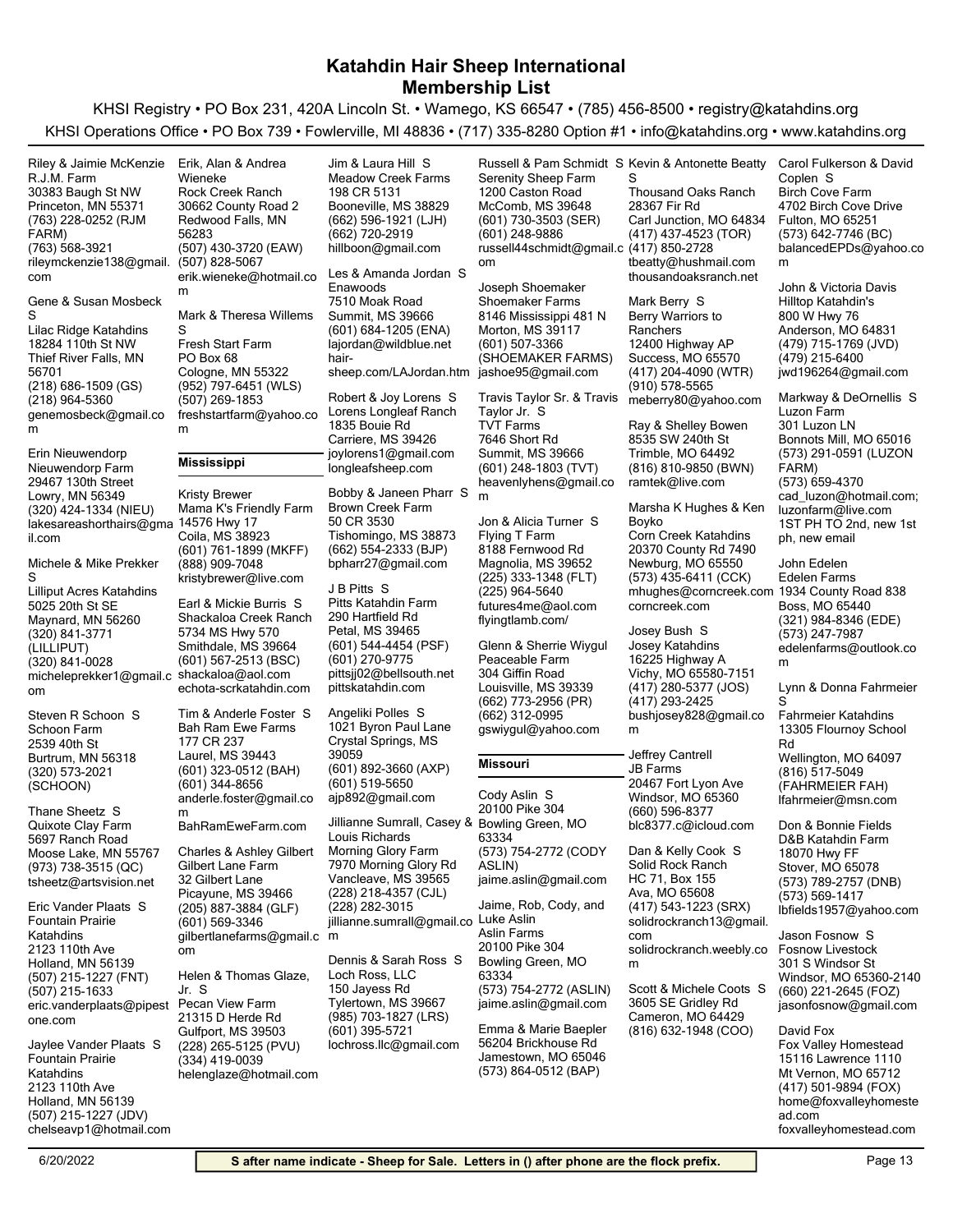KHSI Registry • PO Box 231, 420A Lincoln St. • Wamego, KS 66547 • (785) 456-8500 • registry@katahdins.org KHSI Operations Office • PO Box 739 • Fowlerville, MI 48836 • (717) 335-8280 Option #1 • info@katahdins.org • www.katahdins.org

(417) 501-9894 (FOX) Mt Vernon, MO 65712 15116 Lawrence 1110 Fox Valley Homestead home@foxvalleyhomeste ad.com Emily Fox S (417) 501-9894 (FOX) Mt. Vernon, MO 65712 15116 Lawrence 1110 Fox Valley Homestead home@foxvalleyhomeste ad.com (515) 422-1302 foxvalleyhomestead.com Isabelle Fox (417) 501-9894 (FOX) Mt Vernon, MO 65712- 9510 15116 Lawrence 1110 Fox Valley Homestead home@foxvalleyhomeste ad.com foxvalleyhomestead.com Jonathan & Kristy Fox S (417) 501-9894 (FOX) Mt. Vernon, MO 65712 15116 Lawrence 1110 Fox Valley Homestead home@foxvalleyhomeste ad.com foxvalleyhomestead.com Miriam Fox (573) 473-0633 (FRA) Paris, MO 65275 17292 Monroe Road 735 Francis Family Farms tbfrancisfarm5@gmail.co m (573) 721-1683 Britton, Brant & Aly Francis S (816) 284-3041 (CSG) Hamilton, MO 64644 5105 NW Tom Creek Rd Gastineau Katahdin cgastineau@centurytel.ne t (816) 284-3042 Charles & Sherry Gastineau S (573) 819-0806 (CAG) Centralia, MO 65240- 1486 801 Jason Ct sb.gehring@gmail.com Cooper Gehring S (716) 572-5144 (GEL) West Plains, MO 65775 12408 State Rte E The Atlas Homestead theatlashomestead@gmai ed\_hawkins@live.com l.com (585) 797-3873 Ashley Glosser (636) 662-2160 (PHW) Foley, MO 63347 13 Valley Drive Pokey's Hollow Farm pokeyshollowfarm@aol.c m om Rebekah Gould (573) 578-0497 (RCG) Rolla, MO 65401 10220 CR 5120 Green Oaks Farm christyg576@gmail.com Caitlyn Kleffner, Robert & Hix Family Katahdins Christy Green S (573) 291-6183 (WISDOM hodgesfarm@icloud.com VALLEY KATAHDINS) California, MO 65018 3874 Wisdom Dr Wisdom Valley Katahdins jginspector@yahoo.com Jeff Green (386) 846-5117 (WEE) Billings, MO 65610 543 W McHenry St Grinder Homestead bethoutlaw10@gmail.com Sara Grinder (618) 420-3116 (TNF) O Fallon, MO 63366 3340 Dean Lane The Noble Farm jehaider@gmail.com Jessica Haider (816) 776-3355 (VIV) Richmond, MO 64085 15712 Hwy 13 Hamilton Livestock kimhamilton73@hotmail.c crkeuler@yahoo.com om Kim Hamilton S (573) 590-0643 (KIM) Fulton, MO 65251 5199 CR 351 Harrison Valley Farms,  $\sqcup$  C kharrism@harrisonvalleyf om arms.com (573) 642-1154 harrisonvalleyfarms.com Kim Harrison S (417) 719-3025 (LH) Marshfield, MO 65706 3364 Mills Valley Blvd Mills Valley Katahdins concreteby2h@gmail.com Les Hartman (208) 599-3981 (EAM) Long Lane, MO 65590 902 State Rd K Farming with Ewe Ranch (208) 599-3067 Ed & Debbie Hawkins (573) 247-7196 (ERH) Licking, MO 65542 PO Box 434 Heithold Livestock emmaheithold@gmail.co Emma Heithold (660) 525-4929 (JMHK) Calhoun, MO 65323 8344 NE Hwy 52 hix\_jarrod@yahoo.com Jarrod & Makenna Hix (417) 683-3437 (HFK) Oldfield, MO 65720 HCR 69 Box 47 Hodges Farm (417) 543-2156 Donald Hodges S (417) 683-3437 (HFK) Oldfield, MO 65720 HCR 69 Box 47 hodgesfarm@icloud.com Morgan Hodges (573) 745-0647 (JVI) Gravois Mills, MO 65037 13287 Millifork Lane Millifork Farm john.ites@1791.com (573) 374-6521 John Ites (417) 813-4591 (KEU) Miller, MO 65707 17002 Lawrence 2047 Keuler Katahdins (417) 766-7016 Charles & Kristine Keuler S (573) 944-3498 (CEK) Patton, MO 63662 10689 State Highway 72 Kiefer Sheep Farm kiefersheepfarm@gmail.c (573) 712-8940 Chad & Elizabeth Kiefer S (573) 378-5956 (AKS) Versailles, MO 65084- 4805 15660 Hwy C Rock Ridge Ranch AKSmallEngine@pcFree mail.com (573) 378-6339 Adam Kilmer S (660) 988-0569 (KOCH) Clarence, MO 63437 38861 St Hwy KK Koch Farms bigjohnkoch@gmail.com John, Erin, Sam & Eli Koch S (913) 406-2549 (T&D) Nevada, MO 64772 18275 S 2100 Rd City Chick Farms diane.krafft35@gmail.com rmswmo@gmail.com Diane Krafft S (417) 256-1309 (RAFTER DOUBLE L) Pomona, MO 65789 5931 County Road 1820 Rafter Double L kl-jl@hotmail.com Jackie & Kimberly Lancaster (636) 597-4551 (LFW) Truxton, MO 63381 39358 Pin Oak Church Rd 25530 CO RD 363 Lee Farms, LLC 20lee.william@gmail.com (636) 297-5553 William Lee (573) 308-5887 (SLH) Rolla, MO 65401 106 St Hwy C Silver Linings Haven alaina marie04@yahoo.c om (573) 364-6311 Alaina Lewis (573) 384-5398 (JL) Troy, MO 63379 2632 Twin Valley Rd Circle L Ranch jameslovelace@hotmail.c om (636) 358-8604 James & Kay Lovelace S (573) 599-2759 (MSL) Jackson, MO 63755 190 County Road 467 Lucas Farm mikelucas4111@gmail.co m Mike & Shelley Lucas S (417) 259-1065 (MMA) Hartville, MO 65667 3214 Old Niangua Rd Mahan Farms mahanmandafarms@gma connormccartney2002@y il.com (417) 259-1085 Michael & Areatha Mahan Connor McCartney S (660) 238-0862 (MANN) Warrensburg, MO 64093 650 NW 13 Hwy Mannering Sheep Farm robertdmannering@gmail. com Robert Mannering S (417) 753-7184 (FHK) Rogersville, MO 65742 718 Patterson Rd Floral Hill Farm (471) 861-4428 floralhillfarm.com Robert Marsh (816) 405-6571 (DWM) Houstonia, MO 65333 24213 Houston Rd Windy Knoll Farm wendy\_martin29@hotmail Oakdale Farms .com Duane & Wendy Martin S (660) 346-6143 (DMG) Downing, MO 63536 Diamond M Genetics leallenmartin@gmail.com LeAllen & Sandra Martin El Dorado Springs, MO 64744 676 E 550 Rd Hedge Hill Katahdins (417) 293-2933 Reuben & Esther Martin S (417) 733-4609 (WRH) Buffalo, MO 65622 28 Durington Rd Wild Rose Hills Jonathan Mast S (573) 721-0927 (CFFMO) Mexico, MO 65265 5 Terrace Cirle Country Fresh Farms LLC Mousadakos S jmaxwell374@gmail.com Joe Maxwell (573) 814-9942 (AKM) Centralia, MO 65240 9991 Audrain Rd 224 McBride Katahdins amcbride4444@gmail.co m Austin McBride (660) 853-9749 (CDMK) McFall, MO 64657 500 White Street McCartney Katahdins ahoo.com (660) 367-3570 (573) 301-7818 (MKZ) California, MO 65018 62008 W Business 50 McKinzie Farms brbmckinz@gmail.com (660) 415-7807 Michele Phillips and Barbara McKinzie S (417) 830-9760 (MJ LIVESTOCK) Pleasant Hope, MO 65725 5454 S 182nd M and J Livestock jmillerezk.2230@gmail.co m (417) 763-4760 Jacob Miller S (660) 945-3051 (ODF) Arbela, MO 63432 17399 County Rd 419 patriciamillerbooks@yaho o.com Warren, Patricia & Katie Miller S (543) 789-6967 (MILLSAP) Tipton, MO 65081 PO Box 815 Millsap Family Farms dustymillsap@gmail.com Dusty Millsap (816) 646-8650 (JCR) Cameron, MO 64429 8940 SW Duroc Dr Monchils Longhorn Ranch libertarianruss@yahoo.co m Jaiden & Connor Monchil S Rolla, MO 65402 PO Box 1233 vaprak75@hotmail.com Vasilis & Mari (573) 822-7635 (MUR) LaBelle, MO 63447 11623 Acorn St Murphy Farms saraemurphyrn@gmail.co m (573) 231-5650 Sara Murphy S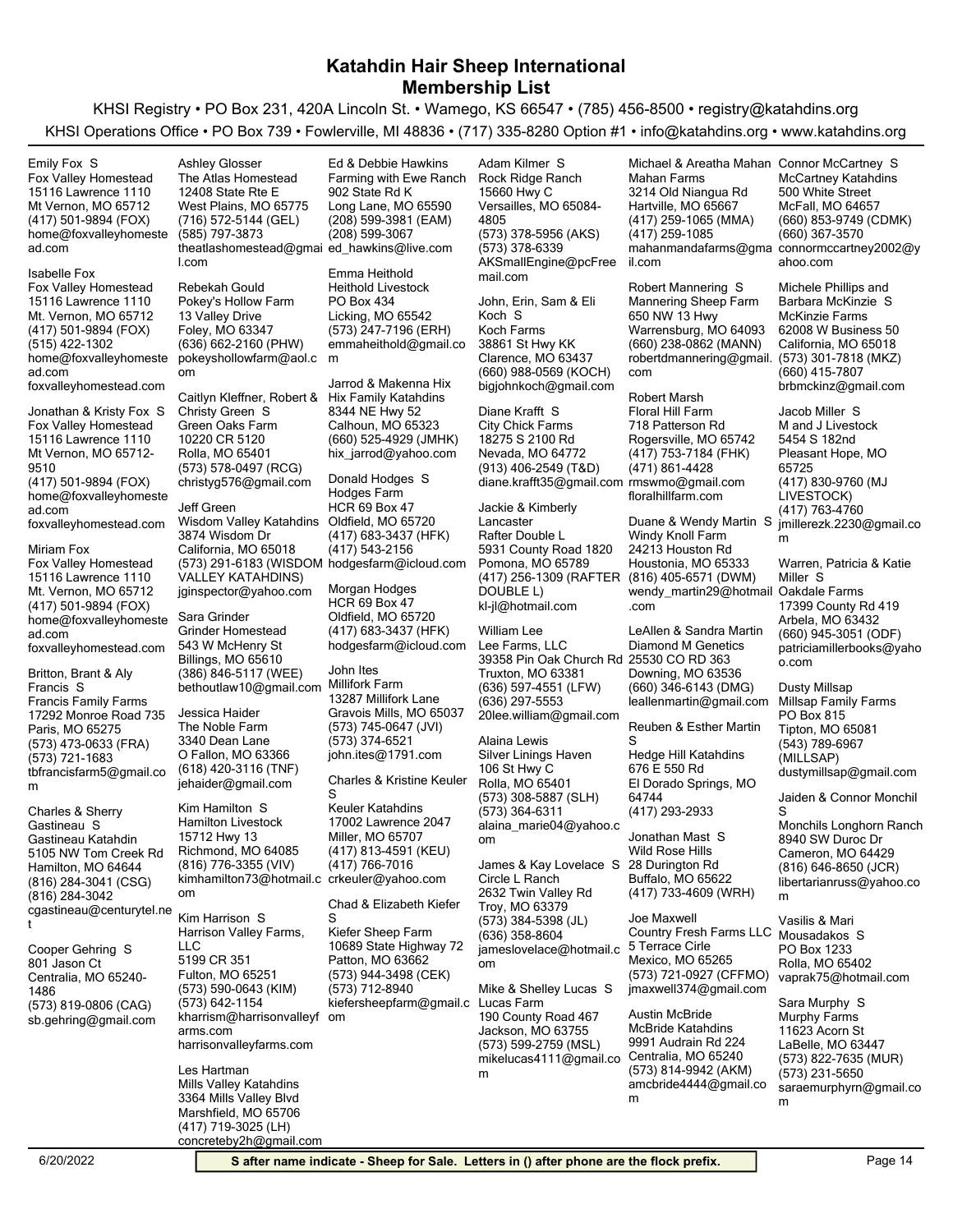KHSI Registry • PO Box 231, 420A Lincoln St. • Wamego, KS 66547 • (785) 456-8500 • registry@katahdins.org KHSI Operations Office • PO Box 739 • Fowlerville, MI 48836 • (717) 335-8280 Option #1 • info@katahdins.org • www.katahdins.org

(573) 552-7266 (DNM) Bland, MO 65014 1356 Hwy D Cedar Creek Katahdins meg.rieke.15@gmail.com (573) 418-6176 Daulton & Megan Niederhelm S (573) 552-7266 (DNM) Bland, MO 65014-3077 1356 Hwy D Cedar Creek Katahdins meg.rieke.15@gmail.com (573) 418-6176 Keaton Niederhelm (573) 552-7266 (DNM) Bland, MO 65014-3077 1356 Hwy D Cedar Creek Katahdins meg.rieke.15@gmail.com (573) 418-6176 Kendall Niederhelm (816) 774-1856 (PAV) Lone Jack, MO 64070 36401 E. Faulkenberry Rd Cedar Creek Katahdins Lone Jack Farm organicfarmkc@gmail.co m Bronn Pav S (417) 327-2774 (WGR) Humansville, MO 65674 3228 S 1st Rd Wild Goose Ranch wgr@wildgooseranch.co m Eddie & Sharon Pease S (636) 578-0847 (GRP) New Bloomfield, MO 65063 214 Oak Street Pettig Livestock grpettig@gmail.com George & Jeri Pettig S (660) 221-4355 (SJP) Richmond, MO 64085 17190 Hwy 13 ruralroots1@yahoo.com Sarah Burnett & Jim D Pierce (417) 298-6096 (PDX) Humansville, MO 65674 3576 Hwy O Poindexter Farm buffalow2@yahoo.com (417) 327-9492 Nancy & Mike Poindexter S (417) 422-2043 (HMJ) Brighton, MO 65617 4306 West Farm Road 6 Presley Farms presley1farms@gmail.co m (417) 599-4808 Herman, Missy & John Presley S (816) 213-6146 (TLP) Henley, MO 65040 7823 Crooked Creek Lane Double S Katahdins The Lucky P philandbette@msn.com Cabaletta Pritchett (816) 225-6032 (PROFFITT) Richmond, MO 64085 38208 Brady Ck Rd Proffitt Livestock Farm jproffitt6842@gmail.com  $(816)$  580-7929 James 'Jim' Proffitt S (573) 552-7266 (DNM) Linn, MO 65051 1318 East Main Street meg.rieke15@gmail.com Emma Rieke S (573) 552-7266 (DNM) Linn, MO 65051 1318 East Main Street Cedar Creek Katahdins meg.rieke15@gmail.com Kristin Rieke S (417) 241-2751 (ROD) Marshfield, MO 65706 425 Rock Court Dr Rodman Farms tylerrodman5@gmail.com (417) 299-2396 Curtis Rodman S (636) 485-4228 (ROS) Beaufort, MO 63013 705 Almond Way Rosegold rosegoldsheep@hotmail.c Michael,Cherie',Abigail,R om rosegoldsheep.com Carl & Sharon Rosenkoetter S (573) 587-1168 (MZM) Rolla, MO 65402 PO Box 1233 Greek Farms vaprak75@hotmail.com greekfarmsmo.com Bill Mousadakos, Mike Samaras S (816) 261-6621 (JKS) Gower, MO 64454 5644 NW Highway U Schaeffer Family Katadhins schaeffersdvm@gmail.co m (816) 812-9977 Joshua & Stacy Schaeffer Bruce Shanks S S (660) 679-8751 (SCH) Appleton City, MO 64724 9789 B SE CR 6576 belindaschapeler@gmail. com Hayden Schapeler (660) 221-3785 (SDT) Sedalia, MO 65301 28371 Quisenberry Road SDT Farms steve22schibi@gmail.com beckyshultz@msn.com Steve Schibi (660) 621-5702 (WSM) Colecamp, MO 65325 17788 Centerline Ave Wellspring Meadow Farm schultzie5754@yahoo.co m (660) 621-5701 Anthony & Margaret **Schultz** (573) 826-8178 (FXT) Fulton, MO 65251 7770 Co Rd 337 Foxtail Farm foxtailfarm005@gmail.co m Brian & Charrine Schweiss S (417) 217-0682 (OZK) Cabool, MO 65689 3025 Short Drive Ozark Country Katahdins ozakats@yahoo.com (417) 962-3054 Gordon or Rebecca Scott S (660) 651-8319 (MCU) Callao, MO 63534 29901 St Hwy 3 Hickory Hollow Farm mseipel@truman.edu (660) 651-8217 facebook.com/HHFlambs lstorrie@centurylink.net ebekah,Gregory Seipel S (573) 578-3945 (SVR) Belle, MO 65013 165 Sassafras Valley Ranch Sassafras Valley Ranch shanks\_bruce@yahoo.co m (573) 859-6637 sassafrasvalleyranch.com Larry & Linda Tate S (660) 864-4863 (QJ) Warrensburg, MO 64093 36 NW 1050th Rd Quad J Ranch jrshilt@gmail.com John Shilt S (573) 682-7127 (SHU) Centralia, MO 65240 6219 Audrain Rd 125 Prairie Lane Farm (573) 239-7553 prairielanefarm.net Henry Shultz S (417) 443-3265 (RSB) Highlandville, MO 65669 PO Box 190 Tory Creek Ranch scarolyn2596@yahoo.co m (417) 839-8480 Roger & Carolyn Smith S (573) 247-0370 (JTS) Salem, MO 65560 4570 South Hwy 19 Smith Land & Cattle Co, LLC jasontsmith2003@yahoo. com (573) 247-3095 Smith Land & Cattle CO S (417) 962-4908 (SCJ) Cabool, MO 65689 910 Parkway Ave janeensteelman80@gmail .com (417) 349-3264 Clayton & Janeen **Steelman** (417) 741-1149 (JAK) Hartville, MO 65667 6461 Trail Blazer Rd Jabbie Farms (417) 818-1881 Lisa Storrie S (573) 682-1527 (JMT) Centralia, MO 65240 7617 Audrain Rd 104 JMT Katahdins mikeS@socket.net (573) 864-2276 Mike, Toni & Joe Swiney S (706) 830-7865 (LLT) Licking, MO 65542 9919 Hwy 63 Hickville Hill Farm cking1061@gmail.com (573) 889-0832 (417) 345-0037 (RMF) Long Lane, MO 65590 56 Lone Oak Trail Rowdy Mountain Farm rowdybritt@aol.com (970) 689-5699 Karen & Gerrit Voshel S (816) 752-0218 (WEB) Savannah, MO 64485 18885 State Route E CJ Katahdins jehd.webster@gmail.com Jehd & Cheryl Webster S woww@itstriangle.com (660) 424-4214 (ESW) Rich Hill, MO 64779 4601 SE County Road 7586 High Pasture Katahdins ethanwheatley08@gmail. com Ethan Wheatley S (816) 244-2572 (WLG) Stewartsville, MO 64490 4840 SW St. Rt. O Whitmer Livestock Farm coachwhitmer@yahoo.co m Brian Whitmer S (417) 229-4926 (SFW) Verona, MO 65769 1742 Farm Rd 1160 Stellar Farms sneyer9065@gmail.com Sarah & Trent Williams S (573) 289-0431 (DRK) Macks Creek, MO 65786 2705 Mill School Rd. Dry Ridge Farm clwillis67@gmail.com Darren & Carol Willis (660) 200-5695 (VW) Butler, MO 64730 303 East Nursery UP Hill Ranch uphillranch@yahoo.com Clay Winder S (417) 438-2987 (CEY) LaRussell, MO 64848 7368 Lawrence 1010 Cedar Lane Farm cey2018@privategarden. org Caleb & Evelyn Yoder S (417) 429-9541 (SRZ) Tunas, MO 65764 205 State Route E Zimmermans Farm Stuart & Renee Zimmerman S **Montana** (406) 932-6503 (PPS) Big Timber, MT 59011 781 Lower Sweet Grass Rd Agnew Ranch (406) 930-1701 agnewranch.com Patricia Agnew S (406) 381-1214 (BASANDERE) Stevensville, MT 59870 PO Box 276 Basandere Sheep Camp basandere@outlook.com basanderesheepcamp.co m Toby Bowland S (406) 552-8053 (LHJ) Arlee, MT 59821 72043 Lost Horse Lane jwcolledgeiii@montana.co m John W Colledge III S (406) 261-6350 (AGD) Billings, MT 59106 6740 Neibauer Road isabella.delcarpio.gasca @gmail.com Alexander Angel Del Carpio (406) 261-6350 (AE) Billings, MT 59106 6740 Neibauer Road isabella.delcarpio.gasca @gmail.com Anabella Elizabeth Del Carpio (406) 261-6350 (ISA) Billings, MT 59106 6740 Neibauer Road isabella.delcarpio.gasca @gmail.com Isabella Del Carpio Gasca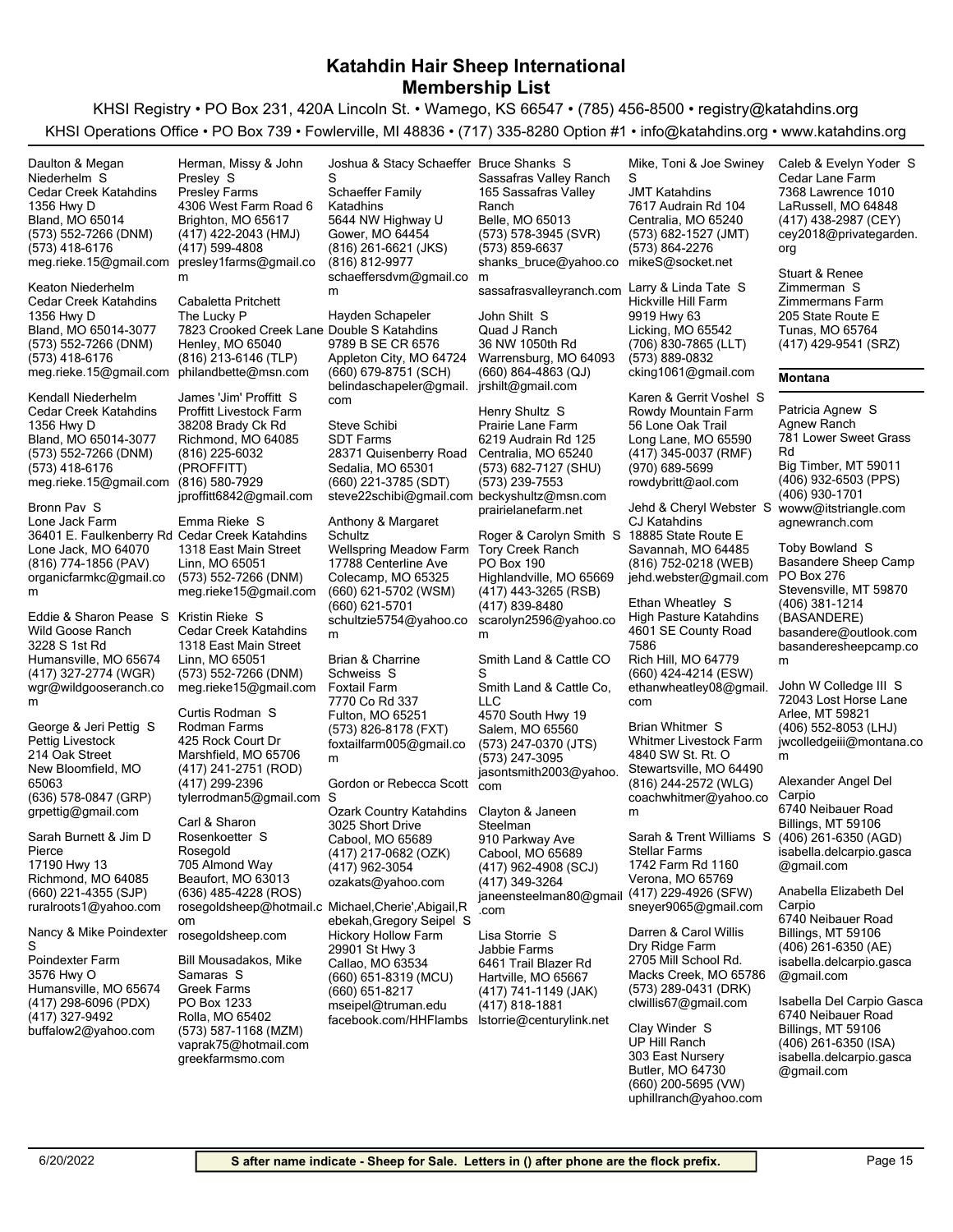| Teajay & Mariska Fulton                                         | Craig & Elaine Raymond                          | Sheryl Denison S                                | Kevin Houle S                                                                           | <b>New Mexico</b>                          | Lexie Hain S                                  |
|-----------------------------------------------------------------|-------------------------------------------------|-------------------------------------------------|-----------------------------------------------------------------------------------------|--------------------------------------------|-----------------------------------------------|
| S                                                               |                                                 | <b>Broken Wheel Ranch</b>                       | Kevin's Katahdins                                                                       |                                            | <b>Two Mothers Farm</b>                       |
| <b>Fulton Farm</b>                                              | <b>Truly Ranch</b>                              | 13501 County Road 17                            | 332 Water Village Road                                                                  | Victor Garcia S                            | 863 Hayts Rd                                  |
| PO Box 512                                                      | 50 Truly Loop                                   | Blair, NE 68008                                 | Ossipee, NH 03864                                                                       | Rancho La Casa Corral                      | Ithaca, NY 14850                              |
| Forsyth, MT 59327                                               | Great Falls, MT 59405                           | (402) 670-2682 (SDD)                            | (603) 539-7727 (KEV)                                                                    | Katahdins<br>PO Box 1117                   | (607) 342-6721 (2MF)                          |
| (406) 351-1650 (TMF)                                            | (406) 468-8689 (TRY)                            | denison.sheryl@yahoo.co kevinhoule@rocketmail.c |                                                                                         | Mora, NM 87732                             | mowingsolar@gmail.com                         |
| (406) 351-3926                                                  | (406) 455-8530                                  | m                                               | om                                                                                      | (575) 455-0081 (VIC)                       | solargrazing.org                              |
| tjfulton@rangeweb.net                                           | crdsgn2002@yahoo.com                            | Charles & Evelyn Foster                         | Bill & Eve V Klotz S                                                                    | (575) 387-2059                             | Olesya Haze S                                 |
| Timothy, Jo, Teajay &                                           | Matthew Roman S                                 | Cherry Hills Homestead                          | The Farm by the River                                                                   | victorpex63@gmail.com                      | TIM Farms, LLC                                |
| Mariska Fulton                                                  | Roman Family Farms                              | 40976 908 Rd                                    | 158 Province Lake Rd                                                                    | Fernando & Ida Salcedo                     | 801 Whittier Rd                               |
| <b>Fulton Farm</b>                                              | 4184 Sunnyside                                  | Sparks, NE 69220                                | Effingham, NH 03882                                                                     | S                                          | Spencerport, NY 14559                         |
| PO Box 512<br>Forsyth, MT 59327                                 | Cemetery Rd<br>Stevensville, MT 59870           | (402) 376-2709 (FCC)<br>(402) 389-1819          | $(603)$ 986-1504 (TFR)<br>(603) 539-7245                                                | Rancho de San Isidro                       | (585) 694-0337 (TIM)<br>jktczh@me.com         |
| (406) 356-2007 (TMF)                                            | (406) 240-8772 (ROF)                            |                                                 | evevklotz@gmail.com                                                                     | PO Box 534                                 |                                               |
| (406) 351-9985                                                  | romanfamilyfarms@yahoo Ben, Jane, Logan, Trevor |                                                 |                                                                                         | Capitan, NM 88316                          | Tom & Susan Keenan                            |
| tifulton@rangeweb.net                                           | .com                                            | & Melania Gubbels S                             | Irene Swasey S                                                                          | (575) 686-8297 (RSI)                       | Rise Up Acres                                 |
|                                                                 | romanfamilyfarms.com                            | Gubbels Farms                                   | I Believe Ewe                                                                           | (575) 686-8338<br>mjagreda18@gmail.com     | 685 Cowles Settlement                         |
| Ted & Stacy Gasvoda S<br>Diamond Willow Katahdin Aileen Scott S |                                                 | 56342 858 Rd<br>Carroll, NE 68723               | PO Box 35<br>Orford, NH 03777                                                           | ranchodesanisidro.com                      | Truxton, NY 13158<br>(315) 727-8032 (RUA)     |
| Sheep                                                           | Aspen Mountain                                  | (402) 360-0322 (GUB)                            | (603) 353-9037 (IBE)                                                                    |                                            | riseupacres@gmail.com                         |
| <b>PO Box 186</b>                                               | Katahdins                                       | gubbels.b@gmail.com                             | maskarades@aol.com                                                                      | Christopher Williams S                     |                                               |
| Simms, MT 59477                                                 | 2462 Telegraph Gulch Rd                         |                                                 |                                                                                         | Williams Willow Farm                       | Sandy & Jim Lockwood S                        |
| (406) 750-5956 (TSG)                                            | Butte, MT 59701                                 | Eric Rolf S                                     | <b>New Jersey</b>                                                                       | 14 Joy Lane<br>Santa Fe, NM 87508          | Judah Farm                                    |
| (406) 565-2870                                                  | (406) 491-1277 (ADS)                            | 210 County Rd D                                 |                                                                                         | (505) 795-1992 (WWR)                       | 238 Depot Hill Rd                             |
|                                                                 | DiamondWillowRanch406 scottaileen755@yahoo.co   | Dodge, NE 66633<br>(402) 380-0357 (ROLF)        | Michelle Bauer S                                                                        | (208) 995-6922                             | Port Crane, NY 13833<br>(607) 724-4808 (JUDAH |
| @gmail.com;<br>sgasvoda@diamondw.us                             | m<br>facebook.com/aspenmou                      | ericr 13@hotmail.com                            | Palm Tree Acres                                                                         | christopher@williamswillo                  | FARM)                                         |
| montanakatahdinlamb.co                                          | ntainkatahdins/                                 |                                                 | 66 E Rattling Run Road                                                                  | wfarm.com                                  | slockwood001@stny.rr.co                       |
| m                                                               |                                                 | Troy & Lori Vorderstrasse                       | Mickleton, NJ 08056                                                                     |                                            | m                                             |
|                                                                 | Mary Skyberg S                                  | 271 Road 311<br>Glenvil, NE 68941               | (609) 634-3414 (PTA)                                                                    | <b>New York</b>                            | peacefulpackers.com                           |
| Joan Gross<br>Sandy Bottom Katahdins                            | Hun Hill Farm<br>Box 336                        | (402) 469-1366 (TLV)                            | chubbybunny4b@aol.com                                                                   |                                            | Charlene Maynard S                            |
| 1768 Columbia Falls                                             | Circle, MT 59215                                | (402) 469-5046                                  | Julie Bishop S                                                                          | Susan Bailey                               | Moorman Creek Farm                            |
| Stage Rd                                                        | (406) 939-1471 (HWN)                            | loriv500@gmail.com                              | <b>Bishop Katahdins</b>                                                                 | Maple Lane Farm                            | 1384 Lawrence Road                            |
| Columbia Falls, MT 59912 (406) 485-2482                         |                                                 |                                                 | 1086 Harding Highway                                                                    | 265 Dillenbeck Rd<br>Palatine Bridge, NY   | Hilton, NY 14468                              |
| (406) 897-3500 (Sandy                                           | horsewithin@gmail.com                           | Jacqueline Way<br>JTW Noahs Ark                 | Newfield, NJ 08344                                                                      | 13428                                      | (585) 259-5139 (MCF)                          |
| Bottoms)                                                        | Ayron & Lisa Stellmach                          | 71012 659th Ave                                 | (856) 506-4012 (BIS)<br>bishopkatahdins@comcas                                          | (518) 852-8197 (MPL)                       | (585) 964-5139<br>spony21@aol.com             |
| joan.gross406@gmail.co<br>m                                     | Windy Hollow Homestead                          | Rulo, NE 68431                                  | t.net                                                                                   | ariellec13@aol.com                         |                                               |
|                                                                 | 30570 Jocko Rd                                  | 408019045                                       |                                                                                         |                                            | Daniel & Sylvia McDevitt                      |
| Kindra Harlow S                                                 | Arlee, MT 59821                                 | jtwsimmentals@senteo.n                          | Beckie & Waldo Hotz S                                                                   | Lynn Bliven S<br>Wild Geese Farm           | S                                             |
| Pinto Ranch                                                     | (706) 614-5076 (WHH)                            | et                                              | Mariposa Farm<br>736 County Rd 519                                                      | 8499 Agett Rd                              | The Glenville Place                           |
| 29 Pinto Ranch Lane                                             | (406) 493-4579                                  |                                                 | Frenchtown, NJ 08825                                                                    | Franklinville, NY 14737                    | 5934 Jockey Street<br>Galway, NY 12074        |
| Livingston, MT 59047<br>(406) 220-4157 (VJ)                     | stellmachfamily@gmail.co New Hampshire<br>m     |                                                 | (908) 996-0854 (HOT)                                                                    | (716) 244-0290 (WG)                        | (518) 320-4540 (DSM)                          |
| pintoranchllc@gmail.com                                         |                                                 |                                                 | beckiehotz@gmail.com                                                                    | lao3@cornell.edu                           | (518) 882-7325                                |
|                                                                 | Johnny or Joan Taber S                          | Daniel Brotherton                               |                                                                                         | Alex Caskey S                              | daniel mcdevitt@hotmail.                      |
| Christy Kemp S                                                  | <b>Taber Katahdins</b>                          | Britannia Farm<br>55 Sheldon Road               | Aiden & Anna Murphy<br>146 White Bridge Rd                                              | Barred Owl Brook Farm                      | com                                           |
| River Breaks Ranch                                              | PO Box 69                                       | Danbury, NH 03230                               | Pittstown, NJ 08867                                                                     | 735 Lakeshore Road                         | Lisa Mellors                                  |
| 644 Road 303<br>Glendive, MT 59330-9330 (406) 632-4578 (JJT)    | Shawmut, MT 59078                               | (603) 456-8967 (DMB)                            | pimurphyemail@gmail.co                                                                  | Essex, NY 12936                            | By The Seat Of Our Pants                      |
| (406) 687-3208 (RBS)                                            | johnnytaber@yahoo.com                           | chad.brotherton@gmail.c                         | m                                                                                       | (574) 536-9365 (OWL)                       | Homestead                                     |
| (406) 941-0828                                                  |                                                 | om                                              | PJ Murphy S                                                                             | barredowlbrook@gmail.co<br>m               | 408 Drake Road                                |
| crwkemp@yahoo.com                                               | Nebraska                                        | Peter & Emilie Holt                             | Wood Field & Stream                                                                     | barredowlbrookfarm.com                     | Hamlin, NY 14464                              |
| Johanna Kern S                                                  |                                                 | Holt Family Farm                                | 146 White Bridge Rd                                                                     |                                            | (585) 255-0702<br>(MELLORS)                   |
| <b>Meadow Brook Stock</b>                                       | JT & Samantha Davis S                           | 256 Stark Rd                                    | Pittstown, NJ 08867                                                                     | William Douglass S                         | (585) 775-9921                                |
| Farm                                                            | 86503 State Hwy 7                               | Center Conway, NH                               | $(908)$ 612-8860 (PJ)                                                                   | Deep River Gardens                         | lamellors@gmail.com                           |
| 316 N Stillwater Rd                                             | Ainsworth, NE 69210                             | 03813                                           | pjmgoats@gmail.com                                                                      | 5899 Robinson Rd<br>Sodus, NY 14551        |                                               |
| Absarokee, MT 59001                                             | $(402)$ 649-3530 (SJD)                          | (603) 452-4120 (HOLT<br><b>FAMILY FARM)</b>     | Julian Tejera                                                                           | (585) 402-5483 (WDR)                       | Katherine Mitrowski S                         |
| (406) 861-8069 (KERN                                            | (402) 760-3161<br>samantha.davis2018@ya         | (603) 986-2867                                  | Sweent Farm                                                                             | wilisd@icloud.com                          | Mitrowski House Farm<br>4092 Route 242        |
| JKK)<br>johanna@nemont.net                                      | hoo.com                                         | holtfamilyfarm2019@gmai                         | PO Box 578                                                                              |                                            | Machias, NY 14101                             |
|                                                                 |                                                 | l.com                                           | Blairstown, NJ 07825                                                                    | Joe & Jackie Evans S<br>Evans & Evans Farm | (315) 256-2482 (KMF)                          |
| Tyler & Eleanor Molzahn                                         |                                                 |                                                 | (917) 773-2818 (SNT)                                                                    | 2400 Gladstone Hollow                      | Luckydiscovery@gmail.co                       |
| Molzahn Ranch                                                   |                                                 |                                                 | jats.tejera@gmail.com                                                                   | Rd                                         | m                                             |
| 394 Old Boulder Rd<br>Big Timber, MT 59011                      |                                                 |                                                 |                                                                                         | Andes, NY 13731                            |                                               |
| (406) 932-4313 (TEMR)                                           |                                                 |                                                 |                                                                                         | (845) 676-3284 (EV)                        |                                               |
| gunnie.ec@gmail.com                                             |                                                 |                                                 |                                                                                         | jevans@geeseoff.com                        |                                               |
|                                                                 |                                                 |                                                 |                                                                                         |                                            |                                               |
| 6/20/2022                                                       |                                                 |                                                 | S after name indicate - Sheep for Sale. Letters in () after phone are the flock prefix. |                                            | Page 16                                       |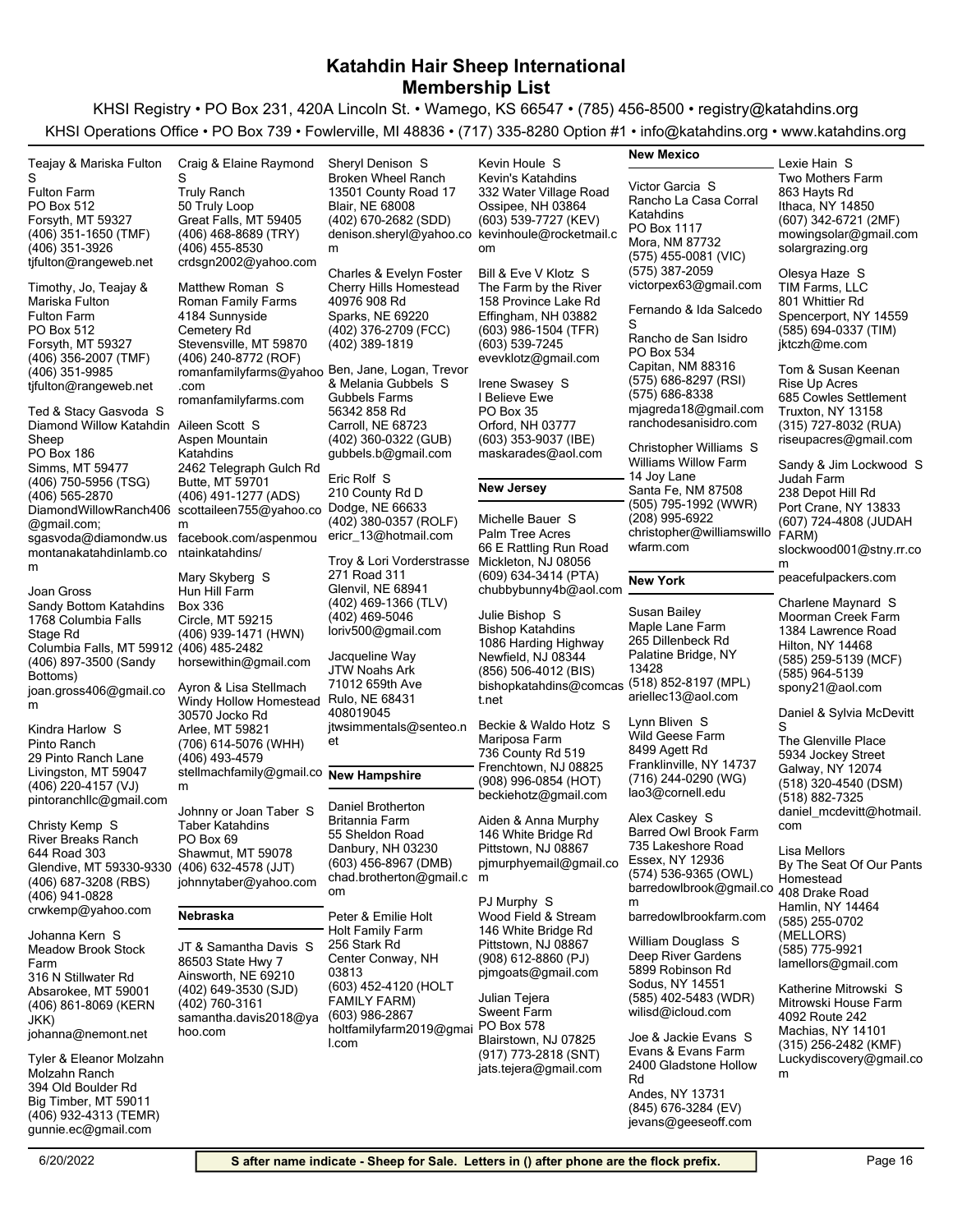KHSI Registry • PO Box 231, 420A Lincoln St. • Wamego, KS 66547 • (785) 456-8500 • registry@katahdins.org KHSI Operations Office • PO Box 739 • Fowlerville, MI 48836 • (717) 335-8280 Option #1 • info@katahdins.org • www.katahdins.org

m

Snider Farm

Aaron Snider S

(607) 765-8788 (POGUE) (336) 467-3313 (CDS) Canisteo, NY 14823 6 Taylor Street Ext Pogue's Katahdin Ranch mpoguecpa@yahoo.com Mark & Michelle Pogue S Sherilee & Eric Deal S

(315) 291-0003 (GBR) North Brookfield, NY 13418 9463 Ouleout Road Gibraltar Farm farmer@gibraltarfarm.com (843) 697-4803 gibraltarfarm.com Isabella & Etienne Richards S

(585) 794-1854 (BOG) Bergen, NY 14416 7637 W Buffalo Rd Rattlin Bog Farm jrb1\_3@yahoo.com Jesse Stokoe S

Dr. Ben & Owen Weikert S

634 Beaver Meadow Rd Dream Meadows Sheep Co

(717) 253-2043 (DRM) Cooperstown, NY 13326 owen.k.weikert@gmail.co (717) 253-2045

**North Carolina**

m

(828) 736-0688 (RRK) Bryson City, NC 28713 274 Galunlati Road Ridge Runner Farms caylealdridge@gmail.com Cayle & Katie Aldridge

(856) 580-7053 (SAN FELIPE) Columbus, NC 28722 1235 Peniel Rd San Felipe Farm LLC rbravo57@gmail.com Rafael Bravo S

(704) 796-4786 (DUL) Mt Pleasant, NC 28124 9155 Meadowood Road Pleasant Pines Farm kecauthen@gmail.com Katie Cauthen S

(704) 754-3720 (SRC) Plymouth, NC 27962- 9677 32 Research Station Rd. stephencollins55@gmail.c Rd om Stephen R (Rusty) Collins S

China Grove, NC 28023 350 Saw Rd Circle D Farm eric.deal@perdue.com (704) 796-5736

(336) 859-8124 (TLE) Denton, NC 27239 1579 Canaan Chruch Rd Freedom Farm the.evans@prodigy.net Thomas L & Ruth A Evans

(704) 607-2637 (SML) Vale, NC 28168 6010 Gilbert Hilton Rd South Mountain Sheep & Lamb LLC afinch1961@gmail.com (704) 607-7379 southmountainlamb.com Andrew & Lori Kay Finch S

(704) 472-6222 (SFG) Shelby, NC 28150 724 Padgett Rd Shepherds Field catgo7@yahoo.com Cathy Gold S

(704) 880-2488 (BCS) Mt Ulla, NC 28125 345 Winthrow Creek Ln Back Creek robinbackcreek@att.net;jo LLC e.hampton@att.net (704) 880-3572 Joe & Robin Hampton S Phillip Hockett S

(336) 451-0027 (ROCK SOLID GENETICS) Randleman, NC 27317- 8041 941 Hockett Dairy Rd Rock Solid Genetics rocksolid32106@gmail.co m

(704) 657-0742 (LDS) Hiddenite, NC 28636 401 Roberts Ln LeeDer Farms ljholcomb2583@gmail.co m (980) 549-0191 Lee & Der Holcomb

(704) 467-5313 (HKK) Mt Pleasant, NC 28124 3111 Little Buffalo Creek Honeycutt Farms sjhoneycutt2011@gmail.c om Samuel Honeycutt

(336) 486-7782 (LOU) Lexington, NC 27295 1107 Tussey Rd C & D Farm donnalouhichi@gmail.co m (336) 929-9285 Donna Louhichi

(980) 220-0071 (AHC) China Grove, NC 28023 5480 Enochville School Rd American Homestead **Center** nadine@myamericanhom 1958 estead.com (704) 425-3646 myamericanhomestead.c om Nadine Massarelli S (704) 254-5724 (MIG) Peachland, NC 28133 481 Billingsley Road MigMa Farms migmafarms4@aol.com (704) 272-9340 Mark Mills S

(401) 575-9036 (HAVEN HILL) Rutherfordton, NC 28139- 6996 3717 Chesnee Rd Haven Hill Homestead morales@alinewell.com Christan Morales (919) 672-0458 (PEA) Hillsborough, NC 27278 6227 Buckhorn Rd. Nelson Family Farms, cgnelson55@yahoo.com (919) 672-5209 Christopher Nelson S (704) 902-3714 (OAF) Mooresville, NC 28115 528 Shinnville Rd Triple O Sheep Farm Jason Overcash

dfovercash@aol.com (336) 598-5835 (RCC) Roxboro, NC 27574 945 Woodsdale Rd Rogers Cattle Company, LLC jrrogers1968@gmail.com (336) 504-7268 rogerscattleco.com Johnny & Sharon Rogers S

(336) 317-2341 (SNIDER FARM) Liberty, NC 27298 4921 Butler Road sniderfarm1958@gmail.c om facebook.com/sniderfarm (252) 299-1471 (ULL) Wilson, NC 27893 4536 Weaver Rd Ullberg Family Farm magnus@ullberg.us Magnus Ullberg Raleigh, NC 27607 2200 Trenton Road North Carolina State **University** c/o Nicolette Wolf S

(828) 442-8591 (STC) Nebo, NC 28761 522 Starrcrest Dr. Starrcrest Farm

Suzanne Sewell S

starrcrestfarm@gmail.co

### **North Dakota**

(701) 948-2000 (ZDA) Zap, ND 58580 6475 6th St SW North Dakota Dream Acres bauers@westriv.com (701) 870-0657 Kristyn Joy Bauer S

(707) 888-7647 (NCS)

newolf@ncsu.edu

(701) 260-8782 (HAUCK) Dickinson, ND 58601 3286 110X Ave SW cowboy7546@icloud.com bickett1241@gmail.com Brooks Hauck

(701) 367-9018 (LML) Brocket, ND 58321 5427 115th Ave NE Lillehaugen Farms lillehaugenfarms@gmail.c kathy.bielek@gmail.com om Amilia Lillehaugen

lillhaugenfarms.com

(701) 367-9018 (LML) Brocket, ND 58321 5427 115th Avenue NE Lillehaugen Farms lillehaugenfarms@gmail.c om (701) 259-2474 lillehaugenfarms.com Luke & Maynard Lillehaugen S

(651) 955-3156 (LKM) Edmore, ND 58330 6773 106th Ave NE Myrvik Farms myrvikfarms@gmail.com (763) 229-7680 Lance & Kelly Myrvik S

(701) 870-4388 (RAP) Beulah, ND 58523 532 2nd Avenue SE playleranch6@gmail.com (701) 870-1812 Ruth Playle S

(701) 865-4274 (ABW) Inkster, ND 58244 2981 37th St. NE Morning Star Ranch joannastinar@gmail.com (218) 779-3759 morningstaremu.com JoAnna Stinar S

(701) 436-6567 (PWF) Hillsboro, ND 58045 15963 3rd St N.E. Willison Farms Paul Willison

#### **Ohio**

Hamilton, OH 45013 2861 Minton Rd Mason, Addison & Emma Asher

(419) 890-2443 (YPF) Arlington, OH 45814 432 Powell Drive, Box 741 Renee Crozier S Yellow Picket Farm bjbash@gmail.com (419) 722-9096 Brian & Nichole Bash S

(937) 623-8135 (AKK) Xenia, OH 45385 1241 Union Rd J. Keith Bickett S

(330) 621-2612 (MOF) Wooster, OH 44691 1130 Kimber Rd Misty Oaks Farm mistyoakskatahdins.com/ Jeff & Kathy Bielek S

(330) 519-0691 (BONDK) NORTH JACKSON, OH 44451 13593 GLADSTONE RD. BOND FARMS hanna.bond275@gmail.c om HANNA BOND

(740) 758-5422 (CIRCLE B FARM) Quaker City, OH 43773 23321 Oxford Rd Circle B Farm circlebfarm2012@frontier. com (740) 680-8478 Margaret Buck S

(740) 398-1279 (OSF) Mt. Vernon, OH 43050 7510 Granville Rd Old Slate Farm oldslatefarm@gmail.com oldslatefarm.com Bradley Carothers S

(740) 815-0543 (C3J) Centerburg, OH 43011 14557 Dutch Cross Rd Chestnuts 3J's Farm 4js.tchestnut@gmail.com Joe Chestnut

(419) 945-2200 (CLOUSER) Polk, OH 44866 768 Co Rd 601 davidplk@frontier.com  $(419)$  282-2205 Melissa Hippley & David Clouser

(740) 501-6643 (JMCC) Cardington, OH 43415 3272 County Rd 170 jacox2007@gmail.com Josh & Mackenzie Cox S

(567) 208-8576 (SALEM RIDGE) Urbana, OH 43078 769 Lippincott Road Salem Ridge raelynne95@yahoo.com

(740) 225-2070 (OGF) Cardington, OH 43315 3149 County Road 169 Ol Glory Farms davisfarms3@centurylink. net Dale & Cathy Davis S

(513) 617-7937 (TBSR) West Chester, OH 45069 5804 Zaring Dr Thud Buckle Ranch pdyer@airdesignhome.co m (513) 443-6611 Paul Dyer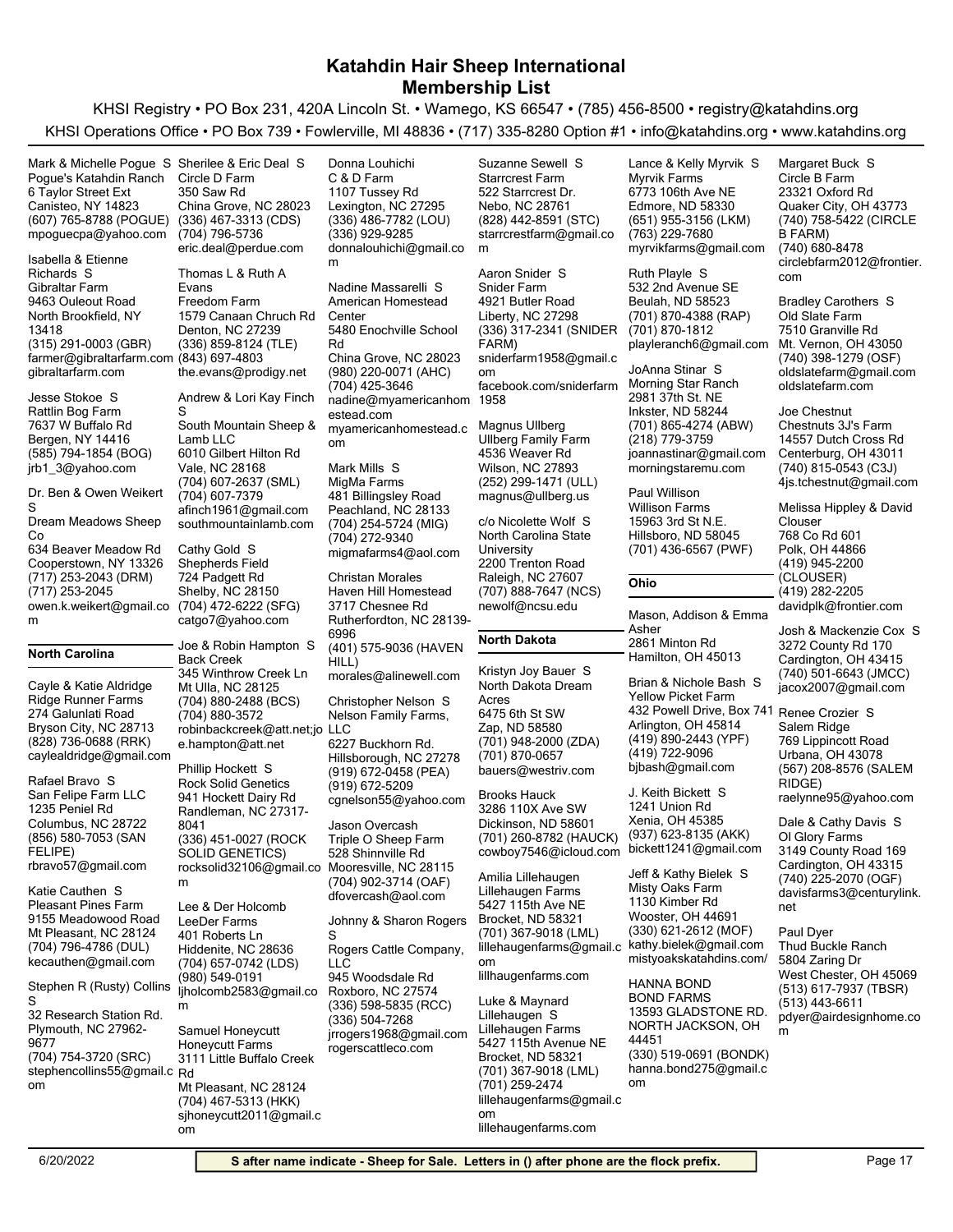KHSI Registry • PO Box 231, 420A Lincoln St. • Wamego, KS 66547 • (785) 456-8500 • registry@katahdins.org KHSI Operations Office • PO Box 739 • Fowlerville, MI 48836 • (717) 335-8280 Option #1 • info@katahdins.org • www.katahdins.org

(740) 574-9745 (JSE) Wheelersburg, OH 45694 1036 Jones Road Noni's Farm info.nonisfarm@gmail.co m (612) 867-9822 Beth Ann & Jeffrey Earl (937) 243-1162 (MLE) Marysville, OH 43040 16525 Paver Barnes Road Hidden Meadow Katahdins mleastridge@gmail.com hiddenmeadowfarm.co Maurice L Eastridge S (937) 338-3077 (Heaven's Tipp City, OH 45371 Sunshine Acres) Rossburg, OH 45362 5191 Rossburg Lightsville Carol's Katahdins Rd Heaven's Sunshine Acres Michael & Carol Fox S elijahjohn7@icloud.com Elijah Evans (937) 338-3077 (Heaven's Walbridge, OH 43465 Sunshine Acres) Rossburg, OH 45362 5191 Rossburg Lightsville William A Gilbert S Rd Heaven's Sunshine Acres hadassahann@icloud.co m Hadassah Evans (937) 680-0113 (HSA) Rossburg, OH 45362 5191 Rossburg Lightsville 8271 Washington New Rd Heaven's Sunshine Acres Grice Foy Katahdins miriammichelle7@icloud.c tracygh@yahoo.com om (937) 338-3077 Miriam Evans S (937) 338-3077 (HSA) Rossburg, OH 45362 5191 Rossburg Lightsville Rd Heaven's Sunshine Acres S naomihope7@icloud.com markthaldeman@gmail.co Naomi Evans S (937) 569-8895 (HSA) Rossburg, OH 45362 5191 Rossburg Lightsville Hays Family Farm Rd Heaven's Sunshine Acres Bradley & Kaylyn Hays rebekahanna@icloud.com (330) 221-6045 Rebekah Evans S (440) 228-4728 (DAT) Rock Creek, OH 44084 6046 Dawsey Rd Dawsey Creek Family Farm dawseycreekfamilyfarms @gmail.com (440) 812-6005 Dakota Fertig S (440) 812-6005 (DAT) Rock Creek, OH 44084 6046 Dawsey Rd Dawsey Creek Family Farm dawseycreekfamilyfarms @gmail.com (440) 228-4728 Tristan Fertig S (937) 239-3067 (CAF) 5735 Kessler Frederick Rd fire1637\_2000@yahoo.co m (937) 239-6317 (419) 838-7710 (WAG) 27670 E Broadway St Garlic & Lavendar Farms gilbert1@toast.net (419) 340-3835 (740) 572-6974 (GFL) Washington Court House, OH 43160 Martinsburg Rd SW gricefoylambs.com John Grice S (937) 606-6569 (MMH) Piqua, OH 45356 9111 W Miami-Shelby Rd Woodswalk Farm m Mark & Mary Haldeman (330) 338-3831 (HAYS) Mantua, OH 44255 10470 Peck Rd (330) 206-4578 (AC) Alliance, OH 44601 12890 McCallum Avenue NE Acorn Crest Farm lmhazen@neo.rr.com (330) 206-3100 acorncrestfarm.com Rod & Lisa Hazen (419) 695-8696 (EAST VIEW FARM) Delphos, OH 45833 5760 Peltier Rd East View Farm (419) 234-0905 Harold Heidlebaugh (330) 763-0195 (606 FFC) (614) 390-7552 Fredericksburg, OH 44627 3463 Township Rd 606 606 Family Farm Co. ryan@treecraftfurniture.co (HUFFMAN) m Ryan Hershberger S (419) 362-1227 (ORA) Mansfield, OH 44904 7710 Township Road 56 Outrun Acres outrunacres@gmail.com (419) 545-8466 outrunacres.squarespace. Farmersville, OH 45325 com/ Ethan & Elyse Hinton S (419) 362-1227 (ORA) Mansfield, OH 44904 7710 Township Road 56 Outrun Acres jnchinton@zoominternet.n Spencerville, OH 45887 et (419) 545-8466 outrunacres.squarespace. com/ James & Cheryl Hinton S (330) 787-2761 (HIVELY) New Waterford, OH 44445 47321 Hisey Rd. royhively@yahoo.com Roy Hively S (419) 577-8945 (TSS) Wellington, OH 44090 50802 State Route 18 Cricket Hill Farm thoney63@outlook.com Timothy Honey S Kevin & Julia Hopkins (330) 401-6566 (CNH) Stone Creek, OH 44840 6144 Flinner Rd SW Sweet Cream Acres cnhostetler9@gmail.com Chris Hostetler (419) 733-2035 (HFO) Wapakoneta, OH 45895 14229 Moulton Fort Amanda Road Howell's Farm mhowell594@hotmail.co m (419) 733-5275 Marcus A & Mark R Howell S Wharton, OH 43359 17898 Township Highway 44 Wide-Awake Farm huffman.angela@gmail.co rockyridg@emypeople.net m wideawakefarm.com Angela Huffman S (937) 696-2666 (MMJ) 12518 Farmersville-West Carrollton Rd 2MarAcres rottenhambone1@msn.co m Mark & Mary Beth Jimison 6620 State Route 335 S (419) 235-7839 (WELSHIRE) 15027 West Union Rd Welshire Farm drjeaniebon@aol.com Drs. John & Bonnie Jones (330) 876-4000 (KOC) S (419) 370-3835 (WAG) Walbridge, OH 43465 27670 E. Broadway St Garlic & Lavendar Farms gilbert1@toast.net Jacob Jovanovic (440) 382-8546 (A JULIAN) Mantua, OH 44255 4830 Streeter Road ajulian31@gmail.com (330) 803-9289 Audrey Julian (440) 382-8546 (V JULIAN) Mantua, OH 44255 4830 Streeter Road ajulian31@gmail.com Vivian Julian Bloomville, OH 44818 8761 STR 77 Kagy Katahdins John D Kagy (513) 910-7100 (DAY) West Chester, OH 45069 9658 Friar Tuck Dr Creek Hill Farm jkimball910@outlook.com (513) 503-5804 Jean & Don Kimball S (419) 512-0067 (RRFK) Danville, OH 43014 22375 Hostetler Rd Rocky Ridge Farm Aaron Kinsinger (740) 820-9698 (KFO) Portsmouth, OH 45662 knorefarms@gmail.com (251) 510-9698 Dennis L & Zachary A Knore Farmdale, OH 44417 4000 State Route 87 Hilltop Farms thekochembas@gmail.co m Steven Kochemba S (740) 572-2639 (KDC) Sabina, OH 45169 5875 McKay Rd Dry Creek Katahdin's jkprecast@ameritech.net (740) 335-1947 Jessica Jean Larrick S (740) 616-0294 (GVA) North Lawrence, OH 44666 1491 Manchester Ave SW Glenview Acres glenviewacresfarm@gmai l.com glenviewacres.com Joe & Jen Lautzenheiser S Harper Litzenberg S (740) 504-7477 (LIT) Centerburg, OH 43011 8009 Bishop Rd Litzenberg Farms litzenbergfarms@gmail.co m litzenbergfarms.com Jessica & Richard Litzenberg S (740) 877-5529 (CXM) Jacksontown, OH 43030 PO Box 431 Maierle Sheep Co clm6630@psu.edu Camren Maierle S (330) 233-2588 (BSM) Lowellville, OH 44436 5280 Kennedy Rd Miletta bmiletta@boltconstruction .cc (330) 536-8481 Bruno & Shirley Miletta (740) 926-2442 (MHH) Beallsville, OH 43716 52951 St Rt 26 Hickory Hills BM.WildFire@gmail.com Rebecca S & Kenneth W Miller S (513) 401-4143 (Minnick) Jamestown, OH 45335 7167 Plymouth Road Minnick Family Farm minnickfamilyfarm@gmail .com (814) 881-0726 minnickfamilyfarmllc.com/ Steven Minnick (937) 471-5682 (RIV) Cable, OH 43009 2834 Kennard Kingscreek Rd Riviera rivkatahdins@gmail.com (937) 244-2673 rivierafarm.com Mike & Leslie Nelsh S Middletown, OH 45042 8256 Thomas Road A Historic Homestead dawn.r.newsted@gmail.c om Dawn Newsted 10276 St Rt 753 James W Orr S

6/20/2022 **Safter name indicate - Sheep for Sale. Letters in () after phone are the flock prefix.** | Page 18

(440) 382-8546 (L JULIAN)

ajulian31@gmail.com (330) 541-1272

(740) 504-7477 (LIT) Centerburg, OH 43011 8009 Bishop Road Litzenberg Farms

litzenbergfarms.com

m

litzenbergfarms@gmail.co

Mantua, OH 44255 4830 Streeter Road

Lauren Julian

(330) 605-6621 (HOPPY'S FAMILY

Spencer, OH 44275 11600 Smith Rd Hoppy's Family Farm

hopkins.535@gmail.com

FARM)

(937) 981-7666 (ORR) Greenfield, OH 45123

jamesworr@gmail.com

oomycota@sbcglobal.net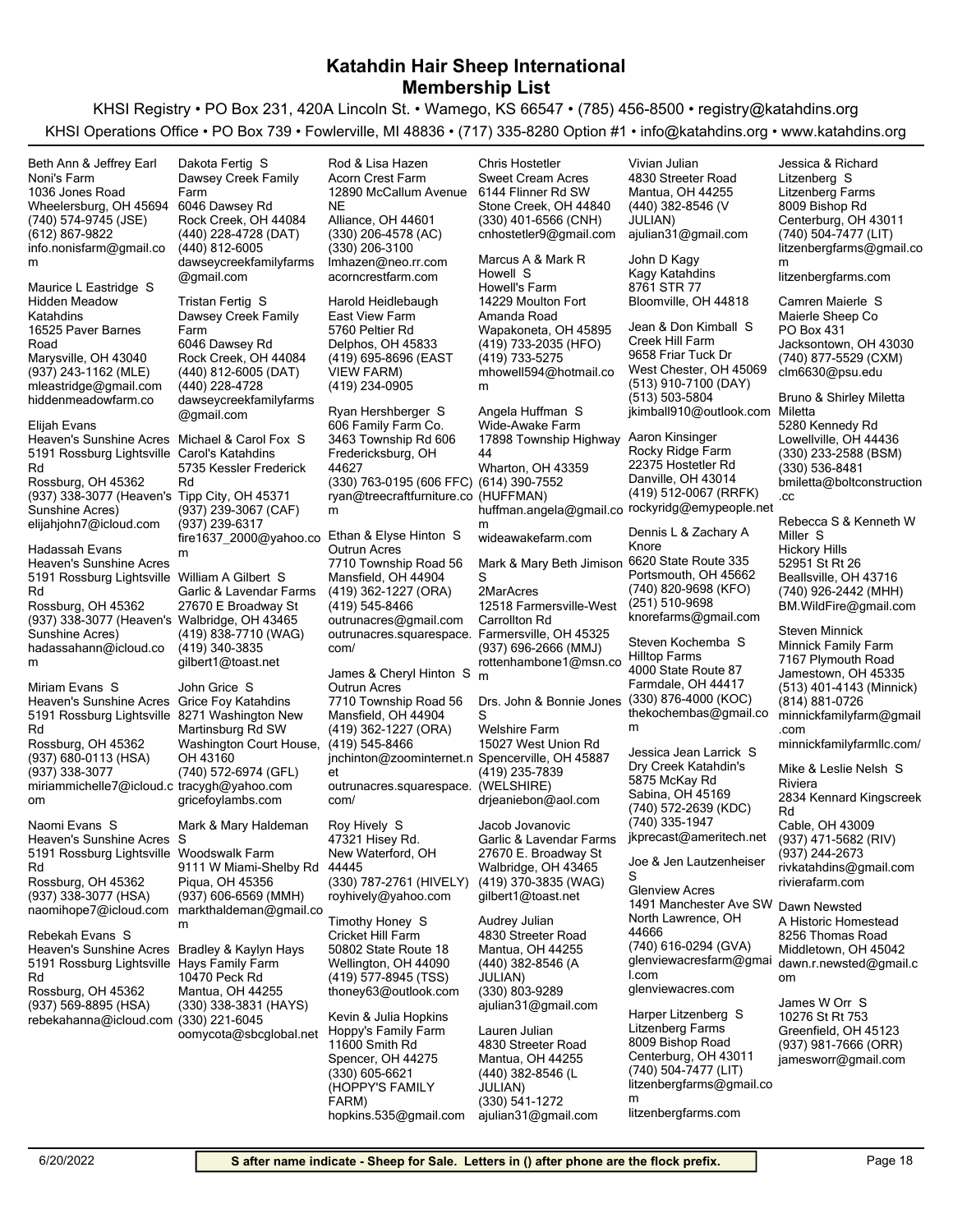KHSI Registry • PO Box 231, 420A Lincoln St. • Wamego, KS 66547 • (785) 456-8500 • registry@katahdins.org KHSI Operations Office • PO Box 739 • Fowlerville, MI 48836 • (717) 335-8280 Option #1 • info@katahdins.org • www.katahdins.org

(740) 286-3803 (OSU) Jackson, OH 45640 019 Standpipe Rd OARDC Jackson Ag Research payne.252@osu.edu (740) 645-4959 oardc.osu.edu/facility/jack son-agricultural-researchstation?id=11 Scott Payne S

(513) 738-2319 (BHK) Okeana, OH 45053 2923 George Rd. Big Hickory Katahdins sapigg513@gmail.com John & Sue Pigg S

(614) 937-9773 (RHO) Salem, OH 44460 32668 Coffee School Rd Smohalla Acres smohallaacres@yahoo.co aldAndrew Sherman S m Timothy Rhodes S

(740) 381-5118 (GRN) Stockport, OH 43787 5985 Tabor Ridge Road GRN Homestead romine.carmen@gmail.co m Carmen Romine

(937) 543-8423 (RFO) West Mansfield, OH 43358 32342 State Rt 31 Bold Briar Katahdins jenkins.3386@gmail.com (937) 207-0967 Stephanie, Fletcher & Everett Ross

(419) 638-2040 (ARR) Helena, OH 43435 3701 CR 55 Ann & Roy Roth S

(419) 944-6754 (OXB) Medina, OH 44256 8155 Chatham Rd Oxberry Farm allison145351@gmail.co m (419) 360-0990 Allison & Darren Rudd S

(440) 813-3149 (BML) Dorset, OH 44032 33054 S Denmark Rd. Big Dreams Farm ksbigdreamsfarm@yahoo. (419) 947-3400 com Kaycee Saari

(740) 407-4905 (EDS) Lancaster, OH 43130 4675 Hamburg Rd SW Saum's Katahdins robinsaum@gmail.com Eli Saum S

(740) 208-0035 (BARRINGTON) Lancaster, OH 43130 311 West Rushville Rd NE Barrington Cattle LLC kurt@leachman.com Kurt Schenkel

(740) 352-2136 (FHS) Minford, OH 45653 14328 State Route 139 Mary Elizabeth & Donald Andrew Sherman

(740) 352-2136 (FHS) Minford, OH 45653 14328 State Route 139 Shermans' Hilltop Farm sherman.761@gmail.com (740) 250-3955 Richard CrystalMaryElizabethDon

(937) 308-0342 (SWK) New Carlisle, OH 45344 11021 Black Pike Honey Creek Katahdins honeycreek@privategard en.org (937) 631-0339 Kendall Wray & Douglas Shoup S

(740) 434-7004 (ROCKY CREEK ACRES) Beverly, OH 45715 810 Big Run Road Rocky Creek Acres amcnabb2009@gmail.co m Anna Smith

(419) 217-3965 (PDL) Fredericktown, OH 43019 2492 Painter Rd Pine Drive Farm staley43@yahoo.com (419) 947-3400 Adam & Kelly Staley S m

(419) 217-3965 (PDL) Fredericktown, OH 43019 2492 Painter Rd Pine Drive Farm staley43@yahoo.com Dawson Staley S

(419) 217-3965 (PDL) Fredericktown, OH 43019 2492 Painter Rd Pine Drive Farm staley43@yahoo.com (419) 947-3400 Ethan Staley S

(330) 877-9061 (PNE) Hartville, OH 44632 10810 William Penn Ave Piece of New England Katahdin mary\_stanley3@aol.com (330) 495-2037 Mary Stanley

Stephen & Lydell Steiner

(330) 749-9965 (LYD) Dalton, OH 44618 13401 Arnold Rd Lydell Steiner, LLC ssteiner54@gmail.com S

(740) 407-1211 (BET) Somerset, OH 43783 8135 State Route 13 NE Turnes Family Farm maizeandblue76@yahoo. com (740) 743-1211 Erin & Brad Turnes S

(614) 361-0884 (ULRY) Johnstown, OH 43031- 9403 8800 Johnstown-Utica Rd Ulry Farms LLC ulry.6@osu.edu ulryfarms.com Dan & Marta Ulry S

(937) 498-4375 (VOR) Sidney, OH 45365 1801 Bulle Road Voress Family ekvoress@embarqmail.co (937) 418-8705 Eric Voress S

(330) 277-7696 (CWKAT) Alliance, OH 44601 11711 Bandy Rd. Circle W Katahdins caj833@gmail.com (330) 277-6829 Debbie Ward

Cambridge, OH 43725 65491 N 8th St Rd Warne Farms jackwarneconst@aol.com (740) 584-7563 Jack Warne S

(740) 459-9751 (WHW) Caldwell, OH 43724 23100 Pat Saling Lane TRC Farms tabithasregcheviots@yah oo.com trcfarms.com/ W Hudson Weisend

(479) 301-7184 (JKW) Arcanum, OH 45304 1676 Frazers Rd. J K Farms jimthehayman100@yahoo .com (937) 621-5377 Jim & Kay Wetzel S

(419) 571-6064 (DHW) Wakeman, OH 44889 5531 Auster Rd Boondoggle Farms vudoomas@hotmail.com Dirk & Stephanie Whitt

(330) 823-2848 (WSL) Alliance, OH 44601 1300 Winesap Lane Winesap Farm ejwit@aol.com (330) 705-2355 E. James & Rachel H Witmer S

(574) 265-7648 (PRW) Harrod, OH 45850 4705 N Phillips Rd. Firm Roots Farm, LLC art.woodruff@firmrootsfar Anthony H Brown S m.com pasturedrootsfarm.com Art & Stephanie Woodruff

(740) 213-4851 (AKY) Wellston, OH 45692 1839 Glen Roy Road Fair Haven Farm aaron.karla1@gmail.com Aaron & Karla Yoder S

CVS Daniel M & Esther Yoder S

(877) 790-8269 (CVS) Dundee, OH 44624 2455 CR 200 (330) 204-0884

(740) 749-0182 (WHY) Waterford, OH 45786 460 Shaffer Road Yoder Farm Timothy Yoder

(419) 495-2993 (BUCKEYE ACRES BAG) com Van Wert, OH 45891 12282 Harrison-Willshire Rd Buckeye Acres Genetics roncyoung@gmail.com (419) 203-6389 buckeyeacres.com Ron & Carla Young S Brandon Zuercher S

(567) 301-6257 (BLZ) Jenera, OH 45841 20686 Township Rd 60 Zuercher Genetics zuerch2020@gmail.com (419) 673-6621

### **Oklahoma**

(580) 399-4702 (GCH) McLoud, OK 74851 14501 S Pottawatomie Road Ghost Creek Homestead young.megan.e@gmail.co our800oaksranch@gmail. m Megan & Sam Abrams S Regina Smith & Ryan Hill

(940) 414-3259 (DSB) Chattanooga, OK 73528 23949 County Road EW173 donna.blount@gmail.com (940) 414-3113 Donna & Billy Blount

(405) 567-5163 (AHB) Prague, OK 74864 8362 NS 3550 Rd AHB Katahdins

Howard & Lavonne Brown kibbyhowell@gmail.com

(405) 567-5163 (HLB) Prague, OK 74864 8362 NS 3550 Rd Lazy B Livestock, LLC howard@lazybkatahdins.c 29717 E 56th St om lazybkatahdins.com S

Prague, OK 74864 8720 NS 3550 Rd Lazy B Livestock, LLC howardii@lazybkatahdins. com (405) 777-9680 lazybkatahdins.com Howard, Jennifer & Tony Brown S

(405) 570-2166 (CAR) Wellston, OK 74881 331504 E 970 Rd MeadowSong Farm meadowsongfarm@gmail. Cindi Cartwright S

(417) 309-9459 (BHFKAT) Morris, OK 74445 21499 Bald Hill Rd Bald Hill Farm bcompton.imt@gmail.com Bob Compton

(918) 625-6045 (JD) Sapulpa, OK 74066 3867 W 111th St S jilldeck2000@yahoo.com Jill Deck S

(405) 473-6580 (HILL) Stroud, OK 74079 PO Box 1003 800 Oaks Farm & Ranch com (405) 314-9383

(918) 696-8066 (DIH) Stilwell, OK 74960 468036 E 834 Rd Diamond H Ranch hollandjc81@yahoo.com (918) 575-1483 Jeremiah & Amanda Holland S

(580) 727-1953 (LPH) Buffalo, OK 73834 2302 N CR 195 HW Farms Pat & Lori Howell S

(515) 971-2900 (CFP) Yale, OK 74085 Cornerstone Free Range Pastures lawrence@okstate.email (918) 407-8563 Justin & Stefaney Lawrence S

(918) 282-9740 (CEL) Harrah, OK 73045 521 N Luther Road Carlos Lira LLC clira@liraroofingok.com (405) 738-4955 Carlos Lira

(918) 367-7350 (HCH) Perkins, OK 74059 9906 S Range Rd Hill Creek Homestead admoore556@gmail.com Andrew & Christine Moore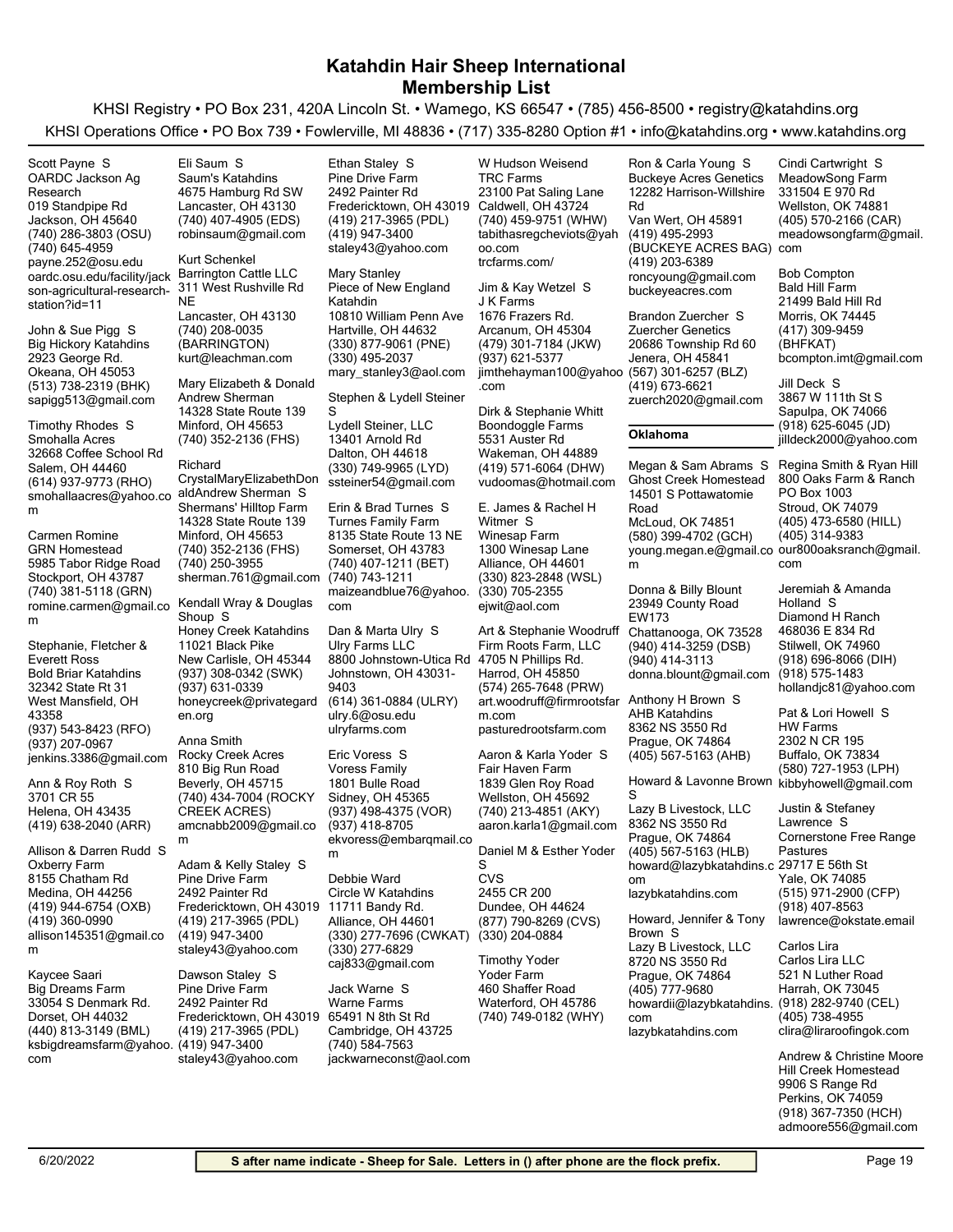KHSI Registry • PO Box 231, 420A Lincoln St. • Wamego, KS 66547 • (785) 456-8500 • registry@katahdins.org KHSI Operations Office • PO Box 739 • Fowlerville, MI 48836 • (717) 335-8280 Option #1 • info@katahdins.org • www.katahdins.org

| Jon Morrel                                       | Jerrad & Amy Yates                                  | Vicki & John Hamstreet S Correy McAtee       |                                                    | Kelly Ware S                            | Rudy Byler S                              |
|--------------------------------------------------|-----------------------------------------------------|----------------------------------------------|----------------------------------------------------|-----------------------------------------|-------------------------------------------|
| Cedar Hill Farm                                  | Yates Family Farm                                   | Dreamfield St Croix                          | <b>Custom Colored Critters</b>                     | <b>Broken Crook Farm</b>                | <b>Wolfes Gap Katahdins</b>               |
| 352325 1020 Road                                 | 19758 E 1160 Rd                                     | 27500 McPherson Rd                           | 411 NE McKay Dr.                                   | PO Box 450                              | 215 Wolfes Gap Road                       |
| Prague, OK 74864                                 | Elk City, OK 73644                                  | Grande Ronde, OR 97347 Prineville, OR 97754  |                                                    | Oakland, OR 97462                       | Rebersburg, PA 16872                      |
| (405) 664-6198 (CEDAR                            | (405) 714-0959 (YFF)                                | (503) 879-9038 (VJH)                         | (541) 390-6728 (CCC)                               | (702) 275-0515 (KJW)                    | (814) 349-8924 (WGK)                      |
| HILL)                                            | (405) 880-4060                                      | (971) 237-8848                               | duster 5@msn.com                                   | warebarnes@msn.com                      | Kathleen Bylinowski S                     |
| imorrel61@gmail.com                              | amyj_edwards@hotmail.c shepherd0229@gmail.co        |                                              | Joshua McBee S                                     | brokencrookfarm.com                     | Dogwood Trails                            |
| Dalena Reed                                      | om                                                  | m                                            | <b>McBee Farms LLC</b>                             |                                         | 131 Cruikshank Rd                         |
| Prairie Skies Farm                               |                                                     | Sara Hubbe S                                 | 23875 Klupenger Rd NE                              | Pennsylvania                            | Sarver, PA 16055                          |
| 7480 North Leo Ave                               | Oregon                                              | Sweet Well Farm                              | Aurora, OR 97002                                   |                                         | (724) 822-4435 (KWB)                      |
| Shawnee, OK 74804                                |                                                     | 41534 Oupor Dr                               | (503) 703-5359 (BTH)                               | John Alspaugh S                         | kabylinowski78@gmail.co                   |
| (405) 921-0545 (PSR)                             | Sharie Clevenger                                    | Scio, OR 97374                               | (503) 680-1405                                     | Old Paths Farm                          | m                                         |
| prairieskiesfarm@gmail.c                         | Cider Springs Farm                                  | (541) 520-5856 (SWL)                         | mcbeejo440@gmail.com;j                             | 401 Woleber Rd                          |                                           |
| om                                               | 5900 Highway 47                                     | (541) 451-3348                               | osh@beathanfarms.com                               | Myerstown, PA 17067                     | Abramo Capece S                           |
|                                                  | Carlton, OR 97111                                   | senorahubbe@gmail.com                        |                                                    | (717) 679-9263 (OLD                     | ATC Family Farm LP                        |
| Lynda Rich S<br><b>Rocky Point Farms</b>         | (971) 832-0595 (CIDER                               | Mike & Laura Joos S                          | Bryan D & Mary K Moon<br>S                         | PATHS)                                  | 1311 Hall Road<br>Columbia Crossroads, PA |
| 412644 E 1870                                    | SPRINGS)<br>clevengerfam@comcast.n                  | Joos Family Farm                             | MoonLight Farm, LLC                                | oldpathsfarm@comcast.n<br>et            | 16914                                     |
| Antlers, OK 74523                                | et                                                  | 3500 NW Marshall Dr                          | 40524 Highway 228                                  |                                         | (267) 530-4327 (AJC)                      |
| (580) 298-3889 (LMK)                             |                                                     | Corvallis, OR 97330                          | Sweet Home, OR 97386                               | Tim & Deb Bajack S                      | (570) 529-1886                            |
| (580) 271-1850                                   | Ann & Andy Elliott                                  | (541) 602-5361 (MLJ)                         | (541) 972-1903 (MBM)                               | TB Katahdin Farm                        | atcfamilyfarmlp@gmail.co                  |
| dennisleerich@yahoo.co                           | Southview Farm                                      | (541) 753-1891                               | moonlightfamilyfarm@gm                             | 111 Bajack Lane                         | m                                         |
| m                                                | 85776 Lorane Hwy                                    | ljmuleman@msn.com                            | ail.com                                            | Tarentum, PA 15084                      |                                           |
|                                                  | Eugene, OR 97405                                    |                                              | moonlightfamilyfarm.com                            | (724) 224-8971 (TMB)                    | Jim & Jackie Christman S                  |
| Bob & Jennifer Stegman<br>S                      | (541) 510-8885 (AAE)                                | Karen & Seb Kenagy S<br><b>KRK Katahdins</b> | Marvin Parker S                                    | dbajack@comcast.net                     | <b>Sunset View</b><br>193 Burdick Rd      |
| Jeweled S Ranch                                  | (541) 510-6587<br>elfworks2000@gmail.com PO Box 640 |                                              | Marvin's Gardens & Cattle Rick & Jennifer Barefoot |                                         | Mansfield, PA 16933                       |
| 301 S. 48th Street                               |                                                     | Hubbard, OR 97032                            | Co. LLC                                            | S                                       | (570) 549-2329 (SSV)                      |
| Noble, OK 73068                                  | Melanie Fearnside S                                 | (503) 351-6978 (KRK)                         | 5642 West Evans Creek                              | Sunbrook Farm                           | jichrist@empireaccess.ne                  |
| (405) 830-0168 (STM)                             | Scio Farms 226 LLC                                  | krkenagy@hotmail.com                         | Rd                                                 | 402 Jennifer Road                       |                                           |
| (405) 620-2981                                   | 39490 Highway 226                                   | krkkatahdins.com                             | Rogue River, OR 97537                              | Duncansville, PA 16635                  |                                           |
| jeweledsranch@gmail.co                           | Scio, OR 97374                                      |                                              | (541) 661-3286 (MMP)                               | (814) 695-8521 (SBF)                    | Gerald & Susan Clair S                    |
| m                                                | (408) 455-6935 (SFX)                                | Tim & Kaila Lapp S                           | (541) 821-4121                                     | (814) 224-6313                          | Lyn-Lee Farms                             |
| Kimberly Thompson S                              | (503) 394-3996<br>mfearnside1@gmail.com             | Lapp Family Farm<br>8812 South Gibson Rd     | marvinsgardensandcattlec rsunbrook@verizon.net     | sunbrookfarm.com                        | 146 Clair LN<br>State College, PA 16801   |
| Peaceful Pastures Farm                           | sciofarmsllc.com                                    | Molalla, OR 97038                            | o@gmail.com                                        |                                         | (814) 238-1233 (LLF)                      |
| 438336 E 230 Rd                                  |                                                     | (503) 310-5864 (LFF)                         | <b>Richard Sanchez</b>                             | Chris & Sherry Beitler                  | (814) 280-2621                            |
| Vinita, OK 74301                                 | Stephanie Fox S                                     | tim.kaila@hotmail.com                        | 1169 Ankeny Hill Rd                                | Doe Run Farm LLC                        | eclair4076@aol.com                        |
| (918) 694-1846 (PPF)                             | Fox Farmstead                                       |                                              | Jefferson, OR 97352                                | 109 Fisher Mill Stream Rd               |                                           |
|                                                  | peacefulpasturesfarmok@ 690 SE Herman Creek Rd      | Jessica Leusch                               | (503) 800-1145                                     | Bernville, PA 19506                     | Ken Clark                                 |
| gmail.com                                        | Cascade Locks, OR                                   | Farm Royale                                  | (SANCHEZ)                                          | (717) 679-1199 (CBB)                    | Ken Clark Farm                            |
| Brad, Tracy, Ben & Kristi                        | 97014<br>(503) 509-2365 (FOX                        | 11799 Meadows Rd<br>White City, OR 97503     | rsan0199@gmail.com                                 | chrisbeitler@aol.com                    | 616 Burkey Rd<br>Enon Valley, PA 16120    |
| Williams S                                       | FARMSTEAD)                                          | (971) 221-8862 (LEU)                         | Debbie Strzelewicz                                 | Daniel & Stephanie Bitz                 | ank1972@gmail.com                         |
| <b>Birch Creek Farms</b>                         | foxfarmstead@outlook.co                             | bochartj@hotmail.com                         | <b>Fall Creek Ranch</b>                            | S                                       |                                           |
| 2674 South Bobwhite                              | m                                                   |                                              | 26545 Alsea Hwy                                    | <b>Headacres Farm</b>                   | Dennis Coleman S                          |
| Lane                                             |                                                     | Sonjya & Doug Luke S                         | Alsea, OR 97324                                    | 88 Beagle Club Road                     | Coleman Farms                             |
| Atoka, OK 74525                                  | Ellie Francke S                                     | Luke Katahdins                               | (541) 487-4405 (FLCRK)                             | Washington, PA 15301                    | 2740 St Rt 858                            |
| (580) 889-1646 (BIR)                             | PO Box 640                                          | PO Box 275                                   | $(541) 760 - 4163$                                 | (412) 335-5658 (DBC)                    | Lawton, PA 18828                          |
| birchcreekfarms@yahoo.c Hubbard, OR 97032        |                                                     | Monroe, OR 97456<br>(541) 556-5859 (SDL)     | fallcrk2@me.com                                    | danielbitz@cnx.com                      | (570) 934-2857<br>(COLEMAN FARMS)         |
| om                                               | (503) 351-6978 (KRK)<br>krkenagy@hotmail.com        | themagycian@aol.com                          | Donna Swanson S                                    | William & Alaina                        |                                           |
| birchcreekfarms.com                              |                                                     |                                              | Royale Myst Katahdins                              | Bradshaw S                              | Andrew Dunbar S                           |
| Larry Morgan & Teresa                            | Michael Polen & Carla                               | Bronwen Marchi S                             | 16771 S Howards Mill Rd                            | White Willow Homestead                  | Dunbar Farm                               |
| Wright S                                         | Green S                                             | Atlas Farm                                   | Beavercreek, OR 97004                              | 124 Heights Lane                        | 12742 US Route 422                        |
| Choctaw Valley Ranch                             | Sweet Home Farms, LLC                               | 775 Becker Rd                                | (503) 819-3581 (ROYALE Tioga, PA 16946             |                                         | Kittanning, PA 16201                      |
| 413 Hartshorne Lake Rd                           | 3050 NW Goodin Creek                                | Roseburg, OR 97471                           | MYST)                                              | (570) 418-0752 (WWH)                    | (724) 548-1224 (DUN)                      |
| Hartshorne, OK 74547-                            | Rd.                                                 | (740) 416-0006 (ATL)<br>(541) 391-4734       | royalemyst@bctonline.co                            | whitewillowhomestead@a                  | amerdunbar@yahoo.com                      |
| 5170                                             | Gaston, OR 97119-8257<br>(503) 317-5567 (SWH)       | tamaravk@gmail.com                           | m                                                  | ol.com                                  | Patricia Elliott S                        |
| $(918)$ 429-5799 (CVR)<br>choctawvalleyranch@yah | carla.a.green1@gmail.co                             |                                              | Dan Thackaberry S                                  | Jere & Wesley Burkholder Elliott's Farm |                                           |
| oo.com                                           | m                                                   | Tatiana Marchi                               | Thackaberry Sheep Farm                             | <b>Meadow Valley Katahdins</b>          | 12537 Path Valley Rd                      |
|                                                  | facebook.com/sweethome                              | Atlas Farm                                   | 38969 Griggs Dr                                    | 211 Meadow Valley Rd                    | Willow Hill, PA 17271                     |
|                                                  | farms/                                              | 775 Becker Rd                                | Lebanon, OR 97355                                  | Ephrata, PA 17522                       | (717) 860-1738 (BE)                       |
|                                                  |                                                     | Roseburg, OR 97471                           | (541) 409-1791 (FDS)                               | (717) 682-4882 (WJB)                    | (717) 349-2538                            |
|                                                  |                                                     | (740) 416-0006 (ATL)                         | (541) 258-5422                                     | (717) 738-9929                          |                                           |

farmerdan17@gmail.com

tamaravk@gmail.com (541) 391-4734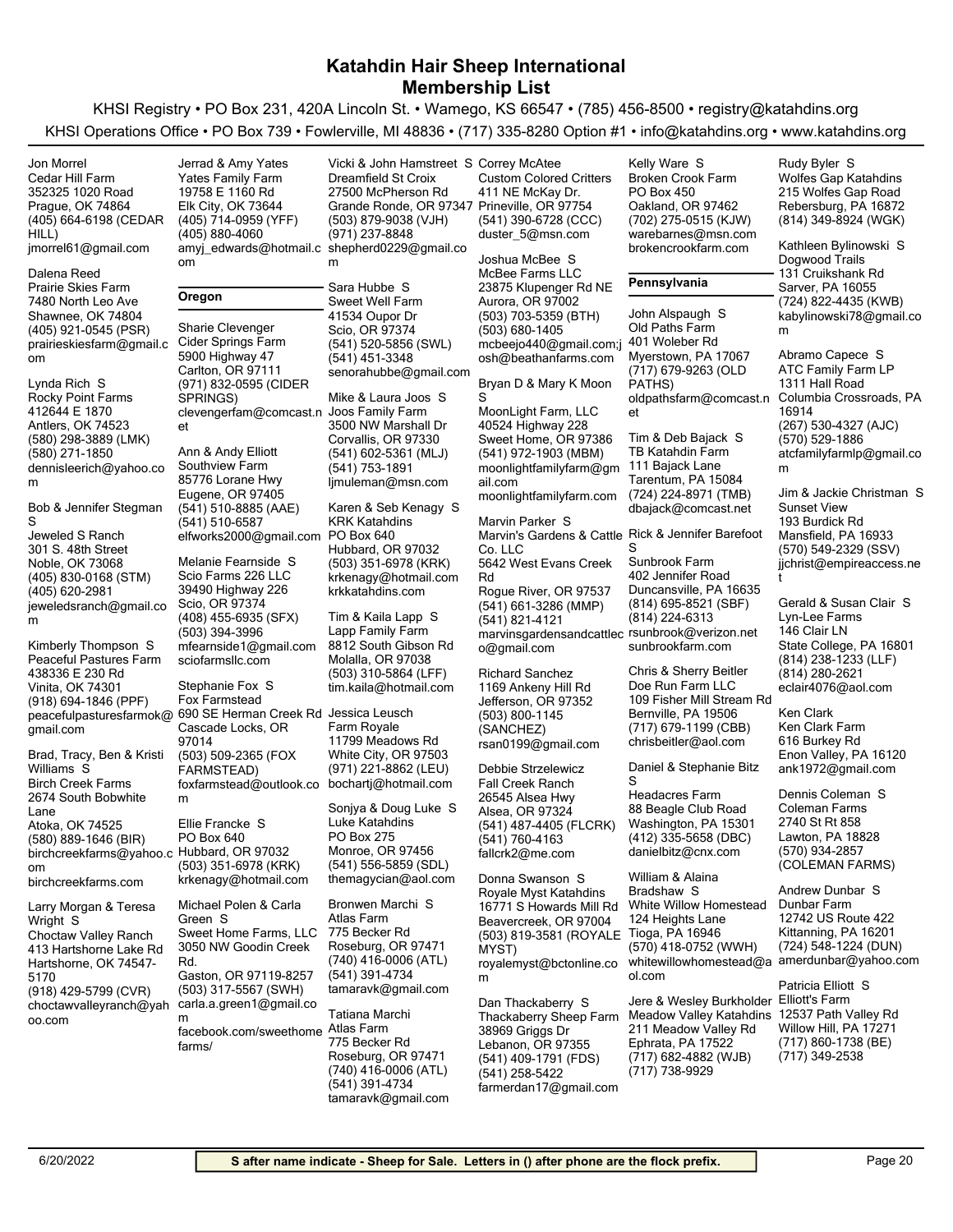KHSI Registry • PO Box 231, 420A Lincoln St. • Wamego, KS 66547 • (785) 456-8500 • registry@katahdins.org KHSI Operations Office • PO Box 739 • Fowlerville, MI 48836 • (717) 335-8280 Option #1 • info@katahdins.org • www.katahdins.org

(717) 328-2327 (PEACEFUL ACRES) Mercersburg, PA 17236 15040 Shimpstown Road Peaceful Acres jeremy.r.foltz@gmail.com Jeremy Foltz (717) 368-9127 (GEH) Lebanon, PA 17042 1800 Birch Road Cedar Valley Farms landscapeiswhatido@gm ail.com Jesse Gehman S (814) 505-5143 (LCR) Union City, PA 16438 32465 Mickle Hollow Rd LC Ranch lcgehman@gmail.com thelcranch.com Leon J Gehman S (570) 452-1431 (MLG) Dornsife, PA 17823 275 Rakers Lane Shale Ridge Farm Mervin Lee Glick S (570) 437-3983 (WATSON HARTMAN) Turbotville, PA 17772 65 Robb Lane Watson Hartman Livestock dwatsonhartman@gmail.c Limestone Hollow Farm om (570) 204-1701 David Hartman S (717) 445-6020 (ELH) Ephrata, PA 17522 170 Sensenig Rd Sunset Acre Katahdins LLC smw@abcmailbox.net (717) 445-5120 Elvin Hoover S (717) 567-9716 (DLH) Newport, PA 17074 831 Hominy Drive Fertile Frontier Farms fertilefrontierfarms@emba Lebanon, PA 17046 rgmail.com (717) 385-0776 David L Horting (814) 494-3435 (MJH) Bedford, PA 15522 915 Pensyl Hollow Rd Falling Timber Farm dieseldog125@yahoo.co m Melvin Hostetler S (814) 876-4887 (JDN) Julian, PA 16844 720 Silverdale Road Silverdale Farm jeff.jodon@gmail.com Jeffrey C Jodon, Jr S (717) 673-0847 (RAK) Fredericksburg, PA 17026 (814) 450-7086 58 Michael Lane Michael Lane Farm michaellanefarm@gmail.c om (717) 865-4195 Ryan & Amy Kelly S (724) 238-2157 (MORNING STAR MEADOWS) Ligonier, PA 15658 352 McCurdy Trail Morning Star Meadows morningstarmeadows@att Brian Nolt S .net Roy Kerlin S (570) 928-9307 (BCK) Dushore, PA 18614 1423 Black Creek Rd Black Creek Farms blackcreekfarms1423@g mail.com (570) 928-8465 blackcreekfarms.weebly.c om Kathleen A Langen S (724) 545-7495 (PA) Adrian, PA 16210 228 Adrian Sherrett Rd (724) 548-7034 Carolyn L Lash S (570) 847-9817 (LY) Dalmatia, PA 17017 559 Flying Eagle Rd Lauden Acres dixie@pagamebirds.com (570) 758-2095 laudenacres.com Lynn Laudenslager S (717) 222-4030 (BMSK) 102 Morrissey Dr HillTop Katahdins brishar1216@gmail.com (717) 769-8958 Brian Martin (567) 674-9608 (JNB) Chambersburg, PA 17202 7598 Rowe Run Road JB Acres jerellmartin@emypeople.n et (717) 360-0486 Jerell Martin (717) 821-0955 (LDL) Richland, PA 17087 61 Cherry Hill Rd larrylisam11@gmail.com Larry Dean & Lisa Martin (HEIDRUN HILL FARM) Erie, PA 16510 6435 Station Rd Heidrun Hill Farm caitmattis@gmail.com Caitlin Mattis S (717) 476-7060 (FRW) York Springs, PA 17372 2510 County Line Rd Flat Rock Woods bobmcginnisjr@aol.com (717) 486-5315 Robert & Judy McGinnis S (717) 405-5217 (NHL) Manheim, PA 17545 307 Bucknoll Rd Nolt Hauling & Livestock bnolty327@gmail.com (717) 419-1980 (GLENBROOK FARM) Leola, PA 17540 114 Glenbrook Rd Glenbrook Farm glenbrook114@gmail.com Quentin Shirk S Matthew Nolt S (717) 629-5272 (SAN) Manheim, PA 17545 2596 Buckwalter Rd Nolt Family Farm sanolt12@gmail.com (717) 492-9104 Sherwin & April Nolt S (412) 445-5478 (TPO) Bridgeville, PA 15017 3340 Washington Pike topfarm@verizon.net (412) 276-3636 Timothy O'Reilly (724) 912-2557 (WAH) Smithfield, PA 15478 486 Tomcat Hollow Road Wahull Farm doctroutman@gmail.com (304) 813-8528 Kerry S & Patrick R Odell S (570) 898-6060 (OWE) Sunbury, PA 17801 2611 Mile Post Rd Owens Farm info@owensfarm.com (570) 286-5309 owensfarm.com Caroline Owens S (724) 480-5187 (BTP) Fombell, PA 16123 125 Perkins Lane Big Tom's Con-O-Creek Farms twperkins1@yahoo.com Thomas Perkins S (724) 809-1821 (BSP) Washington, PA 15301 146 Miller Road Phillips Family Farm Phillipsfamkats@aol.com phillipsfamilykatahdins.co om m Becky Phillips S (732) 822-9820 (RWA) Upper Black Eddy, PA 18972 1030 Lodi Hill Road Rockwood Acres val@rockwoodAcresfarm. com (732) 677-6555 Saul & Valerie Ramos S (717) 316-9250 (JVFS) Hanover, PA 17331 21 Musselman Rd Jacob's Valley Farm jacvalfarms@gmail.com (717) 465-4494 Travis & Wendy Shearer S (610) 593-5357 (QA) New Columbia, PA 17856 LA Katahdins 826 Leiser Rd Quaff Meadows (814) 857-1833 (MRF) Tyrone, PA 16686 3358 South Mountain Road Mountain Road Farm janksmc@gmail.com (814) 857-1832 Alexander Sklenar (814) 857-1833 (MRF) Tyrone, PA 16686 3358 South Mountain Road Mountain Road Farm csklenar12@aol.com (814) 857-1832 Catherine Sklenar (814) 857-1833 (MRF) Tyrone, PA 16686 3358 South Mountain Rd Mountain Road Farm j.sklenar2011@gmail.com vough@umd.edu (814) 857-1832 Joseph & Denise Sklenar S (814) 692-7524 (WSH) Warriors Mark, PA 16877 555 Dry Hollow Road Windsong Hollow Farm 555windsong@gmail.com vough@umd.edu Donald Smith, Mary T Krohn- Smith S (814) 342-2211 (MVU) West Decatur, PA 16878 PO Box 118 Moshannon Valley Upland Tall Pines Farm movalleyupland@gmail.c Jeremy Smith (717) 331-7223 (RKS) Spring Run, PA 17262 18032 Amberson Rd Korrula Katahdins speedexniki@gmail.com korrulakatahdins.com Niki Stevens S (814) 599-4174 (WCH) James Creek, PA 16657 14402 Raystown Road Woodcock Hollow Farm woodcock1065@gmail.co m Kim Steward (814) 341-9439 (AHS) Rebersburg, PA 16872 140 Schoolhouse Lane Rockville Katahdins Ammon Stoltzfus S Allenwood, PA 17810 658 Shady Hill Rd Raymond Stoltzfus S (724) 714-8966 (PSA) Volant, PA 16156 3544 State Route 168 Thompson Farms thompsonfarmsvolant@g mail.com (440) 265-7013 John & Kari Thompson S (717) 226-5542 (EWE LAMB RIGHT ELR) Shippensburg, PA 17257 210 Big Pond Rd Ewe Lamb Right Farm LLC janturner423@gmail.com (717) 512-8127 ewelambright.com Dan Turner S (717) 630-3122 (LRV) Hanover, PA 17331 1936 Smith Station Road Hope Vough (717) 630-3122 (LRV) Hanover, PA 17331 1936 Smith Station Road Forever Windy Farm (240) 678-0274 Lester Vough S (724) 730-5421 (TALL PINES FARMS) Darlington, PA 16115 133 Wagoner Dr tallpineslivestock@gmail. com tallpinesfarmspa.com Rachel Wagoner (717) 965-2084 (KRIKE) Gettysburg, PA 17325 2315 Old Harrisburg ikenkristen@gmail.com (717) 965-2840 Isaac Winand (814) 629-1350 (DPZ) Boswell, PA 15531 630 Barnick Rd. Leslie Wolf S (267) 421-4256 (BCY) Harleysville, PA 19438 175 Orchard Lane Countryside Katahdins cyjy731@gmail.com Blake Yoder S (215) 896-6942 (CJY) Harleysville, PA 19438 175 Orchard Lane Farm on the Hill cyjy731@gmail.com Chad & Julie Yoder S (267) 664-0581 (GWY) Harleysville, PA 19438 175 Orchard Lane G Yoder Livestock cyjy731@gmail.com Grant Yoder S **Rhode Island** (401) 349-0120 (WLA) Chepachet, RI 02814 34 Eddy Road Woodland Acres emgirl369@yahoo.com Jill Morton S **South Carolina** (864) 314-3384 (RCF) Townville, SC 29689 1394 Ramage Rd Red Creek Farm cat@redcreekfarm.com (364) 376-5158 redcreekfarm.com Carol Anne Bailey S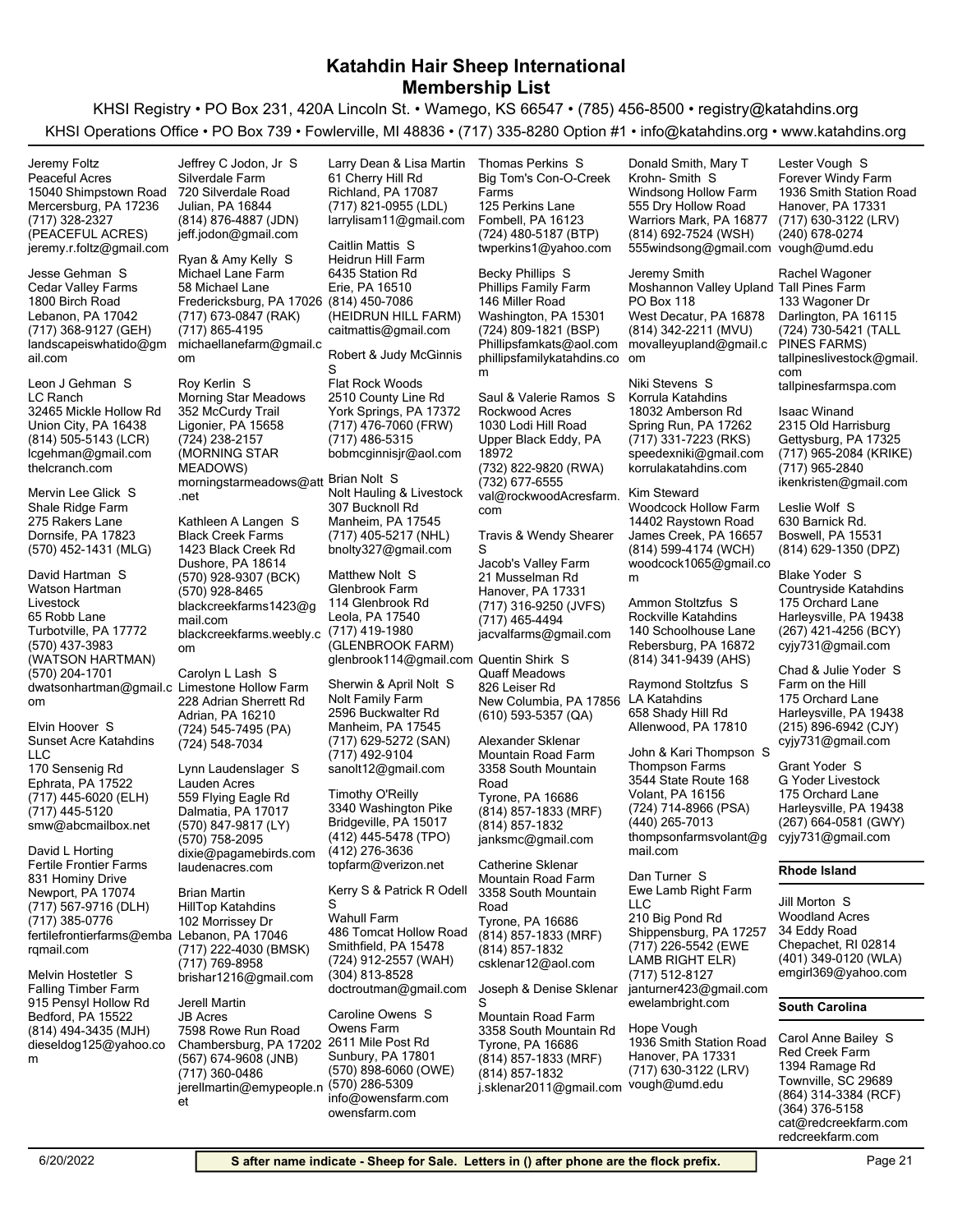KHSI Registry • PO Box 231, 420A Lincoln St. • Wamego, KS 66547 • (785) 456-8500 • registry@katahdins.org KHSI Operations Office • PO Box 739 • Fowlerville, MI 48836 • (717) 335-8280 Option #1 • info@katahdins.org • www.katahdins.org

| Donnie Betenbaugh S                             | Tambra White, Sharon                          | Erin & Drew Gaugler S                         | Harm Trollip S                              | Tomm & Martha Brady S                          | G Kent Chastain S                           |
|-------------------------------------------------|-----------------------------------------------|-----------------------------------------------|---------------------------------------------|------------------------------------------------|---------------------------------------------|
| Betenbaugh Farm                                 | Masnick & Benson Ray S 7465 88th St SW        |                                               | PO Box 34, 690                              | Cross Roads Farm                               | <b>Chastain Brothers Farm</b>               |
| 1196 Sardis Rd                                  | <b>Ben Aires Farm</b>                         | Lemmon, SD 57638                              | <b>Broadway St</b>                          | 204 Church Cross Road                          | 310 Needle Eye Lane                         |
| <b>Union, SC 29379</b>                          | 760 Ray Road                                  | (701) 567-3201 (EDG)                          | Leola, SD 57456                             | Bell Buckle, TN 37020                          | Delano, TN 37325                            |
| (864) 429-6584 (BTM)                            | Hemingway, SC 29554-                          | erin.gaugler@hotmail.co                       | (605) 216-4361 (TRL)                        | (931) 580-3631 (CCF)                           | (423) 715-1642 (GKC)                        |
| (864) 429-2935                                  | 3414                                          | m                                             |                                             | tommbrady4@gmail.com                           | (423) 263-6767                              |
| ms2011@mail.com                                 | (843) 558-7360 (BST)                          |                                               | Tennessee                                   |                                                | chastainkent51@gmail.co                     |
|                                                 | (843) 933-5367                                | Greg & Zoila Hanson S                         |                                             | Bruce & Chelsey Brown                          | m                                           |
| Cynthia Bull                                    | benson592@aol.com                             | River Ridge                                   |                                             |                                                |                                             |
| Little Bull Farm LLC                            | benaires.com                                  | 1421 N Elmwood Avenue                         | Efigenio Sanchez, Blanca<br>& Netza Acevedo | Wild Rose Farm                                 | Greg & Jody Cook                            |
| 4556 Lodge Hwy<br>Smoaks, SC 29481              | Mike Sheppard S                               | Sioux Falls, SD 57104<br>(605) 988-4327 (GZH) | Heritage Ranch                              | 667 Low Gap Rd<br>Sparta, TN 38583             | Cedar Hill Farm<br>490 Knight Creek Rd      |
| (843) 345-5750 (Little Bull Woodland Creek Farm |                                               | (605) 988-4328                                | 1727 Colbert Hollow Road                    | (931) 510-1744 (WILD                           | Watertown, TN 37184                         |
| Farm)                                           | 306 Woodland Rd                               | zoilahanson@yahoo.com                         | Lewisburg, TN 37091                         | ROSE)                                          | (615) 516-1617 (CDR)                        |
| contact@littlebullfarm.co                       | Silverstreet, SC 29145                        |                                               | (615) 612-8435 (EFI)                        | (336) 402-5858                                 | cook37184@aol.com                           |
| m                                               | (803) 924-9977 (MDS)                          | Orin & Garrett Hughes S                       | heritagekatahdins@gmail.                    | wildrosekatahdins@gmail.                       |                                             |
|                                                 | (803) 924-9976                                | Hughes Brothers                               | com                                         | com                                            | Kimber Cook                                 |
| Mark Clements S                                 | michaelshep51@yahoo.c                         | Katahdins                                     |                                             |                                                | Valley Home Katahdin                        |
| Stoneboro Katahdins                             | om                                            | 13340 415th Ave                               | Randy & Gage Anderson                       | Michael, Sherri & Mikala                       | 375 Potts Road                              |
| 5143 Stoneboro Rd                               |                                               | Andover, SD 57422                             | 31 Apple Lane                               | Brown S                                        | Wartrace, TN 37183                          |
| Heath Springs, SC 29058 Arlinda Swartzlander S  |                                               | (605) 298-5246 (JIH)                          | Flintville, TN 37335                        | Triple B Farms                                 | (931) 580-9450 (VHK)                        |
| (803) 416-7964 (STB)                            | Arlinda Homestead                             | hughesfarms27@gmail.co                        | (931) 937-0645 (RAN)                        | 382 Robertson Creek Rd                         | Chasity & Christian                         |
| mclements5143@gmail.c 633 Buckstrand Lane       |                                               | m                                             | Carlos Alberto Avila                        | Bulls Gap, TN 37711                            | Corriveau S                                 |
| om                                              | Rowesville, SC 29133                          | Lisa Mofle & Janet                            | Rivera S                                    | (423) 921-2485 (BBB)<br>(423) 921-4317         | <b>Black Locust Katahdins</b>               |
| Chad Galloway S                                 | (803) 308-9206 (CJA)<br>arlinda.58@icloud.com | Kempshoff S                                   | Avila's Farm                                | TripleBFarmsTN@gmail.c                         | 239 Henry Bayless Rd                        |
| Mile Creek Farm                                 | circlejafarm.com                              | 2 S Kansas Ave                                | 906 Bay Road                                | om                                             | Ardmore, TN 38449                           |
| 185 Galloway Rd.                                |                                               | Platte, SD 57369                              | New Market, TN 37820                        | triplebfarmstn.com                             | (931) 982-5042 (BLK)                        |
| Pickens, SC 29671                               | Sally Thomley S                               | (605) 682-1613 (KMM)                          | (352) 467-4372 (CMA)                        |                                                | (931) 985-9958                              |
| (864) 506-1359 (JCG)                            | Angel's Grace                                 | (605) 999-3672                                | carlosdad2@yahoo.com                        | Roy Brown S                                    | gr33nthumb.too@gmail.c                      |
| joelcgalloway@aol.com                           | 1208 Davis Road                               | Imofle66@gmail.com                            |                                             | Shotwell Farm                                  | om                                          |
|                                                 | Piedmont, SC 29673                            |                                               | Jeff or Becky Bailey S<br>Rybridi Farm      | 297 Shotwell Rd                                | blacklocustkatahdins.com                    |
| Ann Heilman Murphy S                            | (864) 367-4062 (SLT)                          | Tom Landsman S                                | 426 Kitty Morelock Ln                       | Lawrenceburg, TN 38464                         |                                             |
| Three Gables Farm                               | (864) 367-6802                                | Lazy Creek Katahdins<br>48484 219th Street    | Chuckey, TN 37641                           | (931) 629-0979 (RJB)                           | John & Sandra Coward S<br>Round House Farm  |
| 729 Coleman Bridge Rd.<br>Aiken, SC 29805       | sallythomley@yahoo.com                        | Elkton, SD 57026                              | (423) 278-0066 (RBD)                        | (931) 242-0966                                 | 1871 Back Valley Rd                         |
| (914) 552-1670 (TGA)                            |                                               | (605) 690-6505 (LCK)                          | (423) 552-1643                              | judypbrown27@yahoo.co                          | Speedwell, TN 37870                         |
| aheilmanmurphy@gmail.c                          | South Dakota                                  | tdl@itctel.com                                | jb@rybridi.com                              | m                                              | $(606)$ 269-6114 (RHS)                      |
| om                                              |                                               |                                               | rybridi.com/                                | Sadie Buchannon S                              | (423) 441-0295                              |
|                                                 | Keith Carlson                                 | Keith Larsen S                                |                                             | 195 Silver Creek Rd                            | roundhousefarm@yahoo.                       |
| Andrew & Emily Maye S                           | 207 1st Street E                              | Homestake Ranch                               | Jay & Helen Barnett                         | Prospect, TN 38477                             | com                                         |
| Maye Family Farms                               | Erwin, SD 57233                               | 38393 US Hwy 14                               | Boots On A Rooster Farm                     | (931) 309-2793 (PRD)                           |                                             |
| 4017 Hornsboro Rd                               | (605) 203-0877 (KC)                           | Wolsey, SD 57384                              | 550 Barnette Road                           | ckpardon395@gmail.com                          | Will & Beth Craig                           |
| Pageland, SC 29728                              | keithc74@yahoo.com                            | (650) 350-5517 (KLHSR)                        | Minor Hill, TN 38473                        |                                                | C4 Farms                                    |
| (704) 776-0612 (MAYE)                           | Justin Fruechte S                             | homestake.ranch@outloo                        | (931) 424-9154 (BOAR)                       | Wesley Buckner S                               | 2404 Hunter Road                            |
| (843) 672-5276                                  | <b>Sturdy Post Ranch</b>                      | k.com                                         | jayandhelen@yahoo.com                       | <b>Buckner Knob Farm</b>                       | Lewisburg, TN 37091<br>(931) 286-2529 (EMC) |
| drewmm83@aol.com                                | 2344 30th Ave                                 | Azael Garcia Molina S                         | Sheena Bennett                              | 164 Marion Branch Rd<br>Elizabethton, TN 37643 | ph0t0pr0@yahoo.com                          |
| Jennifer McCabe S                               | Ward, SD 57026                                | 2 Amigos Sheep Farm                           | Wandering Walnut                            | (423) 895-0074                                 |                                             |
| McCabe Family Farm                              | (605) 690-3309 (STU)                          | 109 W Diggs Ave                               | Meadows                                     | (BUCKNER KNOB)                                 | Jennifer Cross S                            |
| 1768 Old Charleston Rd                          | justinf@millbornseeds.co                      | Milbank, SD 57252                             | 1265 Meadow Rd                              | wbuckner78@yahoo.com                           | Cross Corner Farms                          |
| Lexington, SC 29073                             | m                                             | (605) 467-3265 (AZA)                          | Greenback, TN 37742                         |                                                | 1697 Redman Lane                            |
| (803) 530-3091 (MCFF)                           | sturdypostranch.com                           | peli_buey@hotmail.com                         | (865) 256-2772 (WWM)                        | Daniel & Jeanie Byerly S                       | Decatur, TN 37322                           |
| mccabefamilyfarm@gmail                          |                                               |                                               | wanderingwalnutmeadow                       | House Mtn Katahdins                            | (423) 463-5046 (CROSS                       |
| .com                                            | Lily Fruechte                                 | Dan Snaza S<br>Snaza Livestock LLC            | s@gmail.com                                 | 9227 Hogskin Rd                                | <b>CORNER FARMS)</b>                        |
| Christine Poland S                              | 2344 30th Ave                                 | 313 Gause Ave                                 | wanderingwalnutmeadow                       | Corryton, TN 37721                             | (423) 290-2148                              |
| Southern Oasis                                  | Ward, SD 57026<br>justinf@millbornseeds.co    | Milbank, SD 57252                             | s.com                                       | (865) 363-7395 (HMK)                           | crosscornerfarms@gmail.                     |
| Homestead                                       | m                                             | (605) 467-0278 (DSKF)                         | Jessica Bowes                               | jlbyerly@icloud.com                            | com                                         |
| 449 Tyler Drive                                 |                                               | dan.snaza@k12.sd.us                           | <b>Mystery Meadow Farm</b>                  | Lee or Meleah Carter S                         | Landyn Cutshaw S                            |
| Hemingway, SC 29554-                            | Mason Fruechte S                              |                                               | 1400 Babbs Mill Rd                          | <b>RLC Katahdins</b>                           | Seven Peaks                                 |
| 3893                                            | <b>MJF Katahdins</b>                          | Cody Sprecher                                 | Afton, TN 37616                             | 109 Jeb Court                                  | 1910 Cliff Road                             |
| (843) 933-5676 (SOH)                            | 2344 30th Ave                                 | 28048 411th Ave                               | (423) 946-1039 (MYS)                        | Smyrna, TN 37167                               | Newport, TN 37821                           |
| sellerpoland@yahoo.com                          | Ward, SD 57026                                | Parkston, SD 57366                            | (423) 676-2348                              | $(615)$ 653-5325 (RLC)                         | (865) 322-2618 (SKD)                        |
|                                                 | (605) 690-3309 (BRK)                          | (605) 360-1637 (FSP)                          | moobowes@gmail.com                          | mlcarter4@comcast.net                          | colettelarge@bellsouth.ne                   |
|                                                 | justinf@millbornseeds.co                      | (605) 928-7311                                | mysterymeadow.com                           |                                                | t                                           |
|                                                 | m                                             | redhawk1031@yahoo.co                          |                                             |                                                |                                             |

m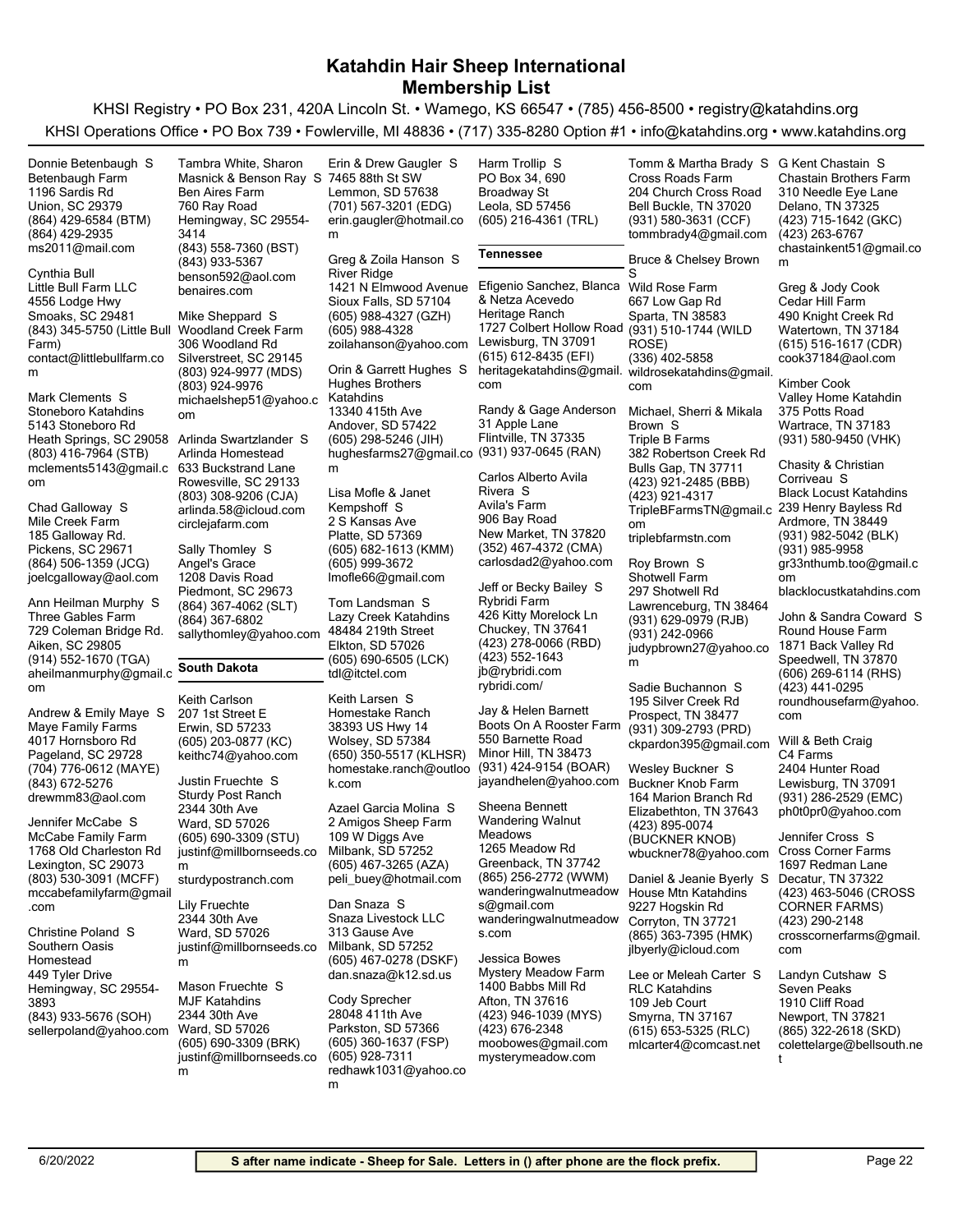KHSI Registry • PO Box 231, 420A Lincoln St. • Wamego, KS 66547 • (785) 456-8500 • registry@katahdins.org KHSI Operations Office • PO Box 739 • Fowlerville, MI 48836 • (717) 335-8280 Option #1 • info@katahdins.org • www.katahdins.org

(615) 598-2240 (SPS) Springfield, TN 37172 2341 Gunn Road, PO Box Prospect Ridge Farms, 1020 Sunset Pines Farm valerie354@bellsouth.net Valerie Daley S (931) 231-3304 (BELFAIR) Lawrenceburg, TN 38464 9855 Buttermilk Ridge Rd Jim & Cindy Hardy Belfair Farm hedustin@belfairfarm.co m (931) 231-9398 belfairfarm.com Howard & Elaine Dustin S (931) 215-6312 (GHK) Mount Pleasant, TN 38474 1593 Gibson Hollow Road Murfreesboro, TN 37130 Gibson Hollow Goat Ranch rweastep@gmail.com Randy Eastep S (615) 594-3694 (FRZ) Cedar Hill, TN 37032 3753 Burgess Gower Rd Frazier Farms leelgal@yahoo.com (615) 870-7919 Jeff & Dr. Leann Frazier S (615) 746-4070 (LGD) Pleasant View, TN 37146 1557 McMahan Hollow Rd Gleaves Farm lgleaves1@aol.com (615) 746-5578 David L Gleaves S (931) 580-8897 (DHG) Shelbyville, TN 37160 207 Tremont Dr G-5 Farm/DHG Katahdin David Gordon S (276) 210-7264 (CNF) Telford, TN 37690 113 M Kyker Rd Cloud 9 Farm anthonygrillo377@icloud. com (423) 676-4332 Janet & Anthony Grillo (865) 983-3896 (CNN) Louisville, TN 37777 PO Box 68 Misty Meadow Farm hngh@mindspring.com (865) 405-8237 Henry NG & Carolyn L Hanson S (931) 424-3310 (PRFI) Prospect, TN 38477 300 Circle Drive Inc. prospectridgefarmsinc@g mail.com (931) 247-8084 Wendell & Rhessa Hanson (931) 993-0340 (HJ) Fayetteville, TN 37334 79 Price Lane Hardy Junction chardy079@gmail.com (256) 763-6477 (615) 598-4702 (HJJ) 1266 East Jefferson Pike Double H Katahdins hendrickson.homestead@ gmail.com (615) 785-9198 Joey & Jennifer Hendrickson S (423) 946-2960 (TB) Blountville, TN 37617 157 Grande Harbor Way Triple B Farm hiltonse@yahoo.com (423) 747-4165 Shane & Shelley Hilton S Hendersonville, TN 37075 Almosta Ranch (931) 205-4812 (HIS) Winchester, TN 37398 189 Brandi Way Springdale Farm suehiscock4@gmail.com (931) 308-8185 Susan Hiscock (423) 472-2320 (GGF) Cleveland, TN 37323 510 Samples Chapel Road SE Green Gable Farm tnroadpony@charter.net Daniel Jones (614) 264-7934 (POPLAR) Goodspring, TN 38460 628 Carr Lane Poplar Spring Farms kjump0833@gmail.com (614) 264-5832 Robert & Kimberly Jump S (931) 409-8421 (IF) Morrison, TN 37357 6671 Shelbyville Rd Integrity Farms kauffmantribe@gmail.com Dayna Kauffman S (931) 215-5117 (GLE) Hampshire, TN 38461 4890 Kettle Mills Rd Glendale Farm samdkennedy@gmail.co m glendalefarmtn.com Sam Kennedy S (931) 703-0239 (KDK) Chapel Hill, TN 37034 4864 Smiley Rd Caney Creek Farms caneycreekfm@united.net (931) 293-2198 (931) 580-6909 J.D. & Kathy Kieffer S (423) 677-6412 (RTK) Telford, TN 37690 124 Rogers Drive Round Table Farms jrknight08@yahoo.com (423) 833-5580 Rachel Knight S (615) 289-6366 (PEACH VALLEY FARM) 139 Roberta Dr Peach Valley Farm geminilambert@gmail.co m (615) 428-7580 James & Dawn Lambert S (931) 212-7278 (CLL) Lynchburg, TN 37352 31 Richards Rd Double Bug Ranch rleonard337@gmail.com Russell & Coral Lee Leonard (865) 388-6884 (TRF) Louisville, TN 37777 PO Box 157 Trillium Ridge Farm travisloope@gmail.com (865) 310-6048 trilliumridgefarm.com Travis & Robin Loope S (731) 780-1770 (LOV) Brownsville, TN 38012 4564 Poplar Corner Rd Lovelace Farms lovelace.leanne@gmail.c om Karl & Leanne Lovelace S (931) 993-9577 (HUD) Petersburg, TN 37144 437 Old Petersburg Pike Massey Livestock klmassey5@gmail.com Kristi Massey S (865) 539-2643 (BGF) Kingston, TN 37763 184 Daniel Rd Berry Good Farm jgoodman492@gmail.com tcmullins@outlook.com (865) 385-9952 James Goodman & Matt Berry S (843) 860-9725 (CTM) Cornersville, TN 37047 1420 Tunnel Hill Rd. Shepherds Hill Farm shepherdshillfarm1@tds.n m et Teresa & Charles McCoy S (870) 530-0641 (EMD) Milan, TN 38358 143 Latham Chapel Road Shelbyville, TN 37160 Almosta Ranch marlakmc@gmail.com (870) 761-1349 C.A. Eve McDowell (870) 530-0641 (MKM) Milan, TN 38358 143 Latham Chapel Rd marlakmc@gmail.com (870) 761-1349 Charles & Marla McDowell Milan, TN 38358 143 Latham Chapel Rd Almosta Ranch marlakmc@gmail.com (870) 761-1349 Wyatt McDowell (931) 261-0396 (PPP) Morristown, TN 37814 144 W. Main St. McKinney Farm jmckin10@gmail.com Melanie McKinney S (615) 305-3280 (ETR) Franklin, TN 37064 5285 Bedford Creek Rd End of the Road Farm abbymitchell@mac.com (615) 347-4081 endroadfarm.com Abby & John Mitchell S (615) 427-8154 (MPM) Readyville, TN 37149 9901 Vaught Road Kittrell Katahdin Farm michael.moody33@gmail. Mary Peck com (931) 224-7784 Michael & Amy Moody S (615) 904-5134 (CAROLINE) Christiana, TN 37037 9755 Fox Hollow Rd Mullins Farm (931) 580-0933 Caroline Mullins S (423) 539-7864 (BGM) Winfield, TN 37892 591 Kingtown Road Murphy Farms murphyfarms18@gmail.co Knoxville, TN 37914 (423) 539-7865 Blake & Grace Murphy S (615) 828-2353 (JKA) 150 Jenkins Rd JKA Farms baneese1@gmail.com (615) 828-2455 Bill & Article Neese S (865) 410-9922 (TSL) Mascot, TN 37806 10124 Arnold Lane The Silkie Life Farm mea.archer@gmail.com Marijo Nevers (423) 291-1865 (HOW) Trade, TN 37691 1250 Bulldog Road Humphrey, Osborne, Warren Farms aaron12\_longhorn@yaho o.com Aaron Osborne (931) 309-6296 (PRD) Prospect, TN 38477 195 Silver Creek Rd Pardon Farm ckpardon395@gmail.com Afton, TN 37616 (931) 309-2793 Ricky & Cindy Pardon S (731) 415-9668 (PFH) Huntingdon, TN 38344 2945 Northwood Dr Pardue Farm hpardue45@gmail.com (731) 415-3345 Heather Pardue S (615) 504-9772 (DWP) Smyrna, TN 37167 202 Bonifay Dr Borrowed Acres Farm ewekay@comcast.net Dan Parker S (731) 441-3677 (PECK) Holladay, TN 38341 179 Chaseville Rd Walnut Ridge Farm peckmary59@gmail.com (386) 292-3612 (ATO) Johnson City, TN 37604 1735 West State of Franklin Road Suite 5-185 The Good Shepherd's Flock mahimadness@yahoo.co m (386) 365-2606 Todd A & Brenda J Perla (865) 207-3413 (STRONG STOCK) 5912 Holston Hills Rd Strong Stock Farm davidpittenger@gmail.co m Carrie Niceley & David Pittenger, DVM S (931) 580-9450 (VHK) Wartrace, TN 37183 375 Potts Road Valley Home Farm (931) 580-1534 Bobby & Janet Potts (931) 638-4747 (CCKF) Pulaski, TN 38478 2566 Clear Creek Rd Clear Creek Katahdin Farm ttoandrew@gmail.com (931) 309-3440 Andrew & Haley Powell (931) 761-4151 (PLC) Sparta, TN 38583 505 Wilkerson Road Price's Loose Change mprice@blomand.net (931) 316-2795 Michael Price (615) 478-9335 (KKP) 9840 Baileyton Rd Hoodley Creek kk@hoodleycreek.com (615) 320-5050 facebook.com/hoodleycre ek Kathleen Proffitt (615) 756-8895 (PRU) Portland, TN 37148 3355 Hwy 259 Pruden Acres jkplady@aol.com (615) 448-8624 Ken & Debra Pruden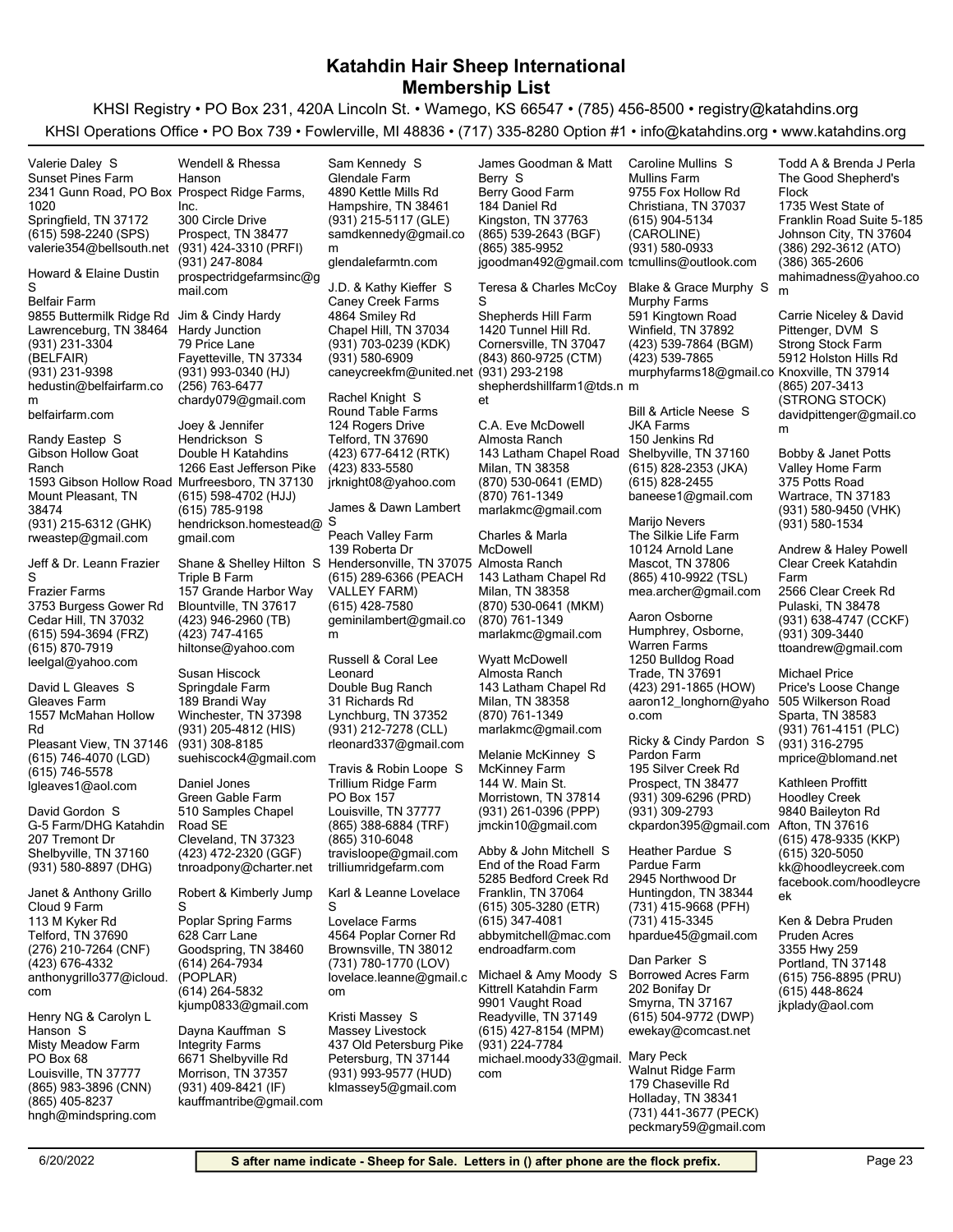KHSI Registry • PO Box 231, 420A Lincoln St. • Wamego, KS 66547 • (785) 456-8500 • registry@katahdins.org KHSI Operations Office • PO Box 739 • Fowlerville, MI 48836 • (717) 335-8280 Option #1 • info@katahdins.org • www.katahdins.org

| Archie Raburn S                               | DeAnn Shults S                                 | Amy & Brandon Tavalin                          | Julie Williams S                              | Jennie Ballard                                   | <b>Blaine Cardinale S</b>           |
|-----------------------------------------------|------------------------------------------------|------------------------------------------------|-----------------------------------------------|--------------------------------------------------|-------------------------------------|
| <b>Shepards Choice</b>                        | Have Ewe Herd Acres                            | S                                              | Auburn Acres Farm                             | Griffin Wood Ranch                               | LoKat Ranch, LLC                    |
| Katahdins                                     | 115 S.T. Wilhoit Drive                         | <b>Tavalin Tails Farm</b>                      | 1534 Auburntown Rd                            | 2308 County Road 801C                            | 19033 FM 1797 E                     |
| 647 County Line Road                          | Greeneville, TN 37743                          | 6290 McDaniel Rd                               | Woodbury, TN 37190                            | Cleburne, TX 76031                               | Tatum, TX 75691                     |
| Lynchburg, TN 37352                           | (423) 231-8004 (HEH)                           | College Grove, TN 37046                        | (615) 967-4693 (AFT)                          | (979) 299-8356 (GWR)                             | (903) 736-4370 (LKT)                |
| (931) 691-5245 (AGR)                          | haveeweherdacres@yaho (615) 772-3394 (ABT)     |                                                | (615) 967-4218                                | griffinwoodranch@gmail.c                         | $(361) 563 - 0569$                  |
| (931) 307-1381                                | o.com                                          | (615) 445-9354                                 | auburnacresfarm@icloud. om                    |                                                  | contact@lokatranch.com              |
| shepherdschoicekatahdin                       |                                                | abtavalin@gmail.com                            | com                                           |                                                  | lokatranch.com                      |
| s@gmail.com                                   | Tommy & Suzanne Sisk                           | tavalintails.com                               | auburnacrestn.com                             | Heidi Barber S                                   |                                     |
|                                               | Flying S Land & Livestock                      |                                                |                                               | Hay Ewe Ranch                                    | Marti Carlson S                     |
| Ethan Riddle S                                | 1902 Ardmore Hwy                               | Joe Tomlinson S                                | Jennifer Wilson                               | 729 County Road 931                              | NP Ranch                            |
| 195 Silver Creek Rd                           | Ardmore, TN 38449                              | <b>JLT Katahdins</b>                           | Whispering Willows Farm                       | Gatesville, TX 76528                             | 8793 Chisum Rd                      |
| Prospect, TN 38477                            | (334) 803-4093 (FLYING                         | 443 Narsford Rd                                | and Dairy                                     | (254) 640-2967 (Hay Ewe Sanger, TX 76266         |                                     |
| (931) 309-2793 (PRD)                          | S)                                             | Tellico Plains, TN 37385                       | 4701 Bennett Hollow Rd                        | Ranch)                                           | (405) 819-9552 (NPR)                |
| ckpardon395@gmail.com                         | suzannewright501@gmail (GEP)                   |                                                | Thompson's Station, TN                        | (254) 258-6234                                   | marti9683@aol.com                   |
| Sophie Riddle S                               | .com                                           |                                                | 37179                                         | operations@hayeweranch npranchtx.com             |                                     |
| 195 Silver Creek Rd                           | John Sitzler S                                 | Robert & Kimberly Walker<br>S                  | (615) 730-0324 (WWG)                          | .com                                             | Tiefton & Christina                 |
| Prospect, TN 38477                            | Twin Oaks Katahdin                             | <b>West Fork Farms</b>                         | (615) 662-9923                                | hayeweranch.com                                  | Chatman                             |
| (931) 309-2793 (PRD)                          | 921 County Farm Road                           | PO Box 3                                       | bjtlnwilson@gmail.com                         | <b>Theresa Bardwell</b>                          | <b>Rural Reverie LLC</b>            |
| ckpardon395@gmail.com Madisonville, TN 37354  |                                                | Alpine, TN 38543                               | Jody & Amie Winstead S                        | Straw Baby Farm                                  | 732 CR 121                          |
|                                               | (423) 836-0684 (TOK)                           | (931) 510-1322 (WFF                            | Hidden Springs Katahdins 7476 Arthur Cemetery |                                                  | Carthage, TX 75633                  |
| Dakota Robbins S                              | (423) 621-2471                                 | <b>WEST FORK FARMS)</b>                        | Po Box 1290                                   | Road                                             | (903) 263-1512 (RUR)                |
| Robbins Farms                                 | twinoakskatahdin@yahoo (615) 466-9016          |                                                | Maynardville, TN 37807                        | Troy, TX 76579                                   | (903) 263-4831                      |
| 256 Lodi Road                                 | .com                                           | robert.walker@westforkfar (865) 742-9702 (HSK) |                                               | (254) 702-7753 (STRAW                            | ruralreverie@gmail.com              |
| Westpoint, TN 38486                           |                                                | ms.com                                         | (865) 497-3882                                | BABY FARM)                                       |                                     |
| (931) 629-4702 (TN)                           | Aaron & Nicole Smith S                         | westforkfarms.com                              | jaw013198@aol.com                             | tmbardwell@yahoo.com                             | Sherry & Benny Clark S              |
| (931) 629-4840                                | Diamond 5 Farms                                |                                                | facebook.com/HiddenSpri                       |                                                  | <b>Tradition Farms</b>              |
| deidreaann@bellsouth.ne 21 Genson Rd          |                                                | Bill Ward II                                   | ngsKatahdins/                                 | Laura & Joshua Brandes                           | 594 County Road 44                  |
|                                               | t;robbinsfarms7@yahoo.c Lawrenceburg, TN 38464 | <b>Highland Drive Farm</b>                     |                                               | <b>Brandes Farms</b>                             | Angleton, TX 77515                  |
| om                                            | (615) 479-4303 (DMD)                           | 597 Avery Branch Rd                            | Melita Wright S                               | 208 Private Road 3171                            | (979) 997-2057                      |
|                                               | (615) 440-3017                                 | Mountian City, TN 37683                        | <b>LUV Katahdins</b>                          | Decatur, TX 76234                                | (TRADITION)                         |
| Jansen Robbins S                              | hello@diamond5farms.co                         | (423) 895-3517                                 | 1109 Mattox Town Rd                           | (469) 337-1421                                   | (979) 849-8163                      |
| Robbins Farms                                 | m                                              | (HIGHLAND DRIVE)                               | Lawrenceburg, TN 68464                        | (BRANDES)                                        | traditionfarms@yahoo.co             |
| 256 Lodi Road                                 | diamond5farms.com                              | billwardii@gmail.com                           | (254) 462-8886 (LUV)                          | laurambrandes@gmail.co m                         |                                     |
| Westpoint, TN 38486                           |                                                |                                                | (254) 768-4440                                | m                                                |                                     |
| (931) 629-4702 (TN)                           | Jamie Stanton S                                | <b>Ryan Warters</b>                            | pplmelita@aol.com                             |                                                  | Howard & Susian                     |
| (931) 629-4840                                | Kidding Ewe Farms                              | The Wartering Hole                             |                                               | Bill & Linda Brown S                             | Covington S                         |
| deidreaann@bellsouth.ne                       | 130 Will Daniel Rd                             | Ranch                                          | <b>Thais Yancey</b>                           | <b>BLB Ranch</b>                                 | <b>HSC Farm</b>                     |
| t                                             | Woodbury, TN 37190                             | 420 Bates Road                                 | <b>Hopewell Ranch</b>                         | 3306 Cedar Hill Dr.                              | 1201 FM 3277                        |
| Todd & Jeannine Sessa                         | (931) 743-3701 (KEF)                           | Lebanon, TN 37087                              | 7355 Bufford St Rd                            | San Angelo, TX 76904                             | Livingston, TX 77351                |
| S                                             | (931) 743-9878<br>jamlauhit@yahoo.com          | (954) 434-7767 (TWH)                           | Lynnville, TN 38472                           | $(325)$ 812-4930 (BLB)<br>corriente.bmb@gmail.co | (936) 520-2689<br>(COVINGTON'S HSC) |
| White Wolf Ranch                              |                                                | thewarteringhole@gmail.c (931) 638-6449        | (HOPEWELL)                                    | m                                                | (936) 520-2679                      |
| 324 N Pitner Rd                               | Leanne Stephenson S                            | om                                             | tprandini@hotmail.com                         | freshpasture.net                                 | hscfarms@gmail.com                  |
| Seymour, TN 37865                             | <b>Stephenson Farms</b>                        | Caleb Webb                                     |                                               |                                                  | hsckatahdin.com                     |
| (631) 767-7209 (White                         | 2670 Mount Pleasant Rd                         | 4809 Haley Lane                                | <b>Brooke Young</b>                           | Rodney Bynum S                                   |                                     |
| Wolf Ranch)                                   | Puryear, TN 38251                              | Columbia, TN 38401                             | 913 Brothers Road                             | Pearl Hill Farms                                 | Paul Crown                          |
| xses1@aol.com                                 | (731) 498-6414 (MLSF)                          | dwebb15@utk.edu                                | Bell Buckle, TN 37020                         | PO Box 1347                                      | <b>Wilco Samaritan Mission</b>      |
|                                               | (731) 363-2779                                 |                                                | (931) 580-8897 (BCY)                          | Linden, TX 75563                                 | 5180 FM 972                         |
| Chad Shields S                                | mistephenson@wk.net                            | Livie Webb                                     | wendy.young99@yahoo.c                         | (903) 756-8845 (PHB)                             | Granger, TX 76530                   |
| Six Stone Jars Farm, LLC                      |                                                | 4809 Haley Lane                                | om                                            | (903) 733-6332                                   | (512) 387-0738 (IHS)                |
| 178 Ferguson Lane                             | Michael Stumpff S                              | Columbia, TN 38401                             |                                               | rodney@bynumenterprise                           | paul.crown@crownpride.c             |
| Tazewell, TN 37879                            | Cedar Creek Farm                               | dwebb15@utk.edu                                | Paisleigh Young                               | s.com                                            | om                                  |
| (423) 300-2869 (SSJF)                         | 462 Cedar Creek Lane                           |                                                | 913 Brothers Road                             | bynumenterprises.com                             |                                     |
| sixstonejarsfarm@gmail.c Georgetown, TN 37336 |                                                | Michael E Wells S<br><b>Wells Katahdins</b>    | Bell Buckle, TN 37020                         |                                                  | Ernest DeForest                     |
| om                                            | (423) 505-4274 (CED)                           | 1398 Craig Moore Rd                            | Taylor Young                                  | Steve & Ginger Byrns S                           | <b>EWD Katahdins &amp;</b>          |
| sixstonejarsfarm.com                          | mstumpff@yahoo.com                             | Lewisburg, TN 37091                            | 913 Brothers Rd                               | Byrns Ranch                                      | Savannahs                           |
| James, Ann, & Beth                            | <b>Phillip Tatum</b>                           | (931) 359-0768 (MEW)                           | Bell Buckle, TN 37020                         | 582 Fairview School Rd.                          | 4717 State Hwy 71                   |
| Shipley S                                     | 240 Buffalo River Heights                      | (931) 637-1895                                 | (931) 580-8897 (TWY)                          | San Angelo, TX 76904                             | Bay City, TX 77414                  |
| <b>Hickory Corner Farms</b>                   | Rd                                             | hairsheep14@gmail.com                          |                                               | (325) 234-4724 (BYR)                             | (979) 240-6734 (EWD)                |
| 2160 Sharp Road                               | Linden, TN 37096                               |                                                |                                               | (325) 234-2789                                   | ewdeforest57@gmail.com              |
| Speedwell, TN 37870                           | (931) 306-7258 (EAB)                           | Chloe Williams S                               | Texas                                         | stevebyrns74@gmail.com                           | Jimmy A Eubanks S                   |
| (423) 869-8015 (HCD)                          | philco98rn@gmail.com                           | Shady Spring                                   |                                               |                                                  | Eubanks Farm                        |
| hickorycorner_dairy@hot                       |                                                | 1208 Little Spring Creek                       | Anthony Ageno                                 |                                                  | 22601 County Rd 2138                |
| mail.com                                      |                                                | Rd                                             | H.A.D. Farms                                  |                                                  | Troup, TX 75789                     |
|                                               |                                                | Linden, TN 37096                               | 11620 CR 586                                  |                                                  | (903) 571-3757                      |
|                                               |                                                | (731) 847-0598 (SHADY                          | Royse City, TX 75189                          |                                                  | (EUBANKS)                           |
|                                               |                                                | SPRING)                                        | (469) 560-8566 (ADH)                          |                                                  | (903) 842-4023                      |

had.farms@gmail.com

jimmye9691@aol.com (903) 842-4023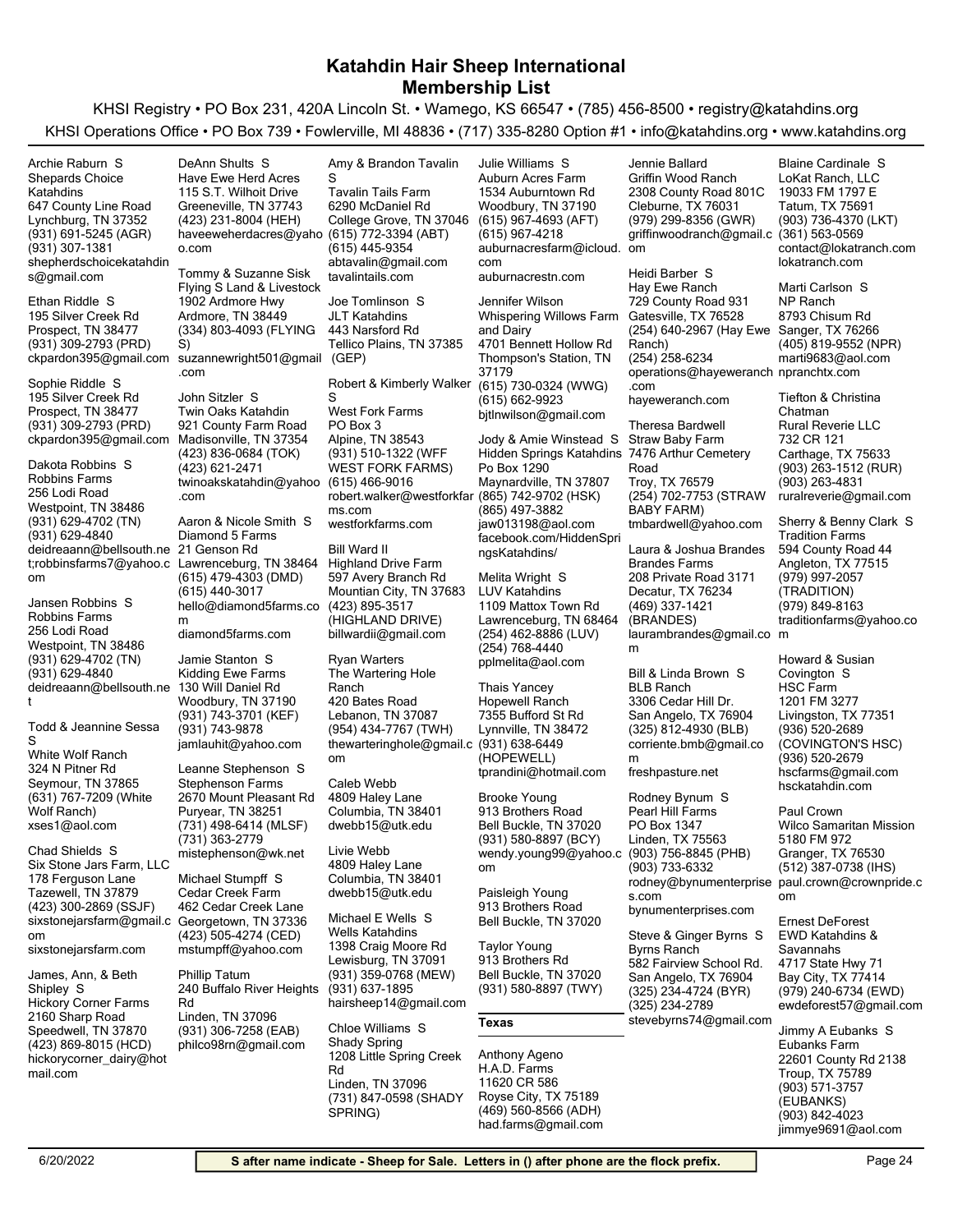KHSI Registry • PO Box 231, 420A Lincoln St. • Wamego, KS 66547 • (785) 456-8500 • registry@katahdins.org KHSI Operations Office • PO Box 739 • Fowlerville, MI 48836 • (717) 335-8280 Option #1 • info@katahdins.org • www.katahdins.org



(330) 819-7014 (LMF)

limerickfarms@gmail.com

ud.com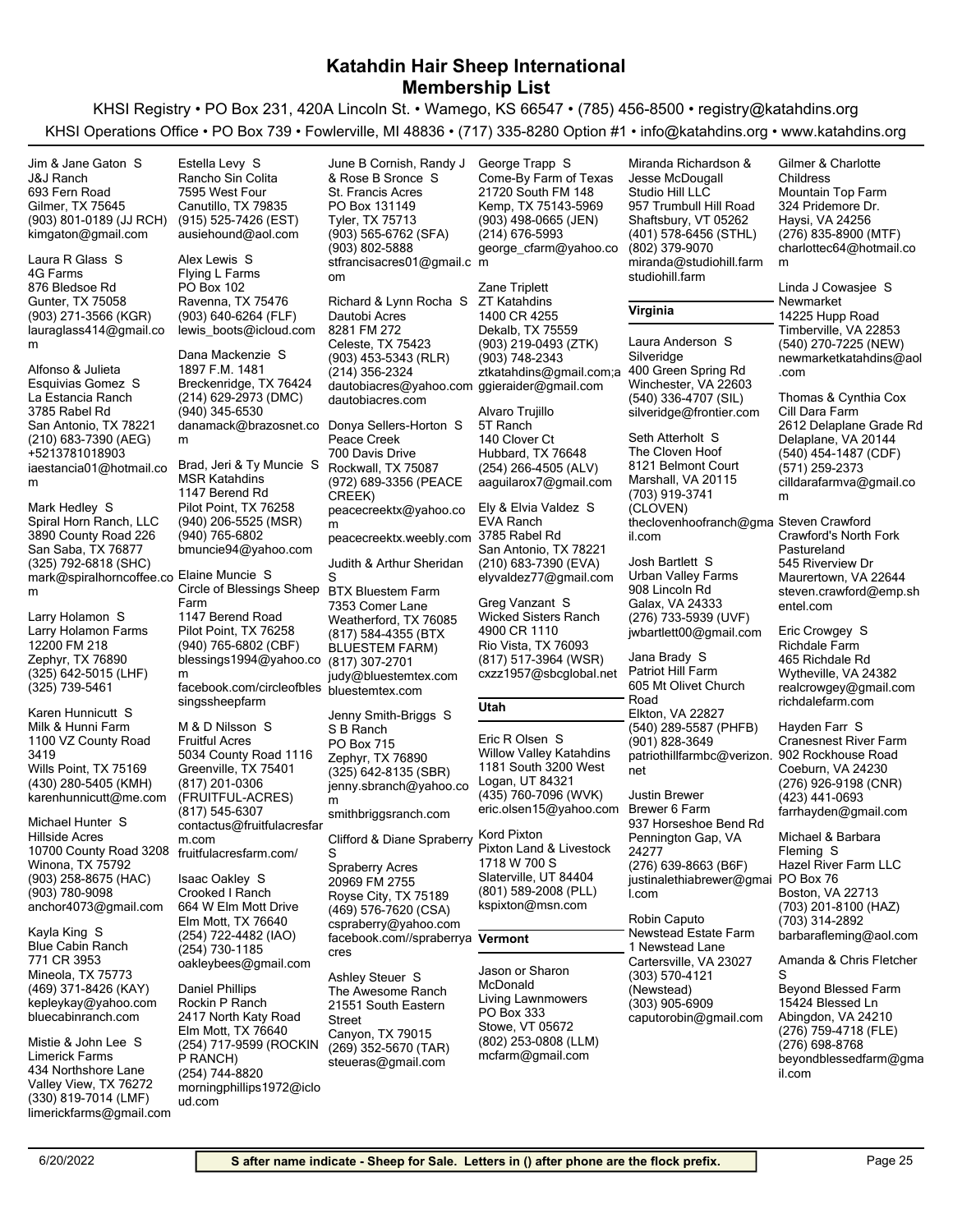| Jason, Mary Beth &                          | Mike & Cindy Henderson                           | Kenneth D & Connie                                | Barry & Grace Lewis S                         | Brad Mullins S                          | John & Reba Roberts S                    |
|---------------------------------------------|--------------------------------------------------|---------------------------------------------------|-----------------------------------------------|-----------------------------------------|------------------------------------------|
| Hannah Geesaman                             | <b>Tremeneth Farm</b>                            | Jessee S                                          | Locust Grove Farm                             | Three M Farms                           | Red Alibi Farms                          |
| J-Mar Farm                                  | 115 Morcom Place                                 | Jessee Farm                                       | PO Box 439, 537 Old                           | 1034 Osbornes Gap Rd                    | 27589 Osceola Rd                         |
| 3921 County Line Road                       | Madison Heights, VA                              | 4104 Upper Copper Creek Winchester Rd             |                                               | Clintwood, VA 24228                     | Abingdon, VA 24211                       |
| Cullen, VA 23934                            | 24572                                            | Rd                                                | Boyce, VA 22620                               | (276) 926-4896 (MMM)                    | (276) 619-1286 (RJR)                     |
| (434) 610-7257 (JMF)                        | (434) 221-6649 (TRT)                             | Castlewood, VA 24224                              | (540) 327-9566 (LGF)                          | (276) 926-4605                          | (276) 619-1261                           |
| (434) 248-9359                              | (434) 221-8419                                   | (276) 298-5118 (KDJ)                              | (540) 664-4954                                | wmullins@vt.edu                         | jbrobertsjr@comcast.net                  |
| jmarfarm06@gmail.com                        | william.m.henderson@gm_jesseefarms@gmail.com     |                                                   | b-glewis@comcast.net                          | Joseph B Musick S                       | Chad & Kenneth                           |
| Joe A & Silas Gingerich                     | ail.com                                          | Brenda Kettlewell S                               | Ty & Lisa Lewis S                             | <b>Musick Valley Farm</b>               | Robinson S                               |
| S                                           | Darrel & Andrew Hensley                          | Mad-Kettle Farm                                   | Shepherd's Way Farm                           | 4394 East Lee Hwy                       | Faith Acres                              |
| <b>Gingerich Family</b>                     | S                                                | 349 Grim Rd                                       | LLC                                           | Max Meadows, VA 24360                   | PO Box 1306                              |
| Katahdins                                   | Hensley Land & Livestock Stephens City, VA 22655 |                                                   | 35287 Fleet Rd.                               | (276) 620-8167 (JBM)                    | Chilhowie, VA 24319                      |
| 496 Cave Creek Trail                        | 199 Willis Branch                                | (540) 533-8025 (KET)                              | Glade Spring, VA 24340                        | (573) 620-5167                          | (276) 780-2259 (FCR)                     |
| Jonesville, VA 24263                        | Lebanon, VA 24266                                | madkettlefarm@yahoo.co (276) 780-3101             |                                               | fowlermusic2001@yahoo. (276) 780-5949   |                                          |
| (276) 870-6234 (GFS)                        | (276) 202-0390 (HLL)                             | m                                                 | (SHEPHERDS WAY)                               | com                                     | crobinson7370@gmail.co                   |
| silasfromgfs@gmail.com                      | (276) 623-3903                                   | madkettlefarm.com                                 | (276) 780-0690                                |                                         | m                                        |
|                                             | andrewhensley83@gmail.                           |                                                   | shepherdswayfarming@g                         | J Pete Odle S                           |                                          |
| Laban & Mary Graber S                       | com                                              | Judy Kincer S                                     | mail.com                                      | OW Farm                                 | Chase & Jessie Scott S                   |
| Daffodil Valley                             |                                                  | Old Stage Farm                                    |                                               | 343 Crabapple Rd                        | <b>KC Farms</b>                          |
| Homestead                                   | Jerry & Martha Hensley S 3688 Old Stage Road     |                                                   | <b>Bentley Martin S</b>                       | Nickelsville, VA 24271                  | 13963 Franklin St                        |
| 1699 Hubbard Springs Rd White Rock Farm     |                                                  | Wytheville, VA 24382                              | <b>Whitehall Farm</b>                         | (276) 479-2890 (OW)                     | Ferrum, VA 24088                         |
| Jonesville, VA 24263                        | 313 Pitbull Drive                                | $(276)$ 686-4838 (OS)                             | 910 Whitehall Rd                              | (276) 452-2772                          | (540) 365-2697 (CAA)                     |
| (865) 585-4914 (DVH)                        | Pennington Gap, VA                               | judykincer@gmail.com                              | Long Island, VA 24569                         | peteo@mounet.com                        | (276) 780-2624                           |
| bertgraber93@gmail.com                      | 24277                                            | Paul Kinder S                                     | (434) 610-1926 (MRS)                          | <b>Steve Owens</b>                      | redangus@kcfarmsva.co                    |
| Paul Graber S                               | (276) 870-1522 (WRV)                             | K&K Katahdins                                     | bwmfarming@outlook.co                         | Double O Farms LLC                      | m                                        |
| Mockingbird Hill                            | jlhensley@yahoo.com                              | 3437 Clifton Farm Rd                              | m                                             | 111 Rosenbaum Hollow                    | kcfarmsva.com                            |
| Katahdins                                   | Jeremy & Marleena Huff                           | Honaker, VA 24260                                 | Curt McConnell S                              | Ln                                      | Andrew Shupe                             |
| 294 Martins Creek Rd                        | M&M Brothers                                     | (276) 202-0973 (PRK)                              | <b>Five Points Farm</b>                       | Chilhowie, VA 24319                     | Home Place Katahdins                     |
| Rose Hill, VA 24281                         | 24 Mountain Vw                                   | paulkinder@yahoo.com                              | 4027 Bonnie Brae Court                        | (540) 735-7225 (Double                  | 64 Redwing Ln                            |
| (865) 585-0372 (MH                          | Rosedale, VA 24280                               |                                                   | Fredericksburg, VA 22407 O)                   |                                         | Fries, VA 24330                          |
| KATAHDINS)                                  | (276) 971-0074 (3MJ)                             | Sylvia King S                                     | (540) 805-0594 (FP)                           | coosae@outlook.com                      | (276) 768-6081 (HPKF)                    |
| mockingbirdhillkatahdins                    | (276) 701-9151                                   | <b>Quiet Acres Farm</b>                           | curt@sparklegrill.com                         |                                         | (336) 504-1836                           |
| @gmail.com                                  | jahuff01@yahoo.com                               | 45 Mt Horeb Rd                                    | fivepointsfarm.us                             | Robert, Kellie & Cameron                | drewshupe2015@gmail.c                    |
|                                             |                                                  | Grottoes, VA 24441                                |                                               | Phillips S                              | om                                       |
| Jay Alan or Irma                            | Robert Huff S                                    | (540) 830-2297 (QAF)                              | Lorne McGlothlin S                            | <b>Breezy Knoll Katahdins</b>           |                                          |
| Greenstone S<br>Silver Maple Sheep Farm     | Paradise Lane Farms<br>345 Paradise Lane         | sylviaspets@aol.com                               | Maybe Tomorrow Farm<br>1623 East Cross Roads  | 25405 Hillman Hwy<br>Abingdon, VA 24210 | Breanna Shupe<br><b>Twisted S Farms</b>  |
| 3533 Curt Russell Rd                        | Floyd, VA 24091                                  | Teresa & Lawrence Kinzie Drive                    |                                               | (276) 628-4024 (PHL)                    | 9336 Spring Valley Road                  |
| Jonesville, VA 24263                        | (540) 267-6709 (PLF)                             | S                                                 | Lebanon, VA 24266                             | (276) 492-0241                          | Fries, VA 24330                          |
| (276) 346-7235 (JAG)                        | (540) 598-0106                                   | <b>TLK Farms</b>                                  | (276) 608-4696 (MTM)                          | rlphill@vt.edu                          | (276) 233-7565 (TSF)                     |
| silvermaplekatahdin@yah roberthuff@swva.net |                                                  | 368 Darbytown Rd                                  | (276) 701-1524                                |                                         | twiztedsfarm@gmail.com                   |
| oo.com                                      |                                                  | Dillwyn, VA 23936                                 | mcglothlin.elyssa@gmail.                      | M Constance Poore S                     |                                          |
| silvermaplesheepfarm.co                     | Sue & Joe Huff S                                 | (540) 292-5236 (KNZ)                              | com                                           | Evensong Farm                           | Scott and Nikki Shupe S                  |
| m/                                          | Hargis Farm                                      | (540) 292-5236                                    |                                               | 233 Horseshoe Road                      | <b>Twisted S Farms</b>                   |
|                                             | 2051 Coal Tipple Hollow                          | cowtrdr@gmail.com                                 | <b>Tim Mize</b>                               | Arrington, VA 22922                     | 9336 Spring Valley Rd                    |
| James & Sally Hash S                        | Lebanon, VA 24266                                |                                                   | Physic Spring Farm                            | (434) 263-8370 (EVE)                    | Fries, VA 24330                          |
| <b>Big H Livestock</b>                      | (276) 971-0078 (SJF)                             | Anne & Steve Larrick S                            | 9178 Meetze Rd.                               | evensongfarm@gmail.co                   | (276) 233-7565 (TSF)                     |
| 518 Old Prater Road                         | (276) 971-0002                                   | Flying Dragon Katahdins<br>4900 Old Buckingham Rd | Warrenton, VA 20186                           | m                                       | (276) 233-3738                           |
| Marion, VA 24354                            | shuff9417@yahoo.com                              | Powhatan, VA 23139                                | (540) 212-3612 (PSM)                          | evensongfarms.com                       | twiztedsfarms@gmail.co                   |
| (276) 780-4835 (BHL)                        | Adam Hutchison S                                 | (804) 598-7679 (AGL)                              | tmize@vt.edu                                  | David S Redwine, DVM S                  | m                                        |
| (276) 782-8422<br>bighlivestock@comcast.n   | <b>Blessing Trees Farm</b>                       | (804) 317-1114                                    | Duane Mohr                                    | <b>Hillcrest Katahdins</b>              | Eric Smith S                             |
|                                             | 19435 Rich Valley Rd                             | anne.larrick@gmail.com                            | 9031 Burwell Rd                               | 3334 Wadlow Gap Hwy                     | <b>Shallow Creek Farm</b>                |
| et                                          | Abingdon, VA 24210                               |                                                   | Nokesville, VA 20181                          | Gate City, VA 24251                     | 4010 Gate City Hwy                       |
| Christina Hayes S                           | (956) 207-0844                                   | Phillip & Regina Arnold &                         | (703) 447-3968 (MKS)                          | (423) 384-1982 (HCK)                    | Bristol, VA 24202                        |
| <b>Hayes Valley Farms</b>                   | (BLESSING TREES                                  | Gary Lawson S                                     | mohrweather45@gmail.co (276) 386-6102         |                                         | (423) 742-5703 (SCFVA)                   |
| 1341 Matson Drive                           | FARM)                                            | L & A Farms                                       | m                                             | cowdoc@mounet.com                       | (276) 698-5992                           |
| Marion, VA 24354                            | txhutch@yahoo.com                                | 695 Archer Road                                   |                                               | hillcrestkatahdins.com                  | shallowcreekfarmva@gm                    |
| (276) 780-8384 (HAY)                        |                                                  | Max Meadows, VA 24360 Bethany Mott                |                                               |                                         | ail.com                                  |
| (276) 299-3747                              | Dennis Jamison                                   | (276) 620-3222 (ALF)                              | Greenacre Hill Farm                           | Audrey Regnery                          |                                          |
| hayesfarmlife@gmail.com                     | Dividing Spring Farm                             | reginaarnold@yahoo.com 229 Greenacre Hill Lane    |                                               | Greenfield                              | Marcus D & Odette S                      |
| hayesvalleyfarms.com                        | 8123 Floyd Hwy N                                 | J Hadley Lester S                                 | NE                                            | 30 September Song Lane                  | Thomas S                                 |
|                                             | Copper Hill, VA 24079                            | Hadley's Sheep Ranch                              | Check, VA 24072                               | Washington, VA 22747                    | Odie's Farming                           |
|                                             |                                                  | 2809 B.F. Buchanan Hwy                            | (540) 494-7175 (NRV)<br>bethanymott@gmail.com | (540) 675-1114<br>(GREENFIELD)          | 2253 S Genito Rd<br>Burkeville, VA 23922 |
|                                             |                                                  | Tazewell, VA 24651                                |                                               | (540) 407-0040                          | (434) 879-4333 (OKF)                     |
|                                             |                                                  | (276) 988-2522 (JHL)                              |                                               | audreyregnery@aol.com                   | (434) 603-0805                           |
|                                             |                                                  | (276) 988-0739                                    |                                               |                                         | odettesthomas@gmail.co                   |
|                                             |                                                  | freeridehad@yahoo.com                             |                                               |                                         | m                                        |
|                                             |                                                  |                                                   |                                               |                                         |                                          |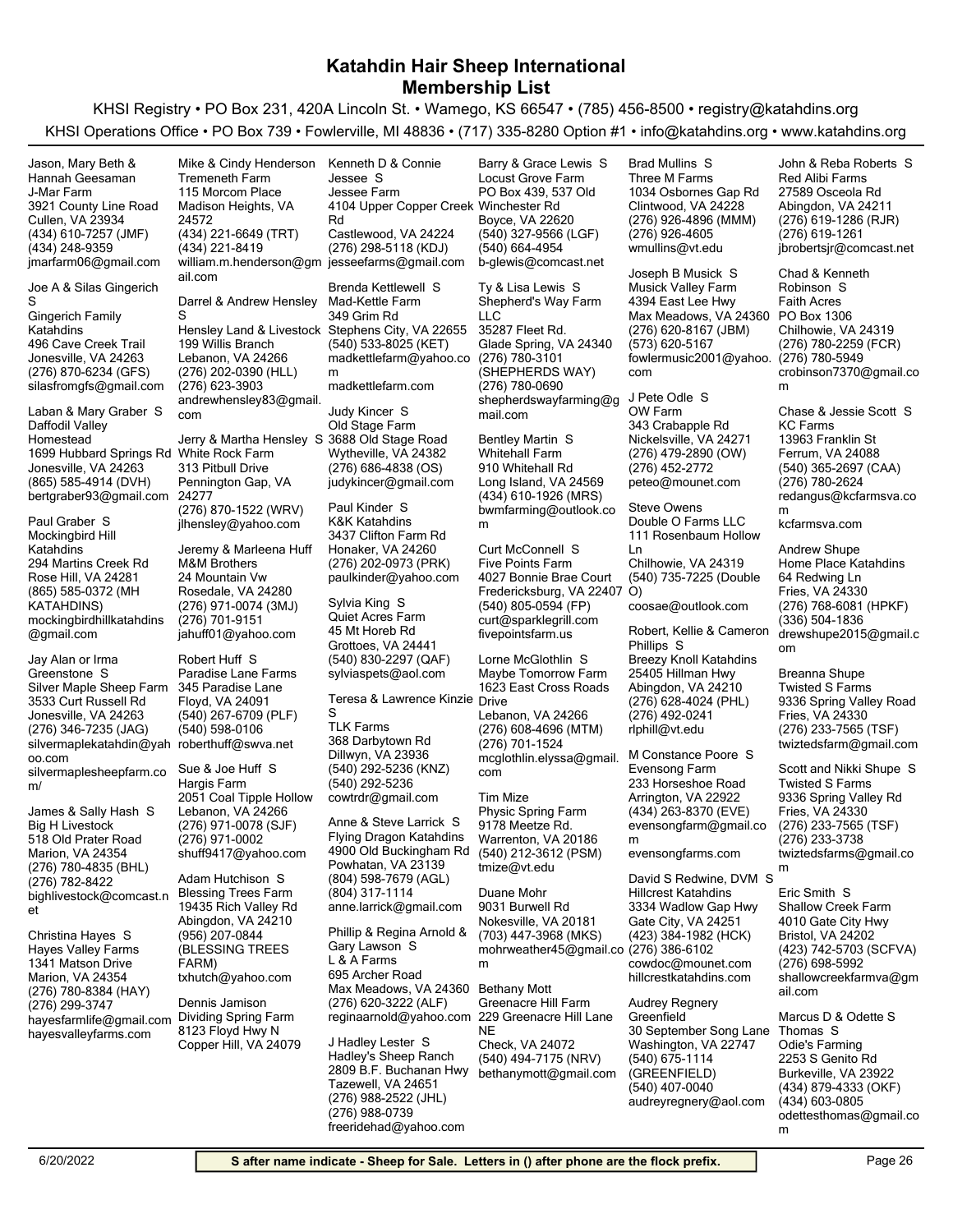KHSI Registry • PO Box 231, 420A Lincoln St. • Wamego, KS 66547 • (785) 456-8500 • registry@katahdins.org KHSI Operations Office • PO Box 739 • Fowlerville, MI 48836 • (717) 335-8280 Option #1 • info@katahdins.org • www.katahdins.org

(480) 861-8636 (HALO) Rockbridge Baths, VA 24473 1650 Turkey Hill Rd Halo jackie@halohorses.com (480) 748-1669 Kevin & Jackie Townsend D Lee & Cindy Wright S

(276) 944-2200 (VPI) Glade Spring, VA 24340 12326 VPI Farm Rd VA Tech Southwest AREC lrite@vt.edu arec.vaes.vt.edu/southwe st-virginia/ Attn: Lee Wright, Superintendent VA Tech Southwest AREC S

(540) 943-2346 (TLF) Waynesboro, VA 22980 430 Baynes Road Triple L Farms lweeks.lpw@gmail.com (540) 480-8141 triplelfarms.com Larry & Lisa Weeks S

(540) 250-5973 (RMW) Floyd, VA 24091 615 Cannady School Road SE Whitlock Farms rwhitlock1010@gmail.co m (276) 266-1143 Robert & Mollie Whitlock S

(276) 779-3811 (LMW) Hillsville, VA 24343 1184 Winding Ridge Road Mini More Farm Williams Farms landonwilliams427@gmail .com (276) 730-4399 Landon Williams S

(434) 983-8780 (DRW) Dillwyn, VA 23936-2002 606 Allen Rosen Rd Poplar View Farm, LLC info@poplarviewfarm.com poplarviewfarm.com David Wise S

Dillwyn, VA 23936 606 Allen Rosen Rd Poplar View Farm, LLC tanner@poplarviewfarm.c om poplarviewfarm.com Tanner C Wise

(276) 698-6079 (WRI) Glade Spring, VA 24340 12333 Deerfield Lane Rolling Spring Farm lrite@vt.edu rollingspringfarm.com

(276) 685-3303 (PPH) Abingdon, VA 24210 16094 Providence Road Providence Hill Farm providencehillconsulting@ Connolly S gmail.com Hunter Wyatt

(540) 430-0696 (AAY) Staunton, VA 24401 496 Barrenridge Road Hayou Farm hayoufarm@gmail.com hayoufarm.com Adam & Allison Young S

2591 Triplett Turn Hidden Creek Farm Andrea & Dendy Young S

(301) 580-9119 (HCC) Delaplane, VA 20144 dreayoung@gmail.com hiddencreekfarmllc.com

#### **Washington**

 (SYA) Stanwood, WA 98292 Sydney Acres sydney\_2498@yahoo.co m (360) 840-7750 (MIN) Friday Harbor, WA 98250 198 Hudson Way (360) 622-6481 Jill Akins

jill.akins@icloud.com (253) 208-9751 (EVT) Benton City, WA 99320 5105 N Canyon View Pr NE Eventide Farm eventideaussies@gmail.c om Christina Amos

(360) 921-8884 (SLB) Ridgefield, WA 98642 PO Box 788 Paddock Garden Farm andalusn@gmail.com katahdinhairsheep.net/ Scott & Laurie Burgess S (360) 770-0615 (KMC) Snohomish, WA 98290- 8410 12320 Old Snohomish Monroe Rd Canfield Farms michelle@canfieldfarms.c om canfieldfarms.com Kirk & Michelle Canfield S

(360) 435-9078 (SJG) Arlington, WA 98223 10915 Moran Rd On the Lamb Farm john.connolly10@frontier. com onthelambfarm.com Sara-Jo Gahm & John

(206) 683-8823 (NDC) Monroe, WA 98272 12210 263rd Ave SE Leaping Lapin Farm LLC ndcooley@live.com (360) 863-3076 Noelle Cooley S

(360) 880-6148 (ERJ) Toledo, WA 98591-9736 200 Mill Creek Dr Mill Creek Farm jgreeco7@outlook.com (360) 880-5610 Robert & Janet Ellis S

(253) 226-9421 (JR FARMS) Roy, WA 98580 33814 87th Ave S J&R Farms ruthless83@live.com (253) 405-3172 Ruth Felicita S

(253) 797-4283 (PEARLJACK FARM) Richland, WA 99353 73011 North Pederson Rd om PearlJack Farm pearljackfarm@gmail.com Aubrey Gallegos

(360) 490-7815 (HHS) Shelton, WA 98584 460 W. Deegan Road W. HasBrouck Farm shomoonss@aol.com (360) 426-4370 hasbrouckfarm.com Shirley HasBrouck S

(360) 560-5012 (WAI) LaCenter, WA 98629 37118 NE 94th Ave Wai-Ikena Farm sdhunter396@gmail.com wai-ikenafarm.com Susanne Hunter S

(509) 301-6800 (JTI) Dixie, WA 99329 PO Box 71 Biscuit Ridge Farm jaimechalk@yahoo.com Jaime & Tad Iseminger

(206) 550-0687 (JF) Buckley, WA 98321 9609 254th Ave E JK Farm capilet@gmail.com (425) 830-7784 Kelsey Jennings

(360) 520-9128 (RCRK) Adna, WA 98522 PO Box 284 R&C Ranch Katahdin sifucindy@heritagekungfu.co m randcranch.com Cindy Johnson

Deer Park, WA 99006 21720 N Spotted Rd Wild Rose Katahdins ralphjost10123@gmail.co m Ralph Jost

(425) 367-8028 (YET) Camano Island, WA 98282 97 Livingston Bay Rd The Farm at Yeti's Hollow margaretekepler@gmail.c et om (425) 299-7871 Margaret, Kolin & Sherry Kepler

(206) 823-4014 (LDY) Arlington, WA 98112 17226 11th Ave NE Lady Of The Land kelsey.larrabee@yahoo.c Kelsey Larrabee

(864) 494-5527 (LBT) Nine Mile Falls, WA 99026 7906 N Nine Mile Rd LeBret Family Farms lebretfarm@gmail.com (864) 340-1506 Ryan & Brie LeBret

(360) 922-2460 (CUS) Custer, WA 98240 8156 Percie Rd Custer Skies sabrinamillergoatlover@g mail.com Sabrina Miller

(206) 406-9341 (NEM) Olympia, WA 98512 14502 Mountain Ln SW Nemes Family Farm amandamart4@gmail.co m (971) 801-0736 Amanda & Scott Nemes

(360) 631-1286 (NF) Arlington, WA 98223 22912 67th Ave NE Ninety Farms ninetyfarms@aol.com (360) 435-9304 ninetyFarms.com Linda Neunzig S

(360) 477-0022 (DFM) Port Angeles, WA 98362 256782 Hwy 101 Duneach Farm becky@duneachfarm.com jumpin\_w@msn.com (360) 670-5169 duneachfarm.com Becky Northaven S

(360) 825-2227 (OK) Enumclaw, WA 98022 23711 SE 440th St Olmstead Katahdins happyomary@gmail.com Brad & Mary Olmstead S

(425) 350-9627 (CWK) Arlington, WA 98223 10925 228th St NE Cottage Window countryannie@comcast.n Jessie Pierce

(360) 609-5254 (EHI) Toledo, WA 98591 826 Jackson Hwy South Ewe Haul It (360) 562-5310 Dana & Kathy Shape

(406) 852-6969 (BRFS) Palouse, WA 99161 501 Idaho Rd. Black Ridge Farms jessica@blackridgefarms. com Danelli Smith

(253) 335-1448 (JGS) Vashon Island, WA 98070 akb304@gmail.com 13710 SW 220th St Coffee Town Farm jgs72@hotmail.com Jerald G Smith S

(425) 306-3241 (CEDARS FARM) Sedro Woolley, WA 98284 4472 Prairie Lane Cedars Farm cedarsfarmonprairie@gm ail.com (425) 785-8713 James & Mitzi Stewart S

(253) 891-1042 (DMK) Buckley, WA 98321 21920 106th St. E. Shadow Mountain Katahdins marytonkin@comcast.net Mary Tonkin

(509) 847-4899 (JDE) Winlock, WA 98596 550 Knowles Rd Jumpin' Double Ewe Noelle Williams S

### **West Virginia**

(304) 840-2752 (LWP) Salt Rock, WV 25559 508 Tyler Creek Rd Little Wren Pastures adkinsluke85@gmail.com Luke Adkins

(202) 262-2420 (RFK) Ronceverte, WV 24970 2866 Hokes Mill Rd prodgers2@earthlink.net (304) 647-4883 AltaVista Farm S

(225) 907-6388 (CIE) Fairmont, WV 26554 221 Sweeps Run Rd 3 Springs Farm sharron3sfwv@gmail.com (304) 534-3196 wv3springsfarm.com Chuck Cienawksi & Sharron Ball S

Joseph & Angela Bobier S

(304) 679-3851 (SRO) Berea, WV 26327 1815 Bone Creek Rd Sheep Run Organics (304) 349-5656

(304) 939-1212 (WGF) Fairmont, WV 26554 425 Lanham Ln Winnow Glen Farm winnowglenfarm@gmail.c om Cody W Brabham S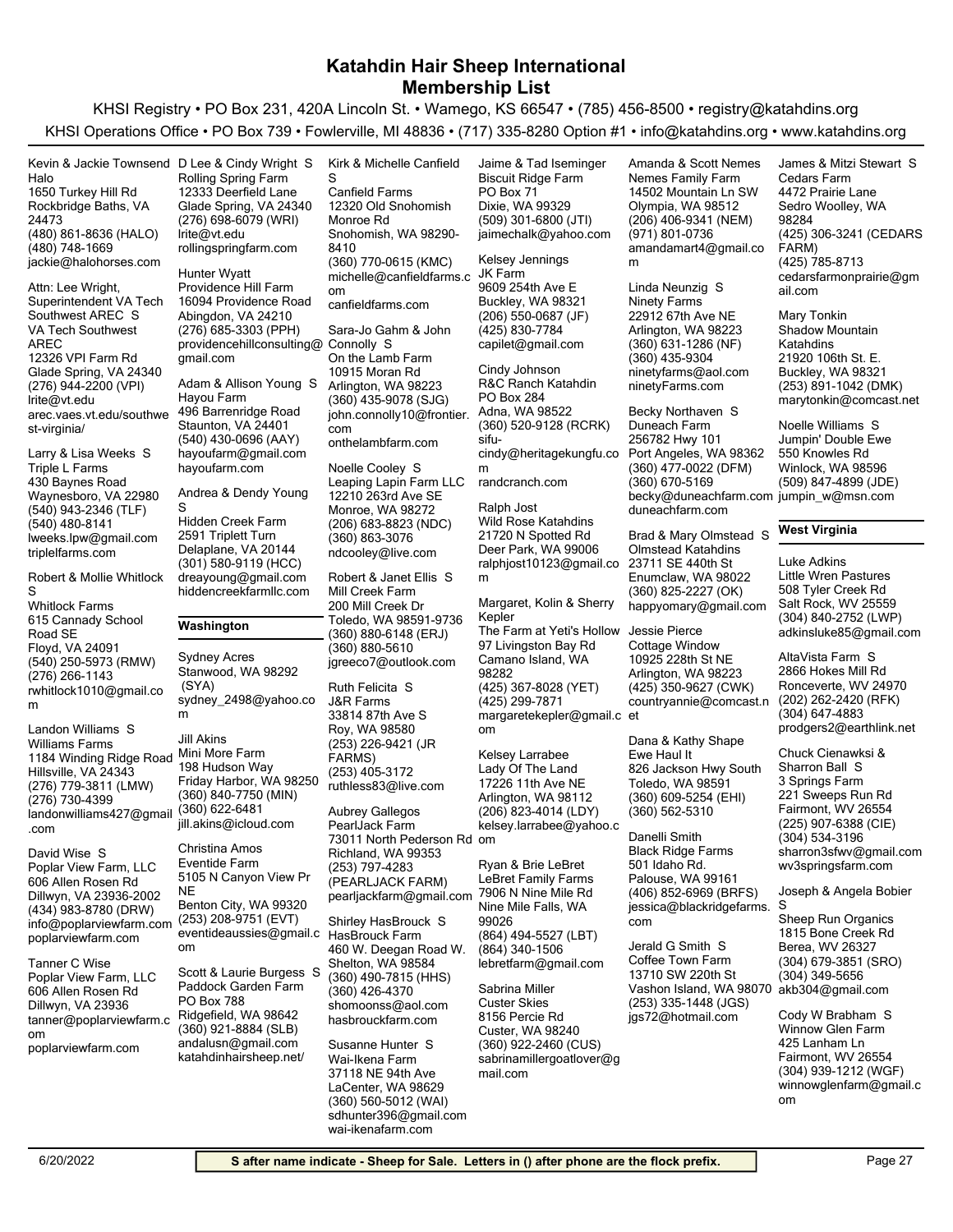KHSI Registry • PO Box 231, 420A Lincoln St. • Wamego, KS 66547 • (785) 456-8500 • registry@katahdins.org KHSI Operations Office • PO Box 739 • Fowlerville, MI 48836 • (717) 335-8280 Option #1 • info@katahdins.org • www.katahdins.org

(304) 575-1620 (BRAGG) Tioga, WV 26691 377 Logwood Lane jsnbrgg@gmail.com Jason Allen Bragg

(304) 288-4289 (KBH) Core, WV 26541 18 Lapoes Vlg Mountain Hare Farm kcampb20@gmail.com Kayla Campbell

(304) 395-4284 (BJC) Duck, WV 25063 243 Cantrell Lane Cantrell Farm Brenna\_cantrell@yahoo.c Simpson S om Brenna Cantrell

Harrisville, WV 26362 314 Smithville Road Briar Hill Farm, LLC ed@cokelycpas.com (304) 299-1220 Edward R & Gail L Cokeley S

Springfield, WV 26763 460 Campbell Road Plum Hill Farm cfeller2@yahoo.com` Becky Jo Feller S

(252) 230-8957 (OVF) Oak Hill, WV 25901 PO Box 368 Overlook Farm gloveroms@hotmail.com Gene R & Kathryn P Glover S

(304) 576-3232 (RTG) Apple Grove, WV 25502 PO Box 99 Scenic Ridge Farms, LLC tgrandia@frontier.com (304) 546-0854 Ronn & Tami Grandia S

(304) 822-0814 (HIX) Romney, WV 26757 509 Shady Brook Lane Shady Brook Farm crhicks@frontiernet.net Vanessa Hicks S

(304) 661-4004 (SUA) Ronceverte, WV 24970 2529 Coffman Hill Rd SuAve Katahdins landers824@yahoo.com (304) 661-4085 Avery McCoy

(304) 661-4004 (SUA) Ronceverte, WV 24970 2529 Coffman Hill Rd. SuAve Katahdins landers824@yahoo.com Susan McCoy S

(304) 669-6051 (MRG) Bridgeport, WV 26330 2146 Corbin Branch Road Bunner Dairy keercolliw@aol.com (304) 592-5544 Linda & Gary Morgan S

(304) 876-8204 (BMO) Shepherdstown, WV 25443 59 Norman Lane Breezy Bluffs Farm bmolcott@gmail.com (225) 921-4714 Bruce Olcott S

(304) 283-2854 (SES) Kearneysville, WV 25430 547 Harry Shirley Rd White Hall Farm whitehallfarm01@gmail.c om Edwin & Steffanie

(304) 283-2854 (SES) Kearneysville, WV 25430 547 Harry Shirley Rd White Hall Farm whitehallfarm01@gmail.c om Matthew Simpson S

(304) 745-3511 (STK) Lost Creek, WV 26385 454 Stonepot Rd Stenger Farms jlstenger@frontier.com John L Stenger S

(304) 765-5278 (LRT) Duck, WV 25063 5946 Keeners Ridge Rd Teets Farm Ray Teets S

(540) 599-3767 (SVH) Ballard, WV 24918 PO Box 82 Storm View Homestead LLC stormviewllc@gmail.com Aaron Wall

#### **Wisconsin**

Christine & Edward Abel S

(715) 435-3228 (SSA) Rudolph, WI 54475 5450 County Line Road Spruce Springs

(218) 280-4398 (WCSF) St Croix Fall, WI 54024 2345 180th Ave Windswept Crest Sheep Farm spindlerl01@gmail.com Morgan Anderson

(920) 284-9901 (AAD) Manawa, WI 54949 N5571 Spring Creek Rd Spring Creek Farm danbartelt@yahoo.com Dan Bartelt

(608) 635-6699 (FBF) Lodi, WI 53555 W12101 Van Ness Rd FOB Beyer Farm pdboyer@hotmail.com Patrick Beyer

Fort Atkinson, WI 53538 N3102 Trieloff Rd. peggyjeff@yahoo.com Analisa Boshart

(920) 691-2541 (PEF) Fort Atkinson, WI 53538 N3102 Trieloff Rd. Peace of Eden Farm peggyjeff@yahoo.com (920) 568-8177 Margaret Boshart S

(608) 697-3693 (JCFF) Portage, WI 53901 W11311 Adney Rd Considine Family Farm considine.farm@gmail.co m (608) 616-9209 John M Considine

(608) 482-2221 (BND) Darlington, WI 53530 PO Box 153 Roller Coaster Farm rollercoasterfarm@gmail. com (608) 776-2718 Robert Bernardoni & Charlotte Doherty S

(920) 540-8653 (NBF) Caroline, WI 54928 N4756 North Branch Road Noord Branche Farm pete.fannin@yahoo.com (920) 422-2500 Pete & Cindy Fannin S

(920) 923-0830 (CANDAR) Fond du Lac, WI 54937 N5849 Hillcrest Road Candar Farms juliecandar@gmail.com juliecandar.wixsite.com/ka Ken & Denise Hummel tahdins Julie Fitzpatrick S

(920) 528-8013 (CROFTLAND FARM FWL) Cascade, WI 53011 W8151 County Road F Croftland Farm LLC mfowlfarm@msn.com croftlandfarm.com/index.p (608) 475-1397 hp/sheep/

Maralyn C Fowler S

Susan & Richard Gauger S

(715) 322-5778 (CGF) Glen Flora, WI 54526 N7816 Youngberg Ln Cedarglen Farm Katahdins cedarglen1292@gmail.co m

(608) 330-2552 (PNP) Shullsburg, WI 53586 24262 County Road Q PNP Katahdins kb9lie@yahoo.com (608) 330-3666 pnpfarms.com Paul DeWitte & Peg Haese S

(920) 420-1775 (DHH) Berlin, WI 54923 W617 E Waushara St hhilke@charter.net Holly or Dale Hilke S

(920) 590-0432 (SWT) Suring, WI 54174 8742 Red Bank Rd Sweet Grass Farm eerinhischke@gmail.com sweetgrassfedfarm.com Erin Hischke S

(715) 669-3656 (HOSTETLER FAMILY FARM) Lublin, WI 54447 W14420 County Road F Hostetler Family Farm Bruce Hostetler

(308) 280-0740 (BHH) Bagley, WI 53801 12578 Gasner Hollow Rd Bar Double H ashley\_7007@hotmail.co m (608) 606-3135 Becky Huff S

(608) 924-9705 (VVH) Barneveld, WI 53507 4779 Cty Rd HH denise.hummel@frontier. com d.chocolate@frontier.com (608) 475-1398 (PLEASANT VISTA) Richland Center, WI 53581 25255 Pleasant Valley Drive Pleasant Vista Katahdins gkanable@gmail.com Bryndalyn Kanable S

(608) 475-1398 (PLEASANT VISTA) Richland Center, WI 53581 25255 Pleasant Valley Drive Pleasant Vista Katahdins gkanable@gmail.com (608) 475-1397 Corey & Gretchen Kanable S

(608) 214-0175 (KNL) South Wayne, WI 53587 3420 Cty Rd M K&L Organics lmedina@tds.net (608) 465-1595 Louis or Kim Medina S

(715) 779-0147 (SAND BAY FARMS) Bayfield, WI 54814 93740 Hyde Road Sand Bay Farms sandbayfarms@centurytel carislater96@gmail.com .net Ken Miller S

Jenny & Darrin Neuendorf S

(715) 897-3104 (RHH) Loyal, WI 54446 W2884 Rock Creek Rd Hilly Haven Farm hillyhavenfarm@gmail.co m S

hillyhavenfarm.com

(715) 607-4677 (BLACK RIDGE KATAHDINS) Deer Park, WI 54007 2374 250th St Black Ridge Katahdins blackridgekatahdins@yah oo.com blackridgekatahdins.com Michael & Carla Ninke

Bob & Amanda Nusbaum S

(608) 348-3284 (BAN) Potosi, WI 53820 6373 Red Dog Road Bonus Angus Farm nusbaum@uwplatt.edu (608) 778-3140

(608) 753-2659 (UU) Arena, WI 53503 7899 Mellum Rd Double Ewe Farm vince@DoubleEweFarm.c om (608) 753-2657 doubleewefarm.com/ Vince & Nancy Pope S

(608) 934-1918 (PMR) Juda, WI 53550 N780 Oakley Rd Thistle Hill Farms pmr1918@gmail.com Melvin & Patricia Reckamp

(715) 250-2860 (AVA) Marion, WI 54950 E5944 County Road G Maple Valley Farm seegerhoofcare@hotmail. com Ava Seeger

(608) 712-7617 (SLA) Evansville, WI 53536 10628 W County Rd M Slater Station carislater96@gmail.com Cari Slater S

(608) 712-7617 (SLA) Evansville, WI 53536 10628 W Cty Rd M MacKenna & Carli Slater

Stasia Sliwinski-Seubert

230291 Pheasant Falls Rd Sliwinski Sheep Farm

(715) 571-5926 (SGS) Edgar, WI 54426 stasiasliwinski@gmail.co m

(715) 577-4610 (SDV) Jim Falls, WI 54748 17403 200th St Weedy Acres Farm svaudreuil@ecasd.us Susan Vaudreuil

(608) 412-0447 (JJW) Prairie du Chien, WI 53821 34216 State Hwy 27 Jim Wall

Matthew & Laura Yoder

(715) 758-2175 (YOD) Shawano, WI 54166 N4337 Cty Rd T Sunset Acres (715) 701-3927 S